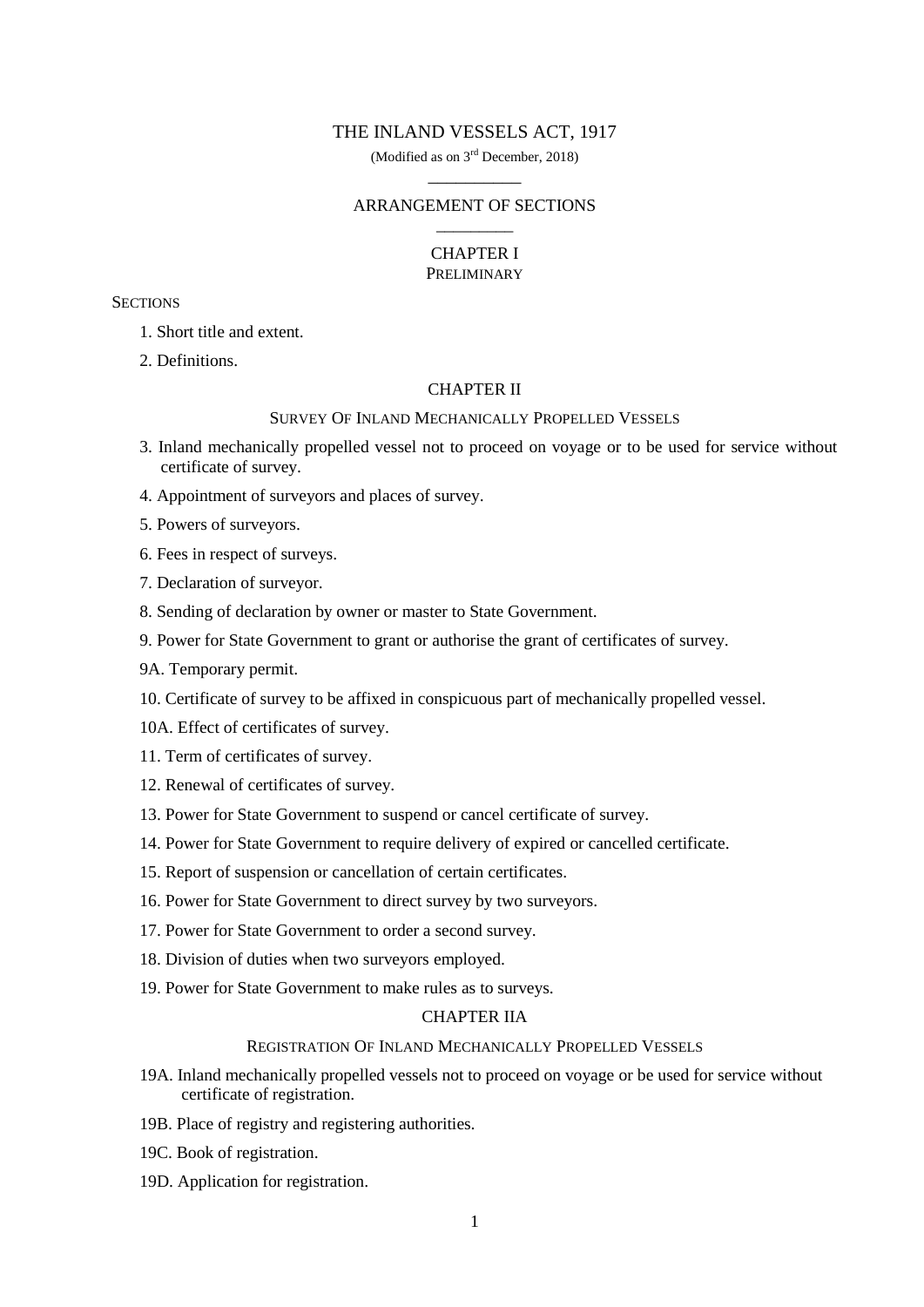#### **SECTIONS**

- 19E. Places of registration.
- 19F. Grant of certificate of registration.
- 19G. [*Omitted.*].
- 19H. Marking of inland mechanically propelled vessels.
- 19I. Prohibition against transfer of certificate of registration.
- 19J. Registration of alterations.
- 19K. Transfer of registry.
- 19L. Change of residence or place of business.
- 19M. Prohibition against transfer of ownership of registered vessel.
- 19N. Suspension of certificates of registration.
- 19O. Cancellation of registration.
- 19P. Appeals.
- 19Q. Reciprocity.
- 19QA. Mortgage of mechanically propelled vessel or share.
- 19R. Power to make rules.
- 19S. Certain certificates issued under Merchant Shipping Act to be valid under this Act.

# CHAPTER III

# MASTERS INCLUDING SERANGS AND ENGINEERS INCLUDING ENGINE-DRIVERS OF INLAND MECHANICALLY PROPELLED VESSELS

- 20. Appointment of examiners.
- 21. Grant "of masters", serangs", engineers" and engine-drivers" certificates of competency.
- 22. Grant of masters", serangs", engineers" and engine-drivers" certificates of service.
- 22A. Licences.
- 23. Certificates to be made in duplicate.
- 24. Copy of certificate or licence to be granted in certain cases.
- 25. Certificates to be held by master and engineer of vessel of one hundred or more horsepower.
- 26. Certificates to be held by master and engineer of vessel of between forty and one hundred horsepower.
- 27. Certificates to be held by master and engineer of vessel of less than forty horse-power.
- 28. Power for State Government to require master or engineer to hold certificate granted under Act in addition to other .certificate.
- 29. Power for State Government to make rules as to grant of certificates of competency.
- 30. Power for State Government to make rules as to grant of certificates of service.
- 30A. Power for State Government to make rules as to grant of licences.
- 31. Effect of certificates of competency or service and licences.

#### CHAPTER IV

# INVESTIGATIONS INTO CASUALTIES

32. Report of casualties to be made to nearest police-station.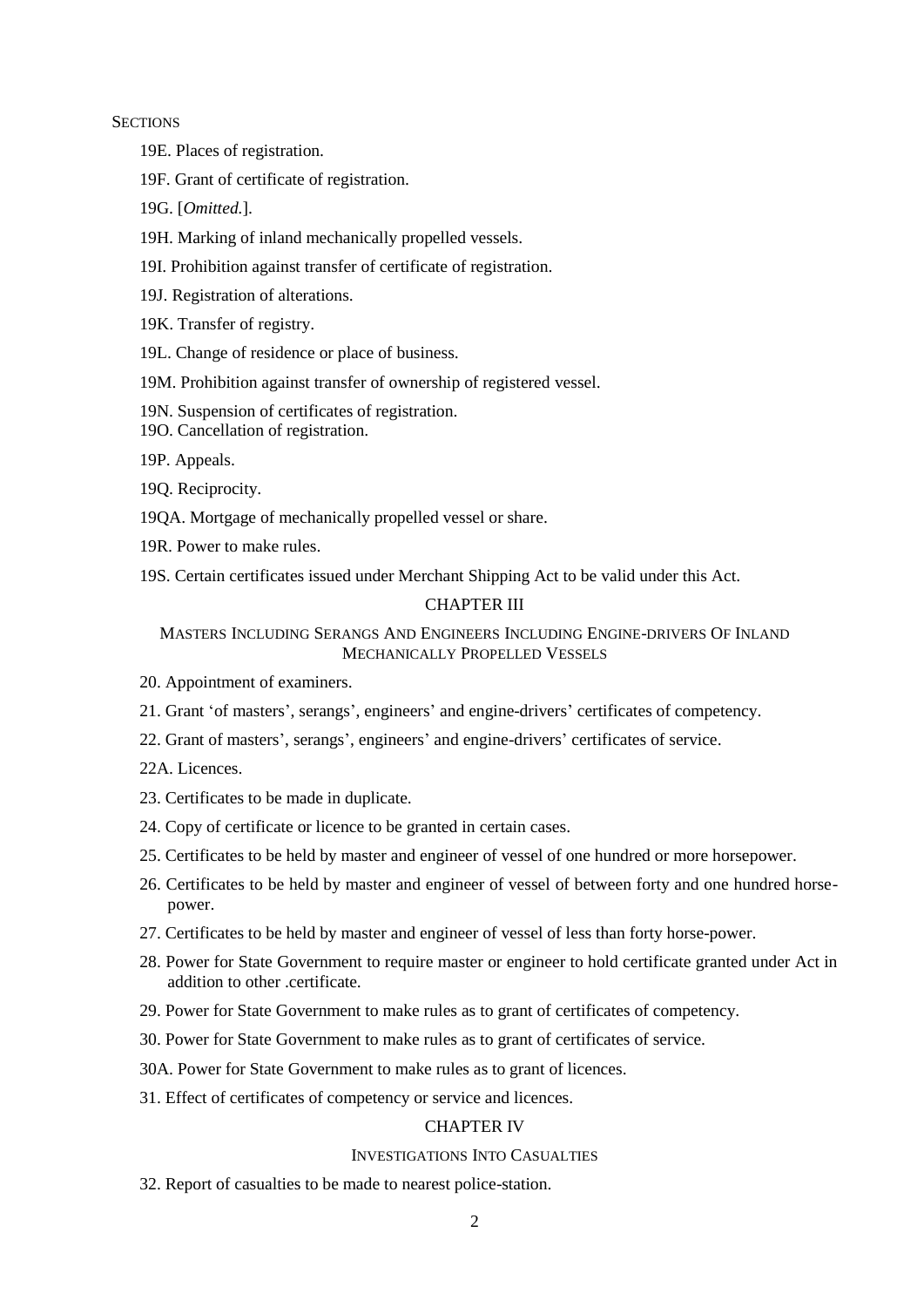#### **SECTIONS**

- 33. Power for State Government to appoint court of investigation.
- 34. Power of Court of investigation to inquire into charges of incompetency or misconduct.
- 35. Power for State Government to direct investigation otherwise than under section 33.
- 36. Person charged to be heard.
- 37. Assessors.
- 38. Powers of Court as to evidence and regulation of proceedings.
- 39. Power of Court to effect arrest of witnesses by entry and detention of vessels.
- 40. Power of Court to commit for trial and to bind over witnesses.
- 41. Depositions of absent witnesses.
- 42. Report by Court to State Government.
- 43. Court to exercise its powers independently of the assessors.
- 44. Power for State Government to direct investigations into causes of explosions on mechanically propelled vessels.

### CHAPTER IVA

# REMOVAL OF OBSTRUCTIONS AND SIMILAR HAZARDS IN NAVIGATION

- 44A. Raising of or removal of wreck impeding navigation, etc.
- 44B. Removal of obstruction in inland water.
- 44C. Recovery of expenses of removal.
- 44D. Removal of lawful obstruction.
- 44E. Fouling of Government moorings.

# CHAPTER V

#### SUSPENSION AND CANCELLATION OF CERTIFICATES GRANTED UNDER THE ACT

- 45. Power for State Government to suspend or cancel certificates in certain cases.
- 46. Obligation to deliver up suspended or cancelled certificate.
- 47. Report to other State Government.
- 48. Power for State Government to revoke suspension or cancellation, and to grant new certificate.

### CHAPTER VI

PROTECTION OF, AND CARRIAGE OF PASSENGERS IN, INLAND MECHANICALLY PROPELLED VESSELS

- 49. Power for State Government to declare dangerous goods.
- 50. Carriage of dangerous goods.
- 51. Power of owner or master of mechanically propelled vessel to throw overbroad dangerous goods.
- 52. Power for State Government to make rules for protection of inland mechanically propelled vessels from accidents.
- 53. Power for State Government to make rules as to carriage of passengers in inland mechanically propelled vessels.
- 54. Power for State Government to make rules for protection of passengers.
- 54A. Power of State Government to fix maximum and minimum rates for passenger fares and freight for goods.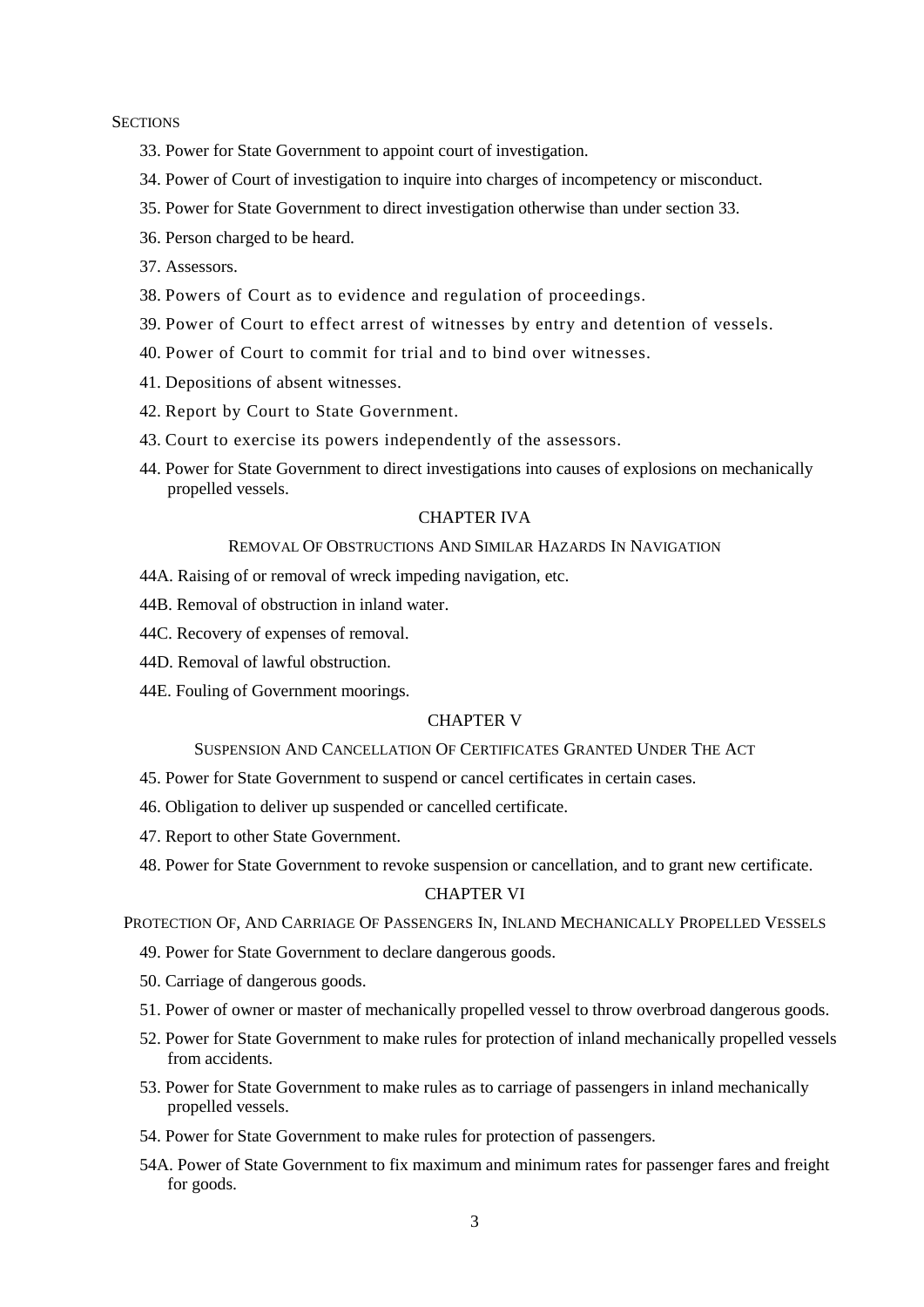**SECTIONS** 

54B. Power to make rules providing for the appointment of Advisory Committees.

### CHAPTER VIA

#### INSURANCE OF MECHANICALLY PROPELLED VESSELS AGAINST THIRD PARTY RISKS

54C. Application of section 134, Chapter X, XI and XII of the Motor Vehicles Act, 1988 in relation to the mechanically propelled vessels.

## CHAPTER VIAB

54D. Definitions.

- 54E. Prohibition as to discharge of oil, oily mixture, etc., in the inland water.
- 54F. Reception facilities at inland port, etc.
- 54G. Power of entry, inspection, etc.
- 54H. Powers of Central Government to make rules for prevention and control of pollution.

### CHAPTER VII

### PENALTIES AND LEGAL PROCEEDINGS

55. Penalty for making voyage without certificate of survey.

- 56. Penalty for neglect to affix certificate or survey in inland mechanically propelled vessel.
- 57. Penalty for neglect or refusal to deliver up or surrender certificates of survey or registration.
- 58. Penalty for carrying excessive number of passengers on board.
- 58A. Penalty for carrying excessive quantity of cargo on board.
- 59. Penalty for serving, or engaging a person to serve, as master or engineer without certificate.
- 60. Penalty for master failing to give notice of wreck or casualty.
- 61. Penalty for failing to deliver up suspended or cancelled certificate.
- 62. Penalty for taking or delivering or tendering for carriage dangerous goods on board inland mechanically propelled vessel without notice.
- 62A. Punishment for offences relating to accident.
- 62B. Penalty for using uninsured mechanically propelled vessel.
- 62C.Penalty for neglect or refusal to give information as to insurance or to produce certificate of insurance.
- 62D. Punishment for offences relating to pollution.
- 62E. Offences by companies.
- 63. Penalty for misconduct or neglect endangering inland mechanically propelled vessel or life or limb.
- 63A. Desertion and absence without leave.
- 63B. General offences against discipline.
- 63C. Entry of offence in official log book.
- 63D. General provision for punishment of offences not otherwise provided for.
- 64. Levy of fine by distress of inland mechanically propelled vessel.
- 65. Jurisdiction of Magistrates.
- 66. Place of trial.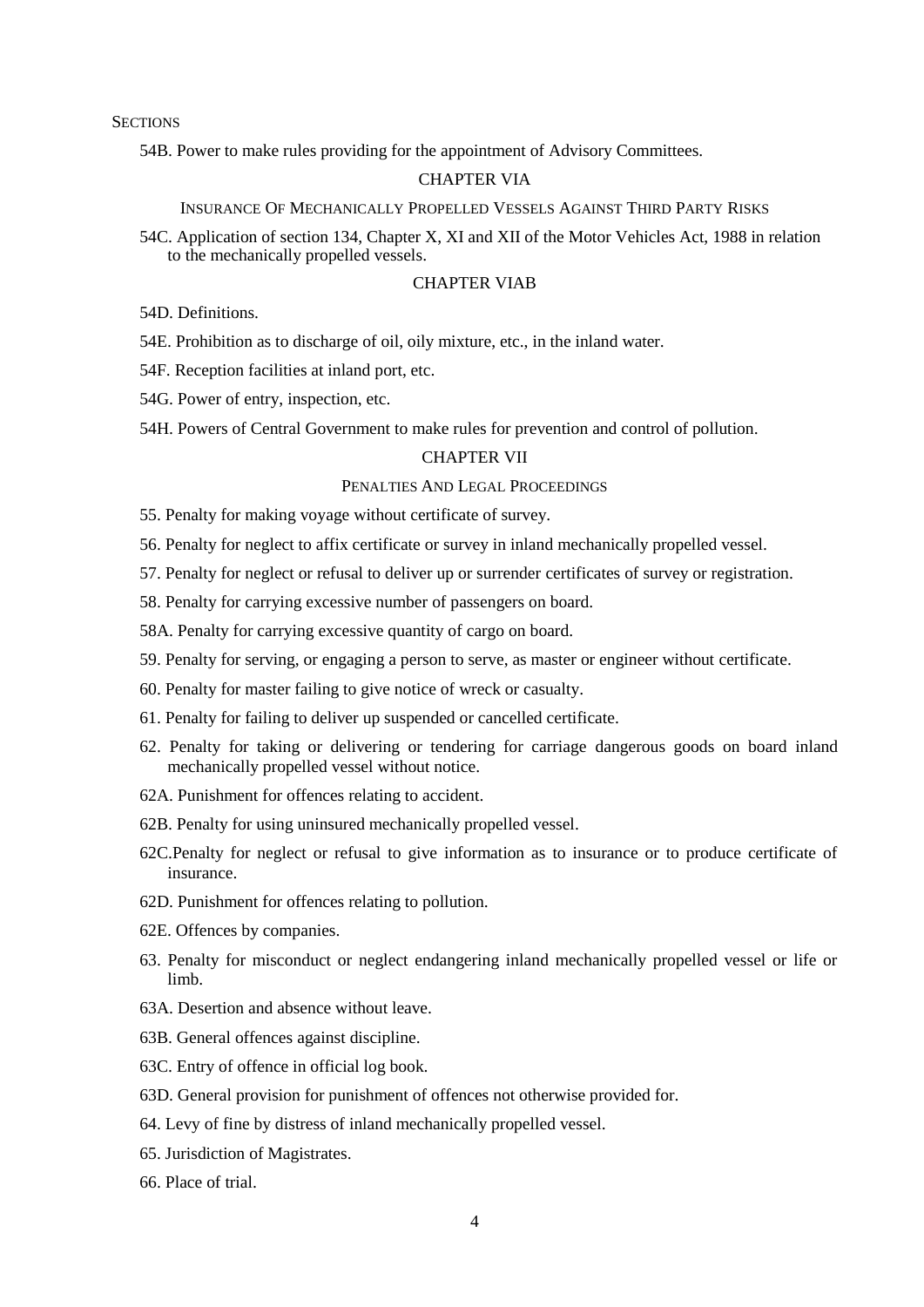### CHAPTER VIII **SUPPLEMENTAL**

#### **SECTIONS**

- 67. Power for State Government to make general rules.
- 68. Power for State Government to modify application of Act to certain inland mechanically propelled vessels.
- 69. Exemption to Government vessels from fees.
- 70. Power for Central Government to define tidal water.
- 71. Fees recoverable as fines.
- 72. Certificated masters of inland mechanically propelled vessels to be deemed pilots under section 31 of Act 15 of 1908.
- 72A. Endorsement of certificates and licences granted in Bangladesh.
- 73. [*Omitted*.].
- 74. Publication of rules.
- 75. Repeal and saving.

SCHEDULE I.

*SCHEDULE II.* [*Repealed.*].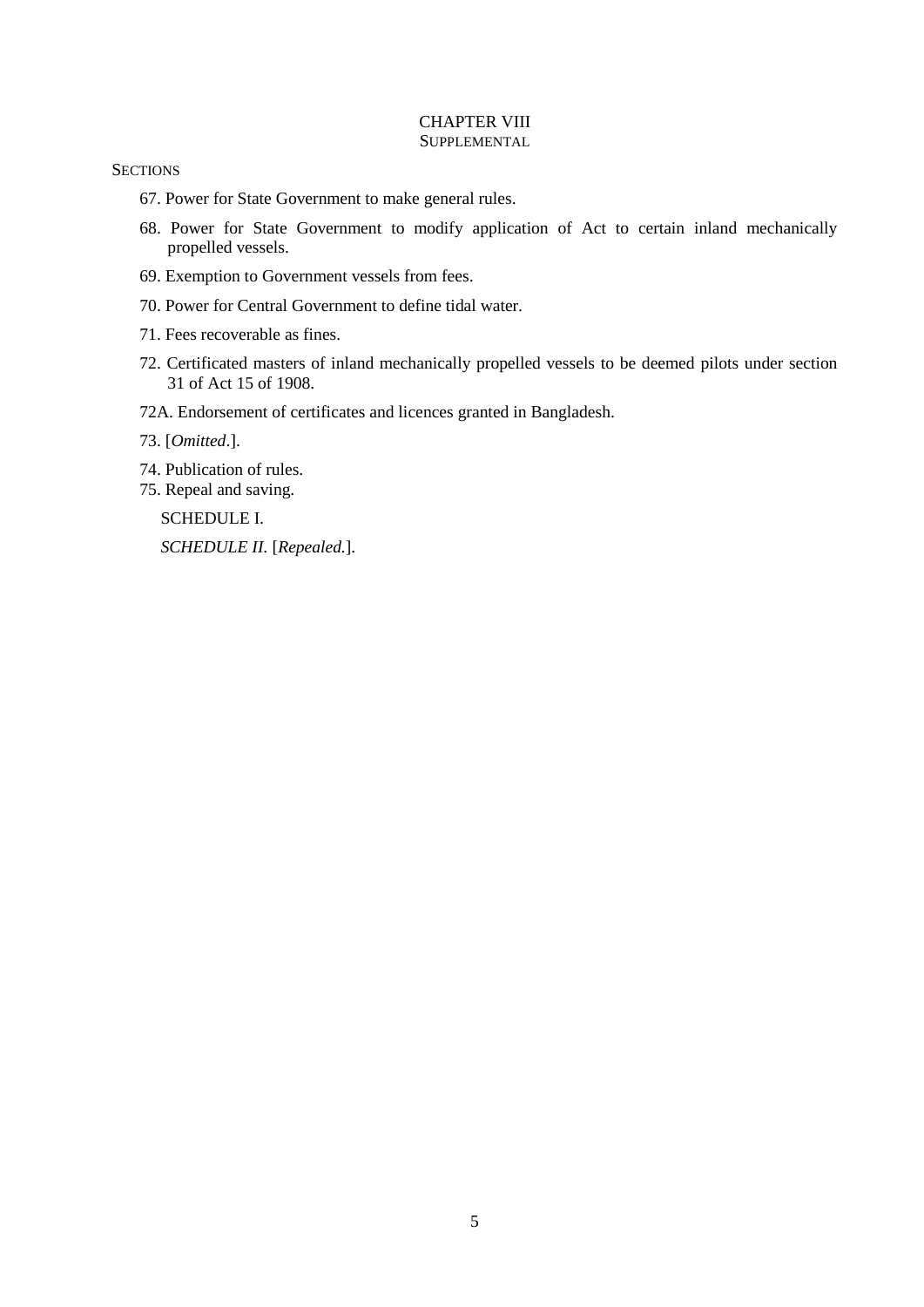### THE INLAND VESSELS ACT, 1917

# ACT NO. 1 OF  $1917<sup>1</sup>$

[7*th February,* 1917.]

# An Act to consolidate the enactments relating to  $^{2}$ [Inland Vessels].

WHEREAS it is expedient to consolidate the enactments relating to  $3$  [inland vessels]; It is hereby enacted as follows:—

### CHAPTER I

#### PRELIMINARY

**1. Short title and extent.**  $-(1)$  This Act may be called the <sup>4</sup>[Inland Vessels] Act, 1917.

 $<sup>5</sup>$ [(2) It extends to the whole of India except the State of Jammu and Kashmir:</sup>

**\* \* \* \* \***

**2. Definitions.**  $-\binom{7}{1}$  In this Act, unless there is anything repugnant in the subject or context.—

 $<sup>8</sup>$ [(*a*) "inland vessel" or "inland mechanically propelled vessel" means a mechanically propelled</sup> vessel, which ordinarily plies on inland water, but does not include fishing vessel and a ship registered under the Merchant Shipping Act, 1958 (44 of 1958);

(*b*) "inland water" means—

(*i*) any canal, river, lake or other navigable water within a State,

(*ii*) any area of any tidal water deemed to be the inland to be smooth and partially by the Central Government under section 70,

(*iii*) waters declared by the Central Government to be smooth and partially smooth waters under clause (*41*) of section 3 of the Merchant Shipping Act, 1958 (44 of 1958);

(*c*) "mechanically propelled vessel" means every description of vessel propelled wholly or in part by electricity, steam or other mechanical power including dumb vessel towed by mechanically propelled vessel and vessel propelled by outboard motor;]

 $\mathcal{O}[(d)]$  "passenger" includes any person carried in a 10[mechanically propelled vessel] other than the master and crew and the owner, his family and servants;

 $\mathcal{P}$ [(*e*)] "prescribed" means prescribed by any rule under this Act;

1

<sup>1.</sup> This Act—

<sup>(</sup>*i*) has been amended in Bengal by Bengal Act 7 of 1940:

<sup>(</sup>*ii*) came into force on 1st June, 1917, *vide* Gazette of India, 1917, Pt. I, p. 988;

<sup>(</sup>*iii*) has been extended in its application to Goa, Daman and Diu by Reg. 12 of 1962, s. 3 and Sch. And to Pondicherry on 1-10-1963; vide Reg. 7 of 1963, s. 3 and Sch. I.

<sup>2.</sup> Subs. by Act 35 of 1977, s. 2. for "Inland Steam-vessels" (w.e.f. 1-5-1978).

<sup>3.</sup> Subs. by s. *3, ibid.,* for "Inland Steam-vessels" (w.e.f. 1-5 1978).

<sup>4.</sup> Subs. by s. 4, *ibid.,* for "Inland Steam-vessels" (w.e.f. 1-5-1978).

<sup>5.</sup> Subs. by Act 26 of 1951, s. 2, for sub-sections (*2*) and (*3*).

<sup>6.</sup> The proviso omitted by Act 35 of 2007, s. 2 (w.e.f. 21-2-2008).

<sup>7.</sup> Section 2 renumbered as sub-section (*1*) thereof by Act 35 of 1977, s. 6 (w.e.f. 1-5-1978).

<sup>8.</sup> Subs. by Act 35 of 2007, s. 3, for clauses (*a*), (*b*) and (*c*) (w.e.f. 21-2-2008).

<sup>9.</sup> Clauses (*3*) and (*4*) lettered as clauses (*d*) and (*e*) by Act 35 of 1977, s. 6 (w.e.f. 1-5-1978).

<sup>10</sup>. Subs. by s. 5, *ibid.,* for "steam-vessel" (w.e.f. 1-5-1978).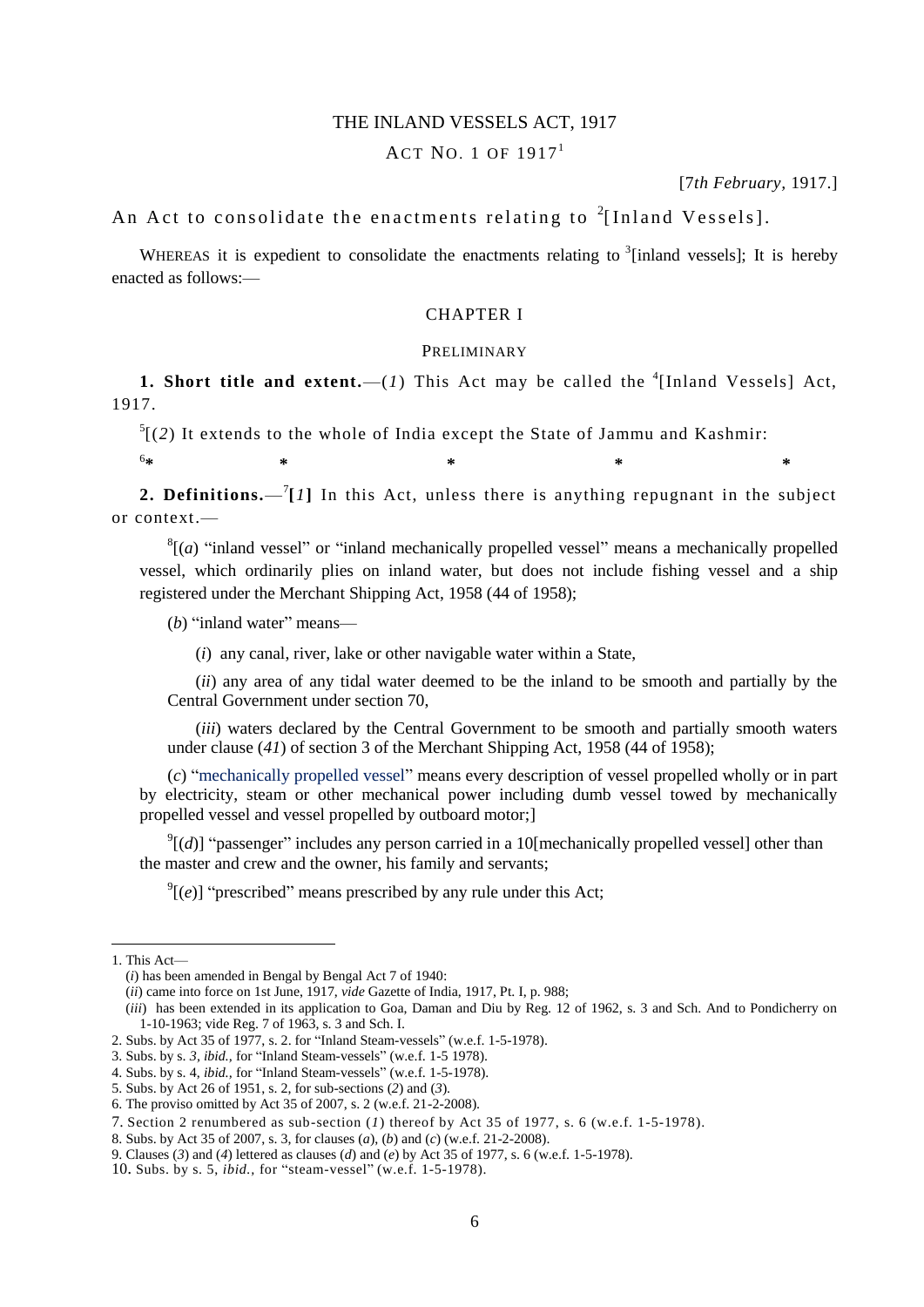$1*$ 

*\* \* \** \* \*

 $2^{2}$ [(f)] "survey" means the survey of a <sup>3</sup>[mechanically propelled vessel] under this Act;

 $2\left[\left(g\right)\right]$  "surveyor" means a surveyor appointed under this Act; and

 $^{4}$ [(*ga*) "tidal water" has the meaning assigned to it in clause (49) of section 3 of the Merchant Shipping Act, 1958 (44 of 1958);]

 $^{2}$ [(h)] "voyage" includes the plying of a <sup>3</sup>[mechanically propelled vessel] at or about any place,

 $<sup>5</sup>$ [(2) Any reference to the Inland Steam-vessels Act, 1917 (1 of 1917), in any law for the time being</sup> in force or in any instrument or other document shall be construed as a reference to the Inland Vessels Act, 1917].

### CHAPTER II

# SURVEY OF INLAND <sup>3</sup>[MECHNICALLY PROPELLED VESSELS]

**3. Inland mechanically propelled vessel not to proceed on voyage or to be used for service**  without certificate of survey.— $(I)$  An inland <sup>3</sup>[mechanically propelled vessel] shall not proceed on any voyage, or be used for any service unless she has a certificate of survey in force <sup>6</sup>[in the zone intended for for operation and applicable to such voyage or service in such zone].

 $(2)$  Nothing in this section shall apply to any <sup>3</sup> [mechanically propelled vessel] proceeding on a voyage during the interval between the time at which her certificate of survey expires and the time at which it is first practicable to have the certificate renewed:

<sup>7</sup>[*Explanation*.—For the purpose of this sub-section, "zone" means any such inland water area as the State Government may, depending on the maximum significant wave height criteria, by notification in the Official Gazette, specify for the purpose of this Act.]

**4. Appointment of surveyors and places, of survey**.—(*1*) The State Government may, by notification in the Official Gazette,—

(*a*) declare such places, within the territories under its administration, as it thinks fit, to be places of survey, and

(*b*) appoint so many persons to be surveyors at the said places as it thinks fit, for the purposes of this Act.

(*2*) Every surveyor shall, for the purposes of any survey made by him, be deemed to be a public servant within the meaning of the Indian Penal Code (45 of 1860).

**5. Powers of surveyors**.—(*1*) For the purposes of a survey, the surveyor may, at any reasonable time, go on board any inland <sup>3</sup>[mechanically propelled vessel], and may inspect the <sup>3</sup>[mechanically propelled vessel] and every part thereof, including the hull, boilers, engines and other machinery, and all equipments and articles on board:

Provided that he shall not unnecessarily hinder the loading or unloading of the <sup>3</sup>[mechanically propelled vessel], or unnecessarily detain or delay her from proceeding on any voyage.

(2) The owner, master and officers of the  $3$ [mechanically propelled vessel] shall afford to the surveyor all reasonable facilities for a survey, and all such information respecting the <sup>3</sup>[mechanically propelled

<sup>1.</sup> Clause (*5*) omitted by Act 35 of 1977, s. 6 (w.e.f. 1-5-1978).

<sup>2.</sup> Clauses (*6*), (*7*) and (*8*) lettered as clauses (*f*), (*g*) and (*h*) by s. 6, *ibid*. (w.e.f. 1-5-1978).

<sup>3.</sup> Subs. by s. 5, *ibid.,* for "steam-vessels" (w.e.f. 1-5-1978).

<sup>4.</sup> Ins. by Act 35 of 2007, s. 3 (w.e.f. 21-2-2008).

<sup>5.</sup> Ins. by Act 35 of 1977, s. 6 (w.e.f. 1-5-1978).

<sup>6.</sup> Subs. by Act 35 of 2007, s. 4, for "and applicable to such voyage or service" (w.e.f. 21-2-2008).

<sup>7.</sup> Ins. by s. 4, *ibid*. (w.e.f. 21-2-2008).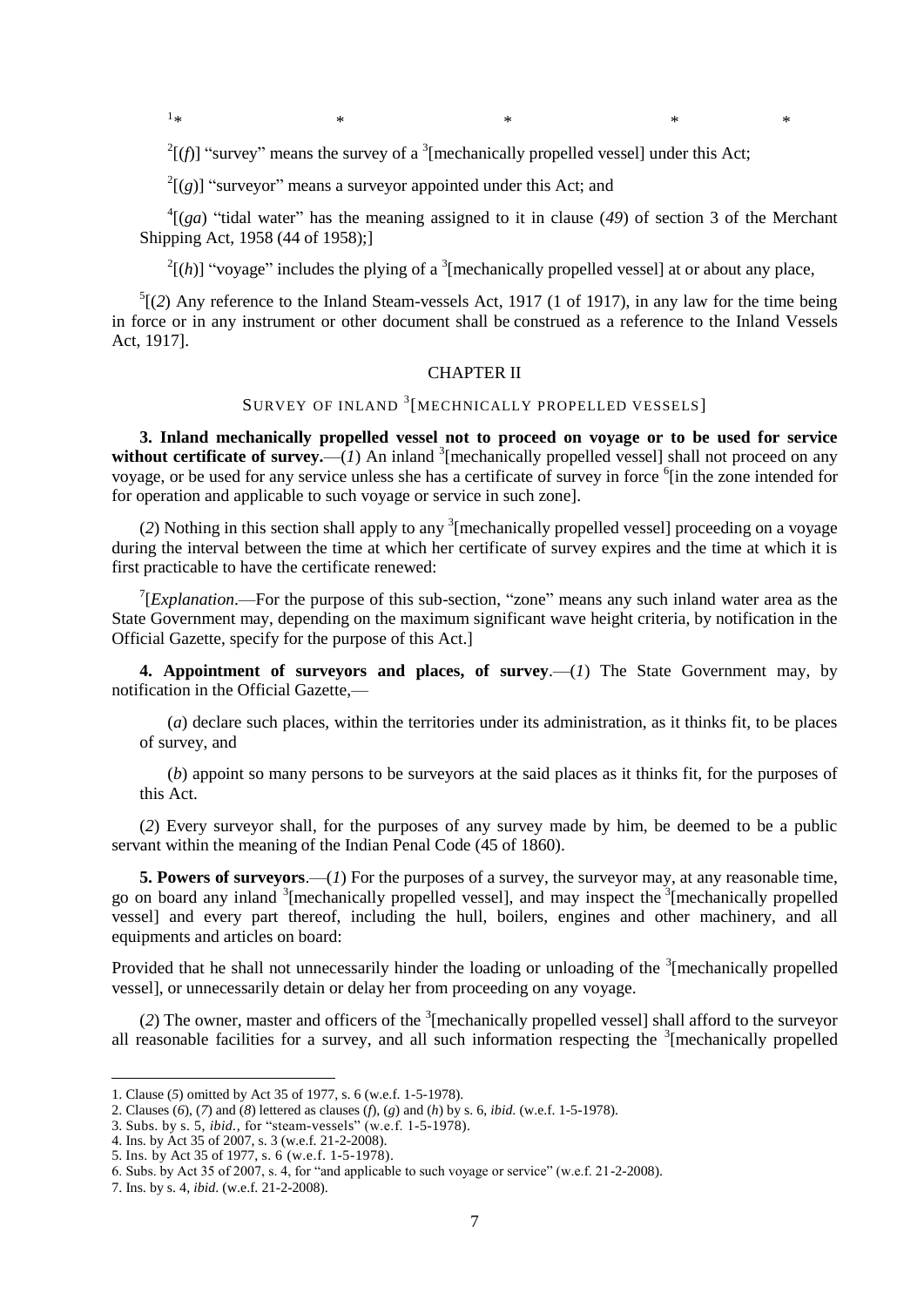vessel], and her machinery or any part thereof, and all equipments and articles on board, as he may require for the purposes of a survey.

**6. Fees in respect of survey**s.—Before a survey is commenced, the owner or master of the <sup>1</sup>[mechanically propelled vessel] to be surveyed shall pay to such officer as the State Government may, by notification in the Official Gazette, appoint in this behalf—

(*a*) a fee calculated on the tonnage of the  $\frac{1}{2}$  [mechanically propelled vessel] according to the rates mentioned in Schedule I, or according to any other prescribed rates; and

(*b*) when the survey is to be made in any place of survey other than Calcutta, Madras <sup>2</sup>[or Bombay], such additional fee in respect of the expense (if any) of the journey of the surveyor to the place as the State Government may by such notification direct.

**7. Declaration of surveyor.**—When the survey of a <sup>1</sup>[mechanically propelled vessel] is completed, if the surveyor making it is satisfied that—

(a) the hull, boilers, engines and other machinery of the  $\frac{1}{2}$  [mechanically propelled vessel] arc sufficient for the voyage or service intended and in good condition, and

(b) the equipments of the  $(1)$ <sup>1</sup> [mechanically propelled vessel] and the certificates of the master and engineer are such and in such condition as arc required by any law for the time being in force and applicable to the  $\frac{1}{2}$  [mechanically propelled vessel],

the surveyor shall forthwith give to the owner or master a declaration in the prescribed form containing the particulars mentioned in clauses (*a*) and (*b*), and the following further particulars, namely:—

(*i*) the time (if less than one year) for which the hull, boilers, engines and other machinery and equipments of the <sup>1</sup>[mechanically propelled vessel] will be sufficient;

(*ii*) the limit (if any) beyond which, as regards the hull, boilers, engines and other machinery or equipments, the <sup>1</sup>[mechanically propelled vessel] is in the surveyor's judgment not fit to ply;

(*iii*) the number of passengers (if any) which the  $\frac{1}{2}$  [mechanically propelled vessel] is, in the judgment of the surveyor, fit to carry, specifying, if necessary, the respective numbers to be carried on the deck and in the cabins, and in different parts of the deck and cabins: the number to be subject to such conditions and variations, according to the time of year, the nature of the voyage, the cargo carried or other circumstances, as the case requires; 3 \*\*\*

 $<sup>4</sup>$ [*(iiia*) the nature and quantum of cargo which the mechanically propelled vessel is, in the</sup> judgment of the surveyor, fit to carry; and]

(*iv*) any other prescribed particulars.

**8. Sending of declaration by owner or master to State Government.**—(*1*) The owner or master of a <sup>1</sup> [mechanically propelled vessel] to whom a declaration is given under section 7 shall, within fourteen days after the date of the receipt thereof, send the declaration to such officer as the State Government may, by notification in the Official Gazette, appoint in this behalf.

(*2*) If any owner or master fails to send a declaration as required by sub-section (*1*), he shall forfeit a sum not exceeding five rupees for every day during which the sending of the declaration is delayed.

<sup>1.</sup> Subs. by Act 35 of 1977, s. 5, for "steam-vessel" (w.e.f. 1-5-1978).

<sup>2.</sup> Subs. by the A.O. 1937, for "Bombay or Rangoon".

<sup>3.</sup> The word "and" omitted by Act 35 of 1977, s. 7 (w.e.f. 1-5-1978).

<sup>4.</sup> Ins. by s. 7 *ibid.* (w.e.f. 1-5-1978).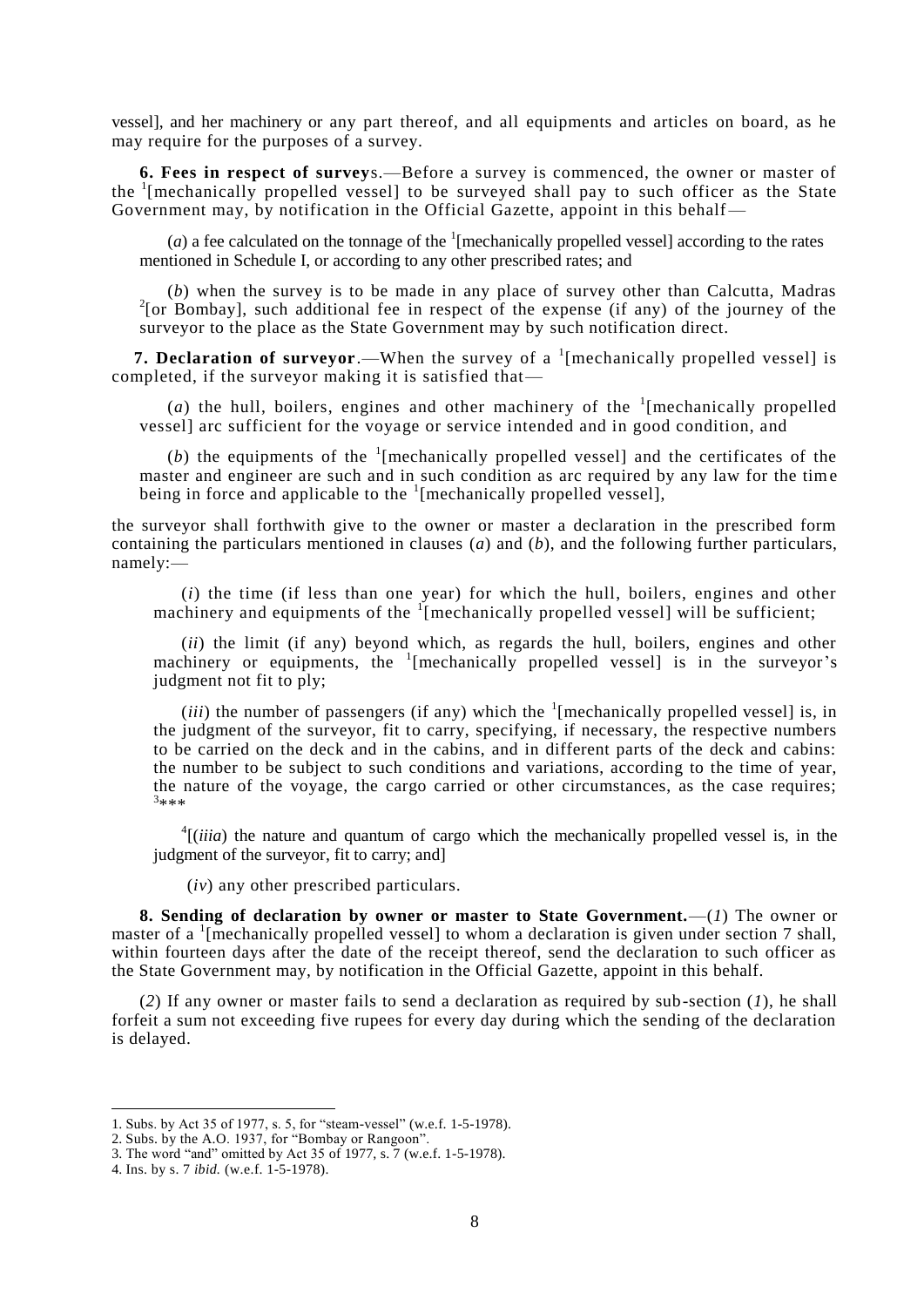**9. Power for State Government to grant or authorise the grant of certificates of survey.**—(*1*) The State Government shall, if satisfied that all the provisions of this Act have been complied with in respect of a declaration sent under section 8, cause,—

(*a*) a certificate of survey, in duplicate, to be prepared, and

(b) notice thereof to be given by post or otherwise to the owner or master of the  $\frac{1}{2}$  [mechanically propelled vessel] to which the certificate relates.

(*2*) On application made by the owner or master to such officer at the place of survey as the State Government may, by notification in the Official Gazette, appoint in this behalf, and on payment to such officer by the owner or master of the sum (if any) forfeited by him under section 8, sub-section (*2*) (the actual amount of which within the limit thereby fixed shall be determined by the State Government), the certificate, in duplicate, so prepared shall be granted to the owner or master by the State Government and issued to him through such officer.

(*3*) A certificate granted under this section shall be in the prescribed form, shall contain a statement to the effect that all the provisions of this Act with respect to the survey of the <sup>1</sup>[mechanically propelled vessel] and the declaration of survey have been complied with, and shall set forth—

(*a*) the particulars concerning the  $\frac{1}{2}$  [mechanically propelled vessel] mentioned in the declaration of survey as required by clauses (*i*), (*ii*) and (*iii)* of section 7, and

(*b*) any other prescribed particulars.

(*4*) The State Government may, by notification in the Official Gazette, delegate to any person all or any of the functions assigned to the State Government under this section:

Provided that no delegation shall be made under sub-section (*2*) so as to authorise the grant of a certificate of survey by the surveyor who made the declaration of survey under section 7.

**2 [9A. Temporary permit***.—*The surveyor who conducted the survey may, without following the procedure laid down in section 9, grant a permit to be effective for a period which shall not in any case exceed forty-five days, to authorise the inland mechanically propelled vessel to proceed on voyage or use it service temporarily pending the issue of the certificate of survey.]

**10. Certificate of survey to be affixed in conspicuous part of mechanically propelled vessel.**—The owner or master of every <sup>1</sup>[mechanically propelled vessel], for which a certificate of survey has been granted, shall forthwith, on the receipt of the certificate, cause one of the duplicates thereof to be affixed and kept, affixed so long as it remains in force and the <sup>1</sup>[mechanically propelled vessel] is in use, on some conspicuous part of the <sup>1</sup>[mechanically propelled vessel] where it may be easily read by all persons on board.

<sup>3</sup>[10A. Effect of certificates of survey.—A certificate of survey shall have effect throughout the State in which it was granted:

Provided that such a certificate may be endorsed by the State Government of any other State, or with the general or special sanction of the State Government of that other State, by the authority granting it, so as to have effect in that other State or any part thereof, and, if so endorsed shall have effect accordingly.]

**11. Term of certificates of survey.**—A certificate of survey shall not be in force  $\frac{3}{1}$  in any State]—

(*a*) after the expiration of one year from the date thereof; or

(*b*) after the expiration of the period (if less than one year) for which the hull, boilers, engines or other machinery, or any of the equipments of the  $1$ [mechanically propelled vessel] to which the certificate relates have been stated in the certificate to be sufficient; or

 $(c)$  after notice has been given <sup>4</sup>[by the State Government of the State in which it was by

<sup>1.</sup> Subs. by Act 35 of 1977, s. 5, for "steam-vessel" (w.e.f. 1-5-1978).

<sup>2.</sup> Ins. by Act 35 of 2007, s. 5 (w.e.f. 21-2-2008).

<sup>3.</sup> Ins. by the A.O. 1937.

<sup>4.</sup> Subs., *ibid*., for "by any Local Government".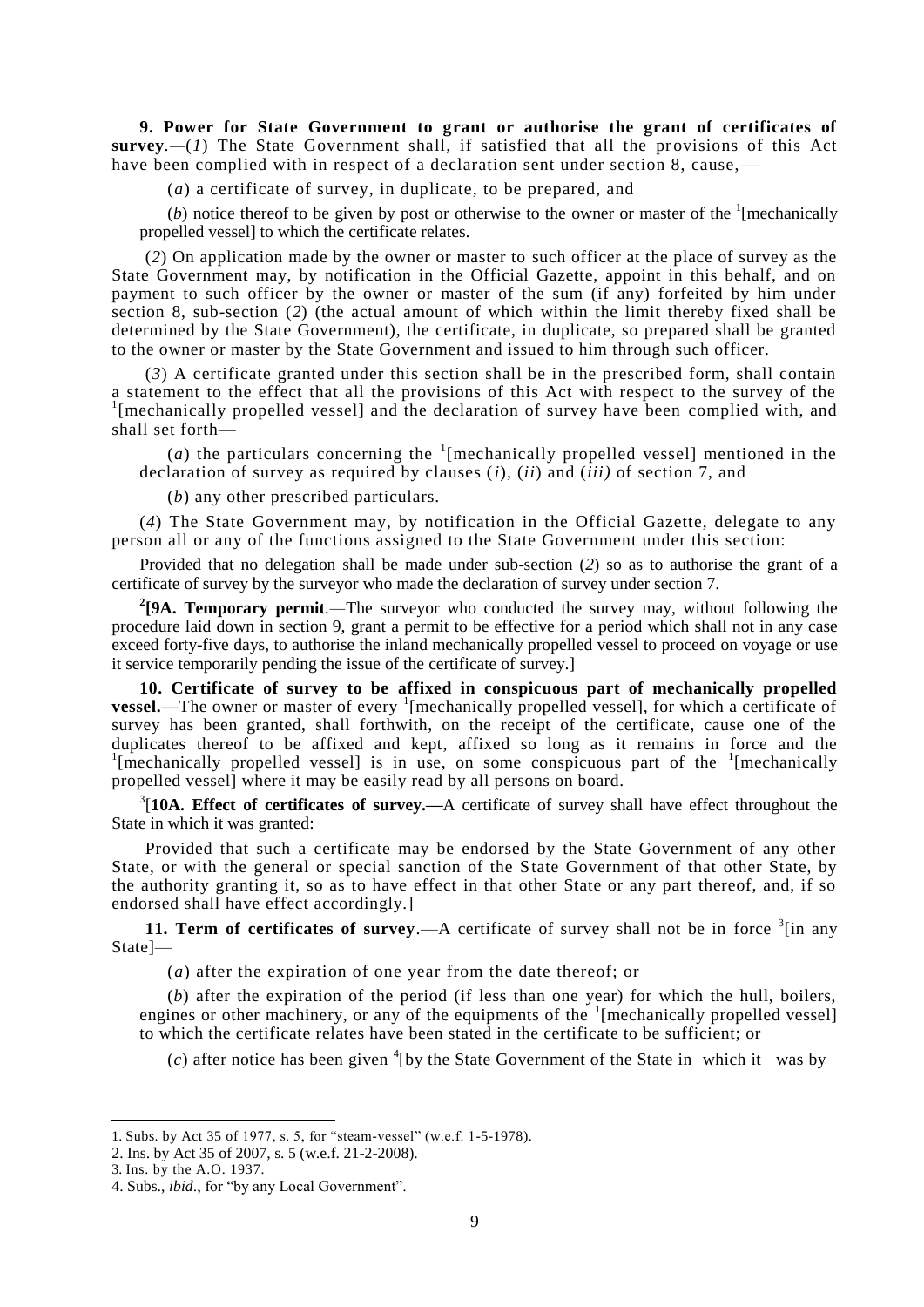granted], to the owner or master of such <sup>1</sup>[mechanically propelled vessel], that such State Government has cancelled or suspended it.

 $2^{2}$ [A certificate of survey shall not be in force in any State by virtue of any endorsement in respect of that State, after notice has been given by the State Government of that State, to the owner or master of a <sup>1</sup>[mechanically propelled vessel], that that Government has cancelled or suspended the endorsement.]

**12. Renewal of certificates of survey**.—After a certificate of survey has ceased to be in force, the same shall only be renewed after a fresh survey of the <sup>1</sup>[mechanically propelled vessel] to which the certificate relates, has been held in accordance with the provisions of this Chapter, save s o far as any relaxation thereof may be prescribed.

**13. Power for State Government to suspend or cancel certificate of survey.**  $-\frac{3}{7}$ [A certificate of survey or any endorsement thereon made under section 10A may be suspended or cancelled by the Government of the State in which the certificate was granted or in respect of which the endorsement was made, as the case may be, if that Government has reason to believel—

(*a*) that the declaration by the surveyor of the sufficiency and good condition of the hull, boilers, engines or other machinery or of any of the equipments of the "[mechanically propelled vessel] has been fraudulently or erroneously made; or

(*b*) that the certificate has otherwise been granted upon false or erroneous information; or

(*c*) that since the making of the declaration the hull, boilers, engines or other machinery, or any of the equipments of the <sup>1</sup>[mechanically propelled vessel] have sustained any material injury, or have otherwise become insufficient.

**14. Power for State Government to require delivery of expired or cancelled certificate**.—The State Government may require any certificate of survey, which has expired or has been suspended or cancelled, to be delivered up to such officer as the State Government may, by notification in the Official Gazette, appoint in this behalf.

<sup>2</sup>[Where an endorsement on any certificate of survey for any State has been suspended or cancelled, the State Government of that State may require the certificate of survey to be delivered up to such officer as that Government may by notification in the Official Gazette appoint in this behalf, in order that particulars of the suspension or cancellation of the endorsement may be noted on the certificate.]

**15. Report of suspension or cancellation of certain certificates.**—<sup>3</sup>[If a State Government suspends or cancels endorsement made under section 10A on a certificate of survey, it] shall report the fact of suspension or cancellation, together with the reasons therefor to the State Government which (or whose delegate) granted the certificate.

**16. Power for State Government to direct survey by two surveyors**.—A survey shall ordinarily be made by one surveyor, but two surveyors may be employed if the State Government, by order in writing, so directs either generally in the case of all <sup>4</sup> [mechanically propelled vessels] at any place of survey, or specially in the case of any particular <sup>4</sup> [mechanically propelled vessels] or class of <sup>4</sup> [mechanically propelled vessels] or class of

<sup>1.</sup> Subs. by Act 35 of 1977, s. 5, for "steam-vessel" (w.e.f. 1-5-1978).

<sup>2.</sup> Ins. by the A.O. 1937.

<sup>3.</sup> Subs., *ibid.,* for certain words.

<sup>4.</sup> Subs. by Act 35 of 1977, s. 5, for "steam-vessels" (w.e.f. 1-5-1978).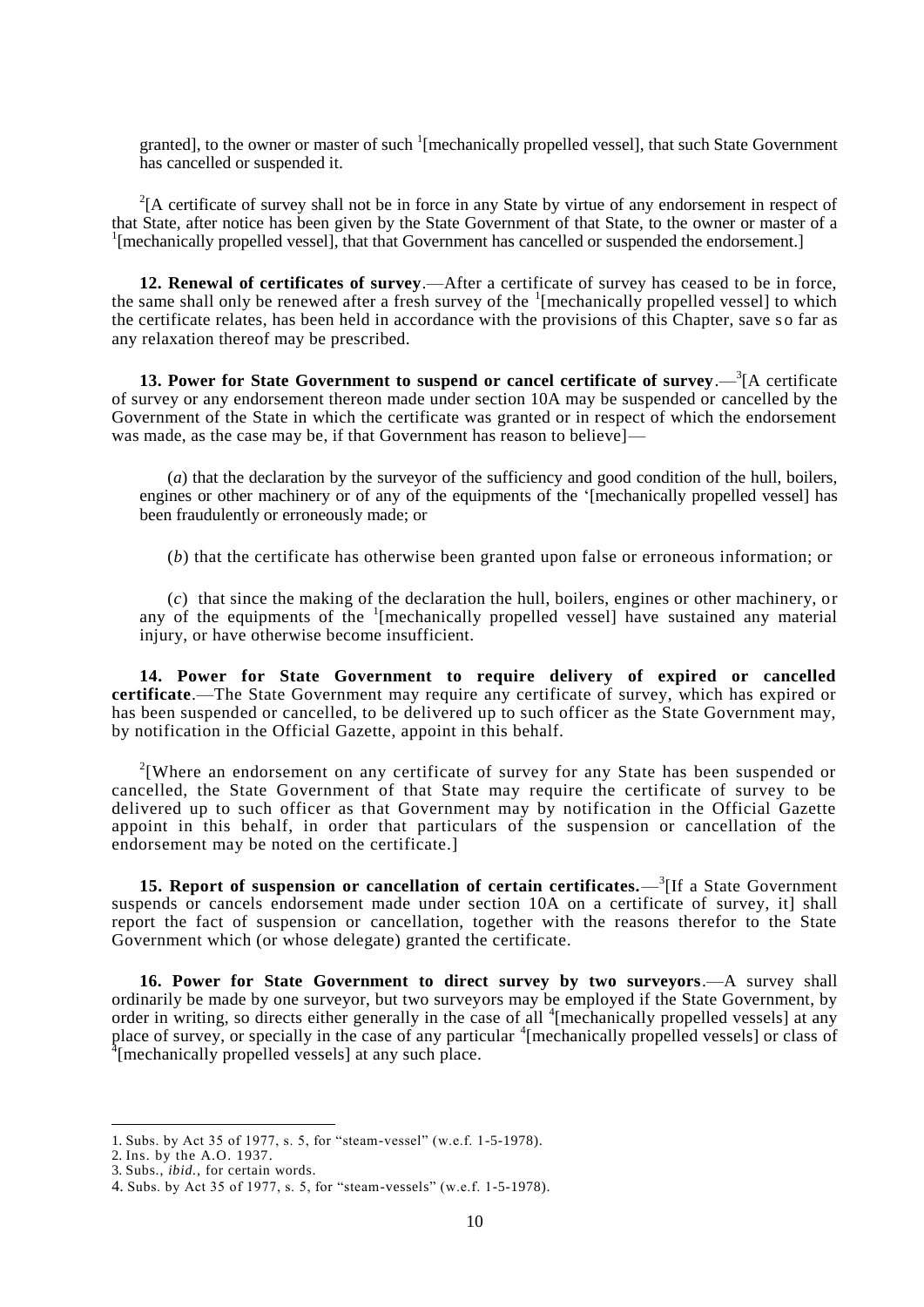**17. Power for State Government to order a second survey.—**(*1*) If the surveyor making a survey of <sup>1</sup>[mechanically propelled vessel] refuses to give a declaration under section 7 with regard to the <sup>1</sup>[mechanically propelled vessel] or gives a declaration with which the cursor or meeter of the [mechanically propelled vessel], or gives a declaration with which the owner or master of the <sup>1</sup>[mechanically propelled vessel] is dissatisfied the State Government may, on the application of the owner or master, and the payment by him of such fee, not exceeding twice the amount of the fee payable for the previous survey, as the State Government may require, direct two other surveyors to survey the <sup>1</sup>[mechanically propelled vessel].

(2) The surveyors so directed shall forthwith survey the  $\frac{1}{2}$  [mechanically propelled vessel], and may, after the survey, either refuse to give a declaration or give such declaration as, under the circumstances, seems to them proper.

(*3*) Any declaration given, or any refusal to give a declaration under sub-section (*2*), shall be final.

**18. Division of duties when two surveyors employed.**—When a survey is made by two surveyors under either section 16 or section 17, each of the surveyors shall perform the prescribed portion of the duties assigned to a surveyor under this Act or the rules made thereunder.

**19. Power for State Government to make rules as to surveys.—**(*1*) The State Government may  $2***$  make rules to regulate the making of surveys.

(*2*) In particular and without prejudice to the generality of the foregoing power, such rules may prescribe—

(*a*) the times and places at which, and the manner in which, surveys are to be made;

(*b*) the duties of the surveyor making a survey and, where two surveyors are employed, the respective duties of each such surveyor;

(*c*) the form in which declarations of survey and certificates of survey are to be framed, and the nature of the particulars to be stated therein under sections 7 and 9;

(*d*) the rates other than those mentioned in Schedule I according to which the fees payable in respect of surveys arc to be calculated in the case of all or any of the places of survey within the territories under its administration; and

(*e*) the cases in, and the extent to which, a survey may be dispensed with before the grant of a new certificate.

# 3 [CHAPTER IIA

# REGISTRATION OF INLAND<sup>4</sup> [MECHANICALLY PROPELLED VESSELS]

**19A. Inland mechanically propelled vessels not to proceed on voyage or be used for**  service without certificate of registration.— $(I)$  An inland <sup>1</sup>[mechanically propelled vessel] shall not proceed on any voyage or be used for any service, unless it has a certificate of registration in force in respect thereof and granted under this Act.

(*2*) Nothing in this section shall**—**

(*a*) apply to any <sup>1</sup> [mechanically propelled vessel] built at any place other than a place of registry and making her first voyage to any such place for the purpose of registration; or

(*b*) be in derogation of the provisions contained in section 3.

<sup>1.</sup> Subs. by Act 35 of 1977, s. 5, for "steam-vessel" (w.e.f. 1-5-1978).

<sup>2.</sup> The words "with the previous sanction of the G.G. in C." omitted by Act 38 of 1920, s. 2 and Sch. I.

<sup>3.</sup> Ins. by Act 26 of 1951, s. 3.

<sup>4.</sup> Subs. by Act 35 of 1977, s. 5, for "steam-vessels" (w.e.f. 1-5-1978).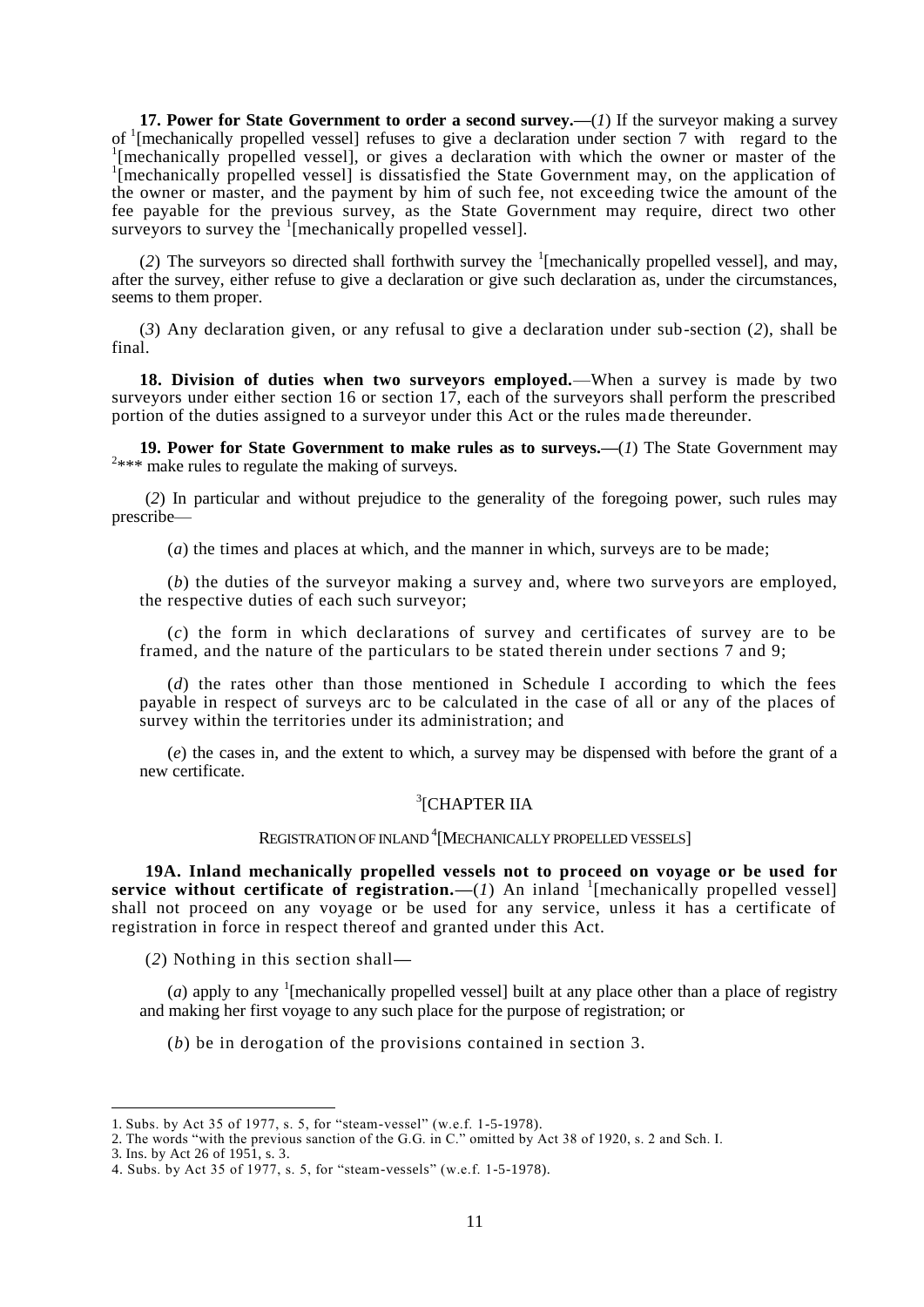**19B. Place of registry and, registering authorities**.—(*1*) The State Government may, by notification in the Official Gazette—

(*a*) declare such places within the territories under its administration as it thinks fit to be places of registry; and

(*b*) appoint registering authorities at the said places for the purposes of this Act.

(*2*) Every person appointed as a registering authority shall, for the purposes of any registration made by him, be deemed to be a public servant within the meaning of the Indian Penal Code (45 of 1860).

**19C. Book of registration**.—At every place of registry, a book shall be kept by the registering authority in which all the particulars contained in the form of the certificate of registration shall be duly entered and such registering authority shall, immediately after registering any inland <sup>1</sup>[mechanically propelled vessel] or within one month at the furthest, send to the State Government a true and exact copy, together with the number, of every certificate which shall be so granted by it.

**19D. Application for registration**.—An application for registration of an inland <sup>1</sup>[mechanically propelled vessel] shall be made by the owner or master of the vessel in such form and shall contain such particulars as may be prescribed and shall be accompanied by a copy of the certificate of survey in force issued in respect of the vessel.

**19E. Places of registration**.—(*1*) Every application for registration shall be made to a registering authority within the local limits of whose jurisdiction the owner of the inland <sup>1</sup>[mechanically propelled vessel] ordinarily resides or carries on business.

(2) Where the owner applying for a certificate of registration is a company  $2$ [within the meaning of section 3 of the Companies Act, 1956 (1 of 1956)], the application may be made to a registering authority within the local limits of whose jurisdiction the principal office of the company is situate.

 $(3)$  Notwithstanding anything contained in this section, an inland <sup>1</sup>[mechanically propelled vessel] may be registered by a registering authority in any State, although the owner does not ordinarily reside or carry on business in that State or, if a company, the principal place of business of the company is not situate in that State:

Provided that the Government of the State in which the owner ordinarily resides or carries on business, or in the case of a company the Government of the State where the principal place of business of the company is situate, has accorded its previous approval thereto.

**19F. Grant of certificate of registration.**  $-(1)$  If, in respect of any inland <sup>1</sup>[mechanically propelled vessel], the registering authority, after making such in quiry as it thinks fit, is satisfied that the provisions of this Act or of any rules made thereunder have been complied with, it shall grant to the applicant therefor a certificate of registration comprising such particulars as may be prescribed on payment of the prescribed fee.

(2) A registering authority may refuse to register an inland  $\frac{1}{2}$  [mechanically propelled vessel], if she is found to be mechanically defective, or if the applicant fails to furnish satisfactory evidence in support of any of the statements made in his application:

Provided that where the registering authority refuses to register any inland <sup>1</sup>[mechanically propelled vessel], it shall furnish to the applicant a statement in writing containing the reasons for such refusal.

**19G**. [*Automatic registration of inland steam-vessels registered under the Merchant Shipping Acts.] Omitted by the Inland Steam-Vessels (Amendment) Act,* 1977 (35 *of* 1977), *s.* 9, (*w.e.f*. 1-5-1978).

<sup>1.</sup> Subs. by Act 35 of 1977, s. 5, for "steam-vessel" (w.e.f. 1-5-1978).

<sup>2.</sup> Subs. by s. 8, *ibid.,* for certain words (w.e.f. 1-5-1978).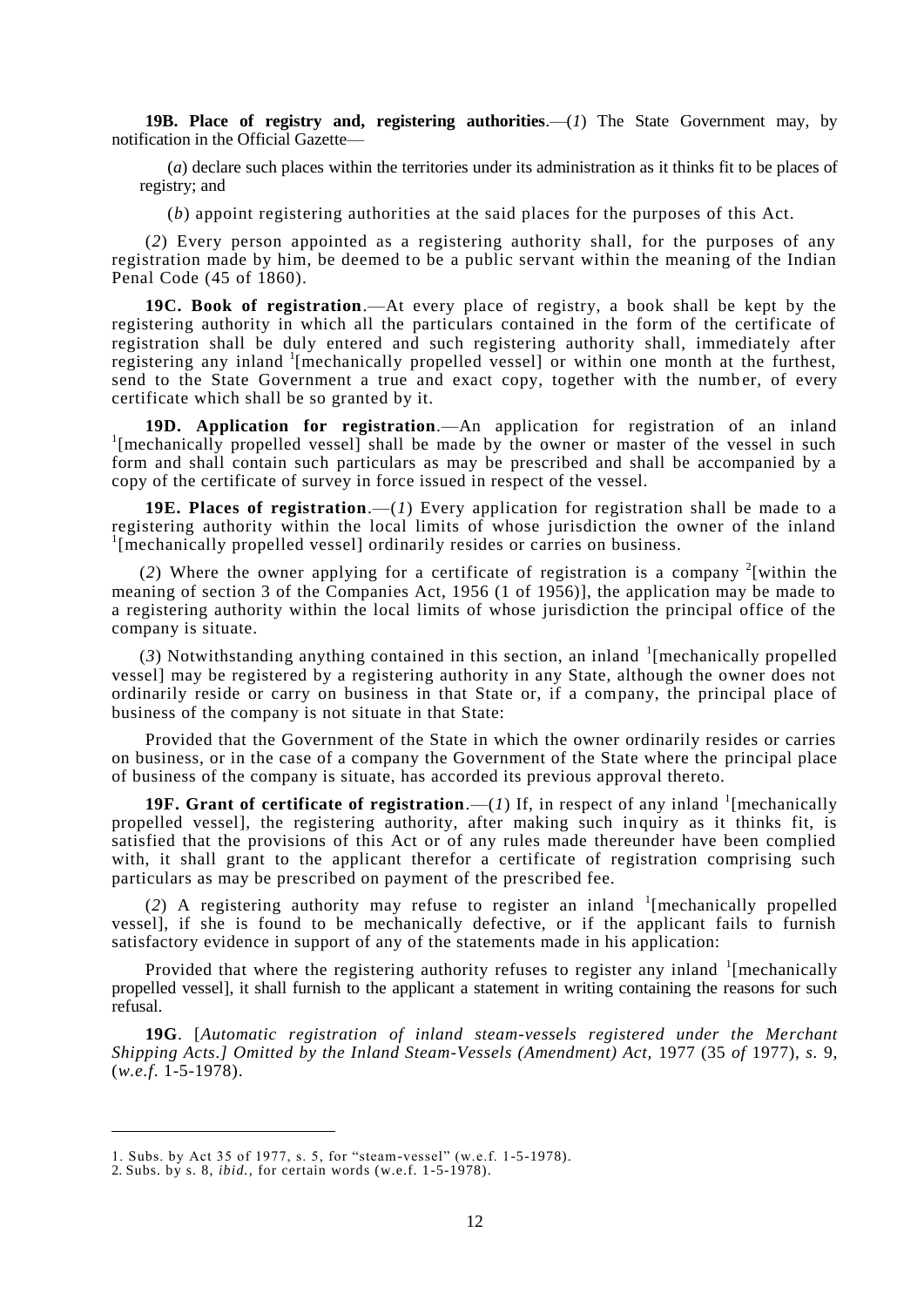**19H. Marking of inland mechanically propelled vessels.—Where an inland** I [mechanically propelled vessel] has been registered under this Chapter, the registering authority shall assign to the vessel, to be displayed thereon conspicuously in the prescribed manner, a distinguishing mark, hereinafter in this Act referred to as the registration mark.

**19-I. Prohibition against transfer of certificate of registration.**—(*1*) A certificate of registration granted in respect of any inland <sup>1</sup>[mechanically propelled vessel] shall be used only for the lawful navigation of that vessel.

(2) A certificate of registration in respect of an inland  $\frac{1}{2}$  [mechanically propelled vessel] issued by a registering authority in one State shall be valid for that State only, but where any such vessel plies in <sup>2</sup>[inland waters of any other State], nothing in this section shall be deemed to require the owner or master of the vessel to obtain a fresh certificate of registration in relation to the State or States in which the vessel is not so registered:

 $3<sub>+</sub>$  $*$   $*$   $*$   $*$   $*$   $*$   $*$   $*$ 

 ${}^{4}$ [(3) When an inland mechanically propelled vessel registered in one State has been kept in another State for a period exceeding <sup>5</sup>[thirty-six months], the owner or master of the vessel shall make an application under section 19K to The registering authority, within whose jurisdiction the vessel then is, for the transfer of registry from the registering authority of the place where the vessel is registered.]

**19J. Registration of alterations.**  $-(1)$  When an inland <sup>1</sup> [mechanically propelled vessel] is so altered as not to correspond with the particulars relating to her or the description entered in the certificate of registration, then the owner of the vessel shall, within such period as may be prescribed, make a report of such alteration to the registering authority of the place where the vessel is registered.

(*2*) The report under sub-section (*1*) shall be made in such form and shall contain such particulars with respect to the alteration as may be prescribed and shall be accompanied by the certificate of registration in force in respect of the vessel at\_ the time of the report.

(*3*) The registering authority, on receipt of the report under sub-section (*1*) and on payment of the prescribed fee, shall either cause the alteration to be registered or direct that the vessel be registered anew:

Provided that where the registering authority directs that the vessel be registered anew, it shall either grant a provisional certificate describing the vessel as altered or provisionally endorse the particulars of the alteration on the existing certificate.

(*3*) Any provisional certificate granted or endorsement made under the provisions of this section shall be valid for a period of one month from the date thereof, within which period the owner shall cause all necessary steps to be taken to have the vessel registered anew.

**19K. Transfer of registry.**  $\left(\frac{1}{1}\right)$  The registry of an inland <sup>1</sup> [mechanically propelled vessel] may be transferred from one place in a State to another place in another State on the application by the owner or master of the vessel to <sup>6</sup>[the registering authority of the State in which the vessel is kept].

(2) On receipt of such application, the registering authority shall transmit notice thereof to  $\frac{7}{1}$ [the registering. authority of the place where the vessel is registered].

<sup>1.</sup> Subs. by Act 35 of 1977, s. 5, for "steam-vessel" (w.e.f. 1-5-1978).

<sup>2.</sup> Subs. by s. 10, *ibid.,* for "inland waters of more than one State" (w.e.f. 1-5-1978).

<sup>3.</sup> The proviso omitted by s. 10, *ibid.* (w.e.f. 1-5-1978).

<sup>4.</sup> Ins. by s. 10, *ibid.* (w.e.f. 1-5-1978).

<sup>5.</sup> Subs. by Act 35 of 2007, s. 6, for "twelve months" (w.e.f. 21-2-2008).

<sup>6.</sup> Subs. by Act 35 of 1977, s. 11, for "the registering authority of the place where the vessel is registered" (w.e.f. 1-5-1978).

<sup>7.</sup> Subs. by s. 11, *ibid*., for "the registering authority of the intended place of registry with a copy of all particulars relating to the vessel" (w.e.f. 1-5-1978).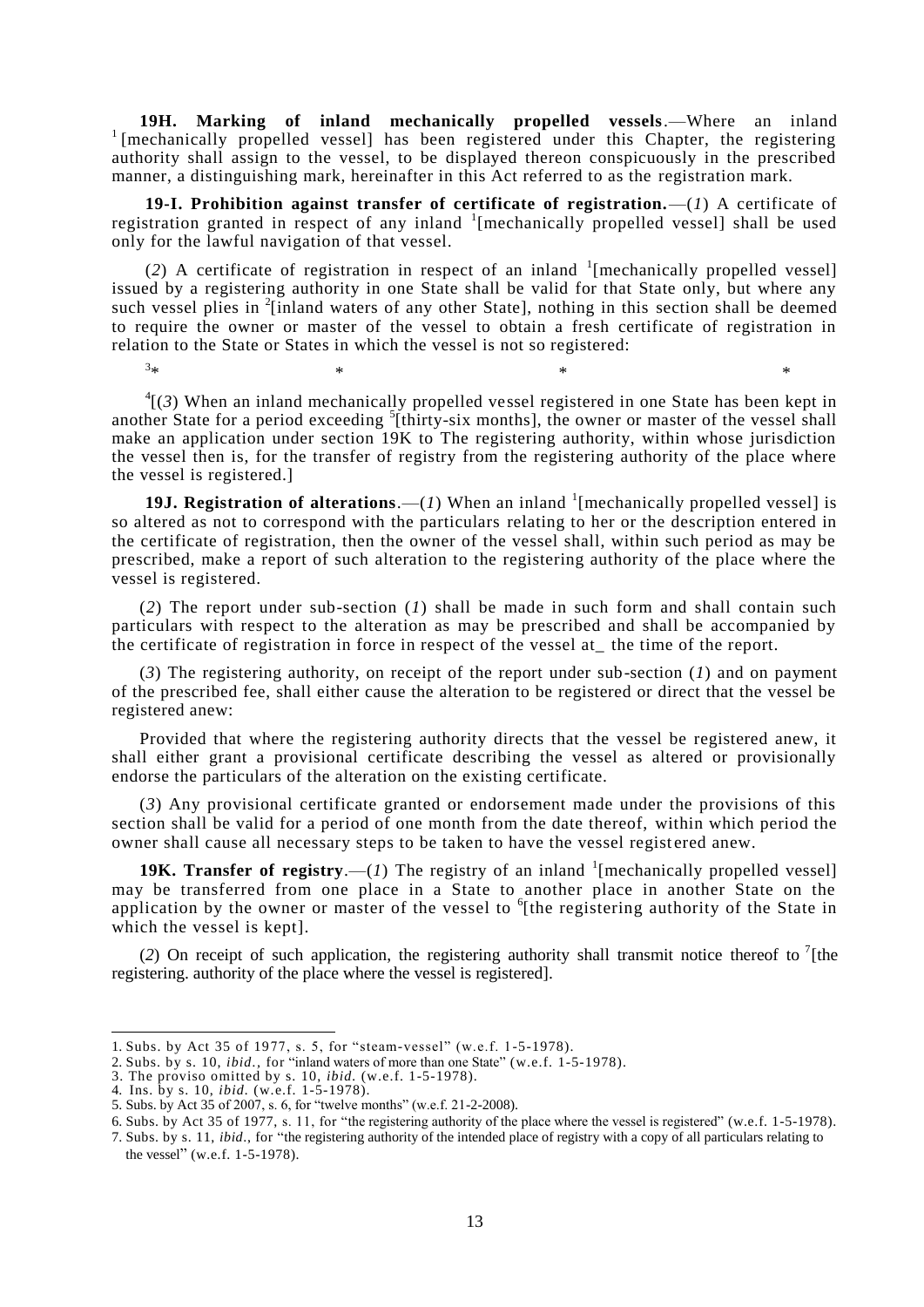$\frac{1}{3}$  The certificate of registration in respect of the vessel shall be delivered up to the registering authority of the intended place of registry along with the application.

(*4*) On receipt of the application under sub-section (*1*) and the prescribed fee, if any, the registering authority of the intended place of registry shall enter in its register book all the particulars relating to the vessel and grant a fresh certificate of registration in respect of the vessel and thenceforth such vessel shall be considered as registered at the new place of registry.

(*5*) A State Government may make rules under section 19R requiring the owner or master of an inland mechanically propelled vessel not registered within the State which is brought into or is, for the time being in the State, to furnish to a prescribed authority in the State such information with respect to the inland mechanically propelled vessel and its registration as may be prescribed.]

**19L. Change of residence or place of business**.—(*1*) If the owner of an inland <sup>2</sup>[mechanically propelled vessel] ceases to reside or carry on business at the address recorded in the certificate of registration of the vessel, he shall, within thirty days of the change of address, intimate his new address to the registering authority by which the certificate of registration was granted, or, if the new address is within the jurisdiction of another registering authority, to that registering authority, and shall at the same time forward the certificate of registration to the registering authority in order that the new address may be entered thereon.

(*2*) Where a registering authority other than the original registering authority makes any such entry, it shall communicate the new address to the original registering authority.

**19M. Prohibition against transfer of ownership of registered vessel**.—(*1*) An inland <sup>2</sup>[mechanically propelled vessel] registered under this Act in one State shall not be transferred to a person resident in another State in India or in any country outside India, without the previous approval of the Government of the State in which the vessel is registered:

Provided that where an inland  $2$ [mechanically propelled vessel] is  $3$ [registered or deemed to be registered under the Merchant Shipping Act, 1958 (44 of 1958)], this sub -section shall have effect as if for the words "the Government of the State in which the vessel is registered" the words "the Central Government" had been substituted.

(2) Subject to the provisions of sub-section  $(I)$ , the owner of an inland <sup>2</sup>[mechanically propelled vessel] registered under this Act and the transferee thereof shall, within thirty days of the transfer of ownership of the said vessel to the transferee, jointly make a report of the transfer to the registering authority within the local limits of whose jurisdiction the transferee resides or carries on business and shall also forward the certificate of registration to that registering authority, together with the prescribed fee, in order that particulars of the transfer of ownership may be entered thereon.

**19N. Suspension of certificates of registration**.—(*1*) A registering authority may suspend, for such period and subject to such conditions as it thinks fit, the certificate of registration of an inland <sup>2</sup>[mechanically propelled vessel], if it has reason to believe that after the granting of the certificate the vessel has become unfit to ply in inland waters.

(2) Where the registration of an inland  $2$ [mechanically propelled vessel] is suspended under sub-section *(1)* for a period of not less than one month, the registering authority ordering the suspension shall, if it is not the original registering authority, inform that other authority of the fact of such suspension.

(*3*) The registering authority suspending the certificate may require the owner or master of the vessel to deliver up the certificate so suspended to itself or, if it is not the original registering authority, to that other authority.

<sup>1.</sup> Subs. by Act 35 of 1977, s. 11, for sub-sections (*3*) and (*4*) (w.e.f. 1-5-1978).

<sup>2.</sup> Subs. by s. 5, *ibid.,* for "steam-vessel" (w.e.f. 1-5-1978).

<sup>3.</sup> Subs. by s. 12, *ibid.,* for "also registered under the Merchant Shipping Act, 1894, as amended by any subsequent enactment" (w.e.f. 1-5-1978).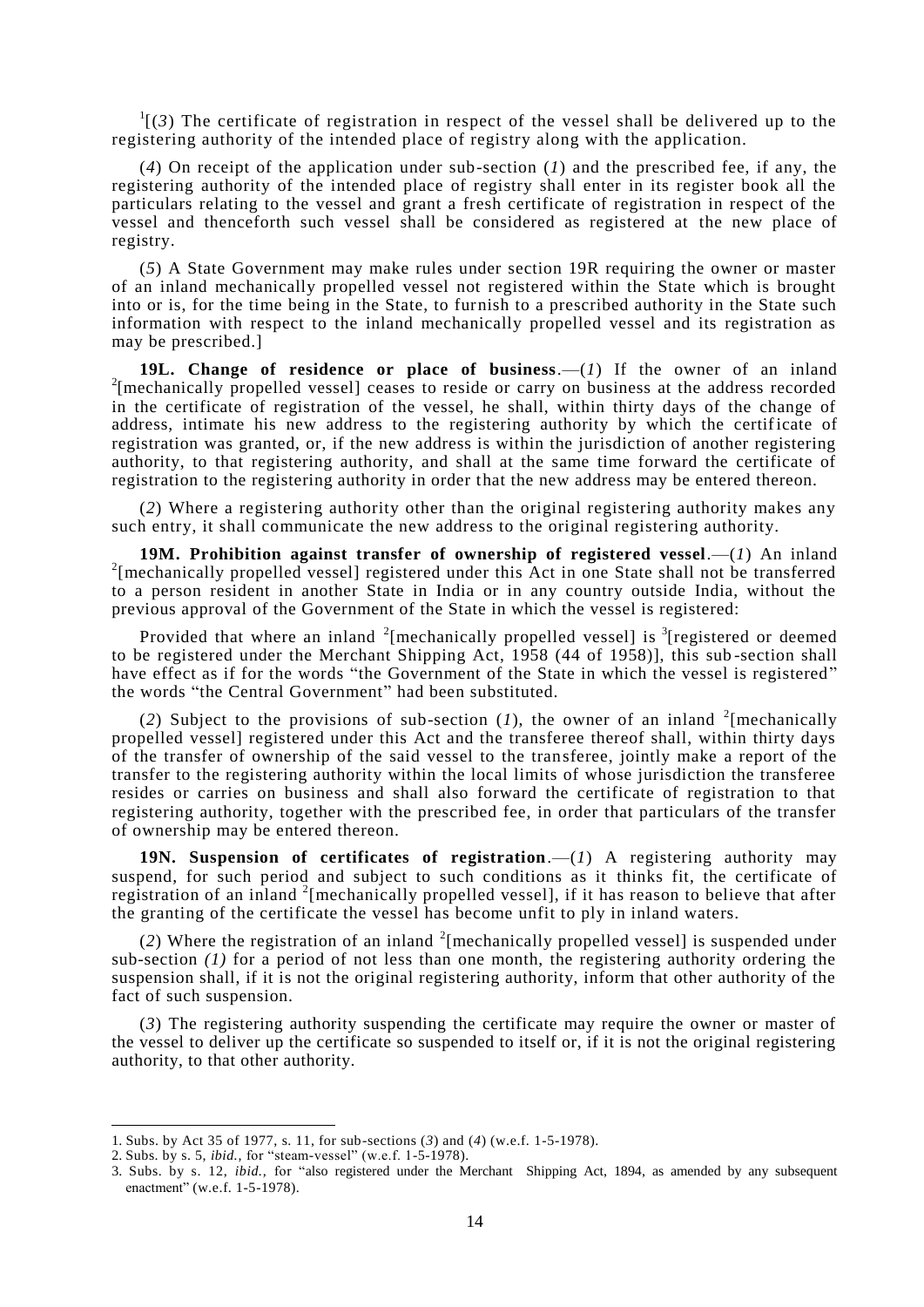(*4*) A certificate of registration surrendered under this section shall be returned to the owner when the order suspending the certificate has been rescinded or has ceased to operate.

**19-0. Cancellation of registration.**  $-(1)$  If an inland <sup>1</sup>[mechanically propelled vessel] has been destroyed or has been rendered permanently unfit for service, the owner of the vessel shall, with the least practicable delay, report the fact to the registering authority of the place where the vessel is registered and shall also forward to that authority, along with the report, the certificate of registration of the vessel and thereupon the registering authority shall have the certificate of registration cancelled.

(2) Any registering authority may at any time require that any inland <sup>1</sup>[mechanically propelled vessel] within the local limits of its jurisdiction may be inspected by such authority as the State Government may, by general or special order, appoint in this behalf and, if as a result of such inspection, the registering authority is satisfied that the vessel is in such a condition that it is not fit to ply in any inland water, the registrering authority may, after giving the owner of the vessel an opportunity of being heard, cancel the registration of the vessel and require the owner thereof to surrender forthwith to the registering authority, the certificate of registration in respect of that vessel, if it has not already been so surrendered.

**19P. Appeals**.—(*1*) Any person aggrieved by an order—

(*a*) refusing to register any inland  $\frac{1}{2}$  [mechanically propelled vessel] under section 19F; or

(*b*) suspending a certificate of registration under section 19N; or

(*c*) cancelling a certificate of registration under sub-section (*2*) of section 19-0,

may, within thirty days of the date on which lie receives notice of such order, appeal against it to the State Government.

(*2*) The State Government shall cause notice of every such appeal to be given to the registering authority concerned in such manner as may be prescribed, and after giving an opportunity to that authority and to the appellant to be heard shall pass such order thereon as it thinks fit.

**19Q. Reciprocity**.—Where the Central Government is satisfied that by the law or practice of any country outside India, inland <sup>1</sup>[mechanically propelled vessels] having a certificate of registration in force under this Act—

(*a*) obtain by reason of such registration any special exemption in that country while plying in the inland waters thereof, or

(*b*) arc required as a condition of plying in the inland waters of that country to comply with any special requirement, whether by way of registration anew or payment of a fee or otherwise,

the Central Government may, by notification in the Official Gazette, for the purpose of reciprocity, direct that the same exemption or requirement, or an exemption or a requirement as similar thereto as may be, be granted to, or imposed upon, inland <sup>1</sup>[mechanically propelled vessels] registered in that country while plying in the inland waters of the territories to which this Act extends.

**2 [19QA. Mortgage of** mechanically propelled vessel or share.—The provisions of sections 47, 48, 49, 50, 51, 52 and 53 of the Merchant Shipping Act, 1958 (44 of 1958), shall *mutatis mutandis* apply, in relation to the mortgage of a mechanically propelled vessel as they apply in relation to ships, subject to the following modifications, namely:—

(*a*) in sections 47, 48, 49, 50, 51, 52 and 53, references to "ship", "registrar" and "register book", wherever they occur, shall, respectively, be construed as references to "mechanically propelled vessel", "registering authority" and "book of registration";

<sup>1.</sup> Subs. by Act 35 of 1977, s. 5, for "steam-vessel" (w.e.f. 1-5-1978).

<sup>2.</sup> Ins. by s. 13, *ibid*. (w.e.f. 1-5-1978).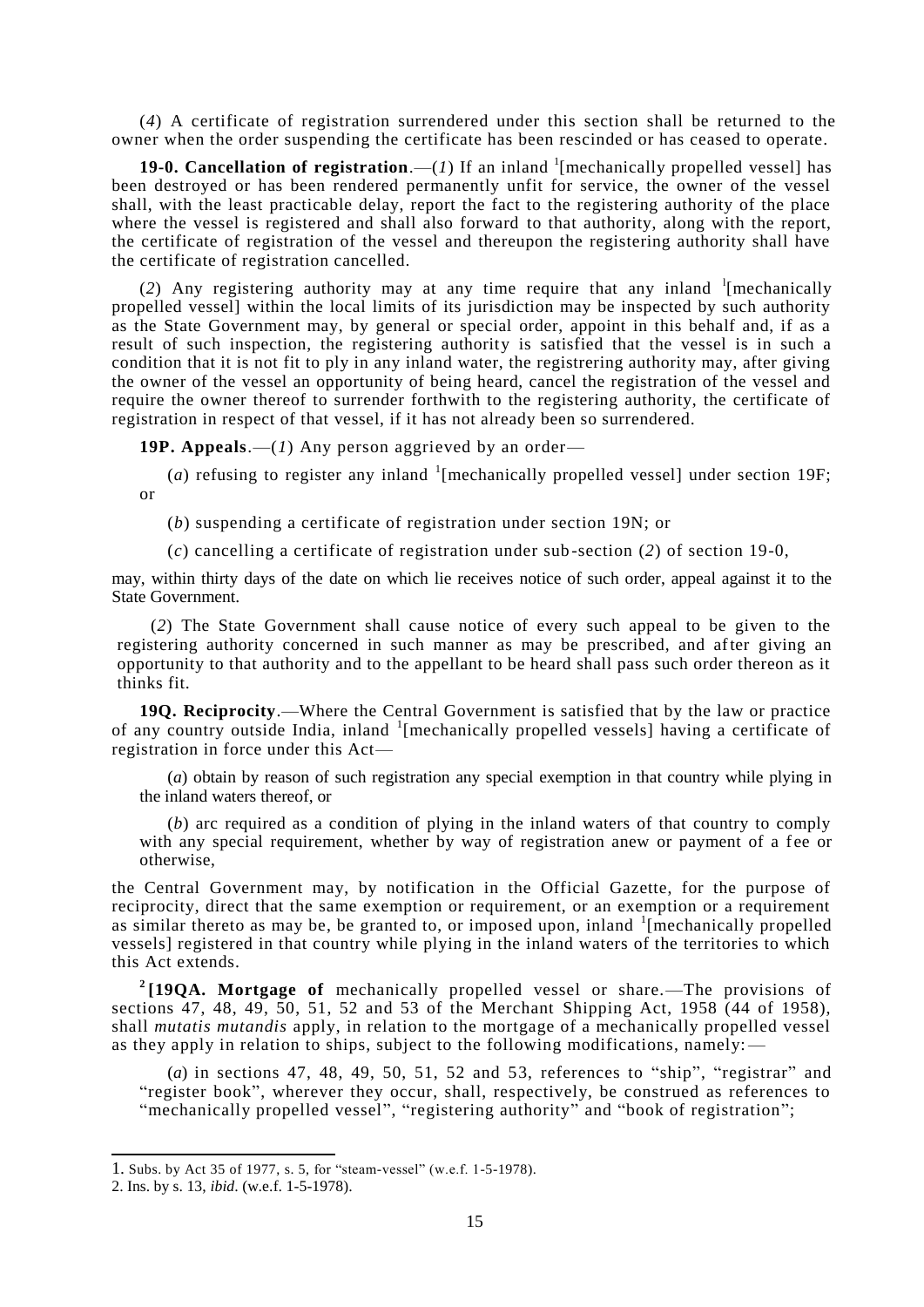(*b*) in section 47, in sub-section (*1*)*,* for the words "the registrar of the ship"s port of registry shall record it in the register book", the words "the registering authority shall record it in the book of registration" shall be substituted.]

**19R. Power to make rules**.—(*1*) The State Government may make rules to carry out the objects of this Chapter.

(*2*) In particular, and without prejudice to the generality of the foregoing power, such rules may—

(*a*) prescribe the powers, duties and functions of registering authorities and the local limits of their jurisdiction:

(*b*) prescribe the form of, and the particulars to be contained in, applications for, and certificates of, registration;

(*c*) provide for the form and manner in which books of registration shall be maintained under this Chapter;

(*d*) provide for the issue of duplicate certificates of registration to replace certificates lost, destroyed or mutilated;

(*e*) prescribe, subject to the approval of the Central Government, the fees to be charged for the registration of inland  $\frac{1}{2}$  [mechanically propelled vessels] or for any other action to be taken by the registering authority under this Chapter, and provide for the exemption of any person or class of persons from payment of the whole or any part of any such fees;

(*d*) prescribe the period within which, and the manner in which, the owner of an inland  $\hat{I}$ [mechanically propelled vessel] shall make a report of any alteration in the vessel under section 19J;

 $2 \left[ f(a) \right]$  prescribe the authority and provide for furnishing to such authority the information with respect to the inland mechanically propelled vessel and its registration under sub-section (*5*) of section 19K;]

(*g*) prescribe the manner in which appeals to the State Government may be preferred under this Chapter and the fees payable in respect of any such appeal;

 $\frac{1}{g}$  [(*ga*) provide for the form of instrument creating a mortgage of a mechanically propelled vessel or a share therein or transfer of any such mortgage;]

(*h*) provide for any other matter which is to be or may be prescribed under this Chapter.]

3 [**19S. Certain certificates issued under Merchant Shipping Act to be valid under this Act.—**Every certificate of registry and every certificate of survey issued in respect of a mechanically propelled vessel under the Merchant Shipping Act, 1958 (44 of 1958), shall be valid and effective as a certificate of registration or certificate of survey, as the case may be, issued under this Act and the relevant provisions of this Act shall apply in relation to such vessel as they apply to an inland mechanically propelled vessel registered under this Act.]

#### CHAPTER III

MASTERS [INCLUDING SERANGS] AND ENGINEERS [INCLUDING ENGINE-DRIVERS] OR INLAND 1 [MECI IANICALLY PROPELLED VESSELS]

**20. Appointment of examiners.—**The State Government may appoint examiners for the purpose of examining the qualifications of persons desirous of obtaining certificates (hereinafter called certificates of competency), to the effect that they are competent to act as masters or serangs, or as engineers or engine-drivers, as the case may be, on board inland  $\frac{1}{2}$  [mechanically propelled vessels].

<sup>1.</sup> Subs. by Act 35 of 1977, s. 5, for "steam-vessels" (w.e.f. 1-5-1978).

<sup>2.</sup> Ins. by s. 14, *ibid.* (w.e.f. 1-5-1978).

<sup>3.</sup> Ins. by s. 15, *ibid*. (w.e.f. 1-5-1978).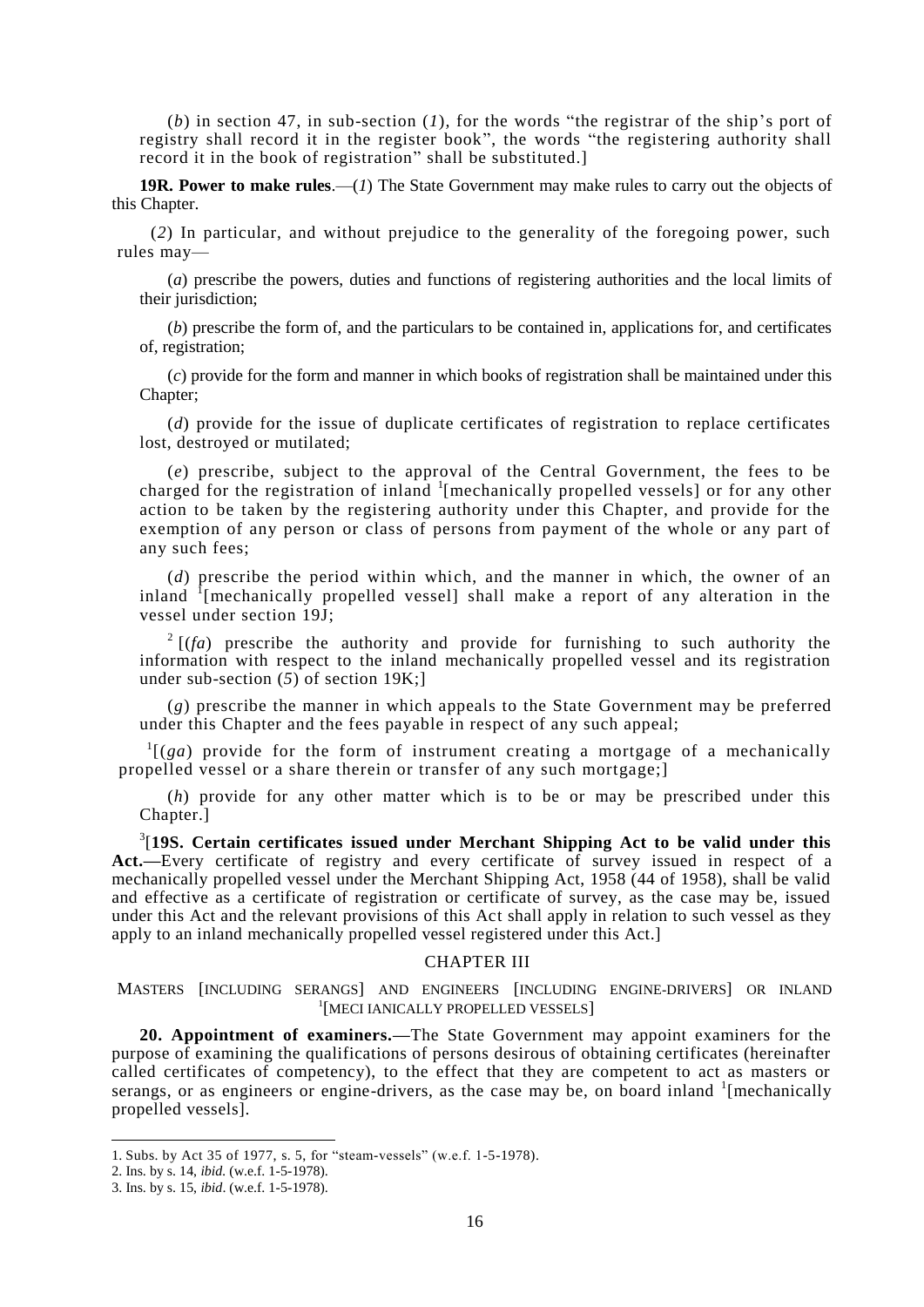**21. Grant of masters', serangs', engineers', and engine-drivers' certificates of competency.—**(*1*) The State Government or such officer as it may, by notification in the Official Gazette, appoint in this behalf, shall grant to every person who is reported by the examiners to possess the prescribed qualifications, a certificate of competency to the effect that he is competent to act as a first-class master, second-class master or scrang, or as an engineer, first-class enginedriver or second-class engine-driver, as the case may be, on board an inland  $\frac{1}{2}$  [mechanically propelled vessel]:

Provided nevertheless that, before granting a certificate of competency under this Act, the authority empowered to grant such certificate may, if it considers the report of the examiners regarding any applicant for such certificate to be defective, or has reason to believe that such report has been unduly made, require a further examination or a re-examination of the applicant.

(*2*) Every certificate granted under this section shall be in the prescribed form.

**22. Grant of masters', serangs', engineers' and engine-drivers' certificates of**  service.—(1) The State Government may, <sup>2</sup>[if it thinks fit], grant without examination to any person who has served as a master, or as an engineer, of <sup>3</sup>[a vessel of the Coast Guard, Indian Navy or regular Army for a period as may be prescribed by the State Government in this behalf], a certificate (hereinafter called a certificate of service) to the effect that he is, by reason of his having so served, competent to act as a first-class master, second-class master or serang, or as an engineer, first-class engine-driver or second-class engine-driver, as the case may be, on board an inland <sup>1</sup>[mechanically propelled vessel].

4 [*Explanation*—For the purposes of this section,

(*a*) the expression "Coast Guard" shall have the meaning assigned to it in clause (*d*) of section 2 of the Coast Guard Act, 1978 (30 of 1978);

(*b*) the expression "Indian Navy" shall have the meaning assigned to it in clause (*10*) of section 3 of the Navy Act, 1957 (62 of 1957);

(*c*) the expression "regular Army" shall have the meaning assigned to it in clause (*xxi*) of section 3 of the Army Act, 1950 (46 of 1950);]

(*2*) A certificate of service so granted shall have the same effect as a certificate of competency granted under this Act after examination.

 $^{5}[22A.$  Licences.—(1) The State Government may also, <sup>2</sup>[if it thinks fit], grant—

(*a*) to a person who is in possession of a second-class master"s certificate granted under section 21 or section 22, and has, by virtue of such certificate, acted as master of an inland <sup>4</sup>[mechanically propelled vessel] having engines of forty or more nominal horse-power for a period of not less than five years, or

(*b*) to a person who is in possession of a first-class engine-driver"s certificate granted under section 21 or section 22, or an engine-driver's  $^{6}$ [certificate granted or deemed to be granted under the Merchant Shipping Act, 1958 (44 of 1958)] and has, by virtue of such certificate, served as an engine-driver of an inland  $\frac{1}{2}$  [mechanically propelled vessel] having engines of not less than seventy nominal horse-power for five years, for not less than two and a half years of which period he has been the engine-driver of such vessel within the meaning of section 26,

<sup>1.</sup> Subs. by Act 35 of 1977, s. 5, for "steam-vessel" (w.e.f. 1-5-1978).

<sup>2.</sup> Subs. by the A.O. 1937, for "in its discretion".

<sup>3.</sup> Subs. by Act 35 of 2007, s. 7, for "an inland mechanically propelled vessel for a period of three years before the first day of November, 1956" (w.e.f. 21-2-2008).

<sup>4.</sup> Ins. by s. 7, *ibid*. (w.e.f. 21-2-2008).

<sup>5.</sup> Ins. by Act 6 of 1920, s. 2.

<sup>6.</sup> Subs. by Act 35 of 1977, s. 17, for "certificate granted under the Indian Merchant Shipping Act, 1859 (1 of 1859), or granted under, or continued in force by, the Merchant Shipping Act, 1894" (w.e.f. 1-5-1978).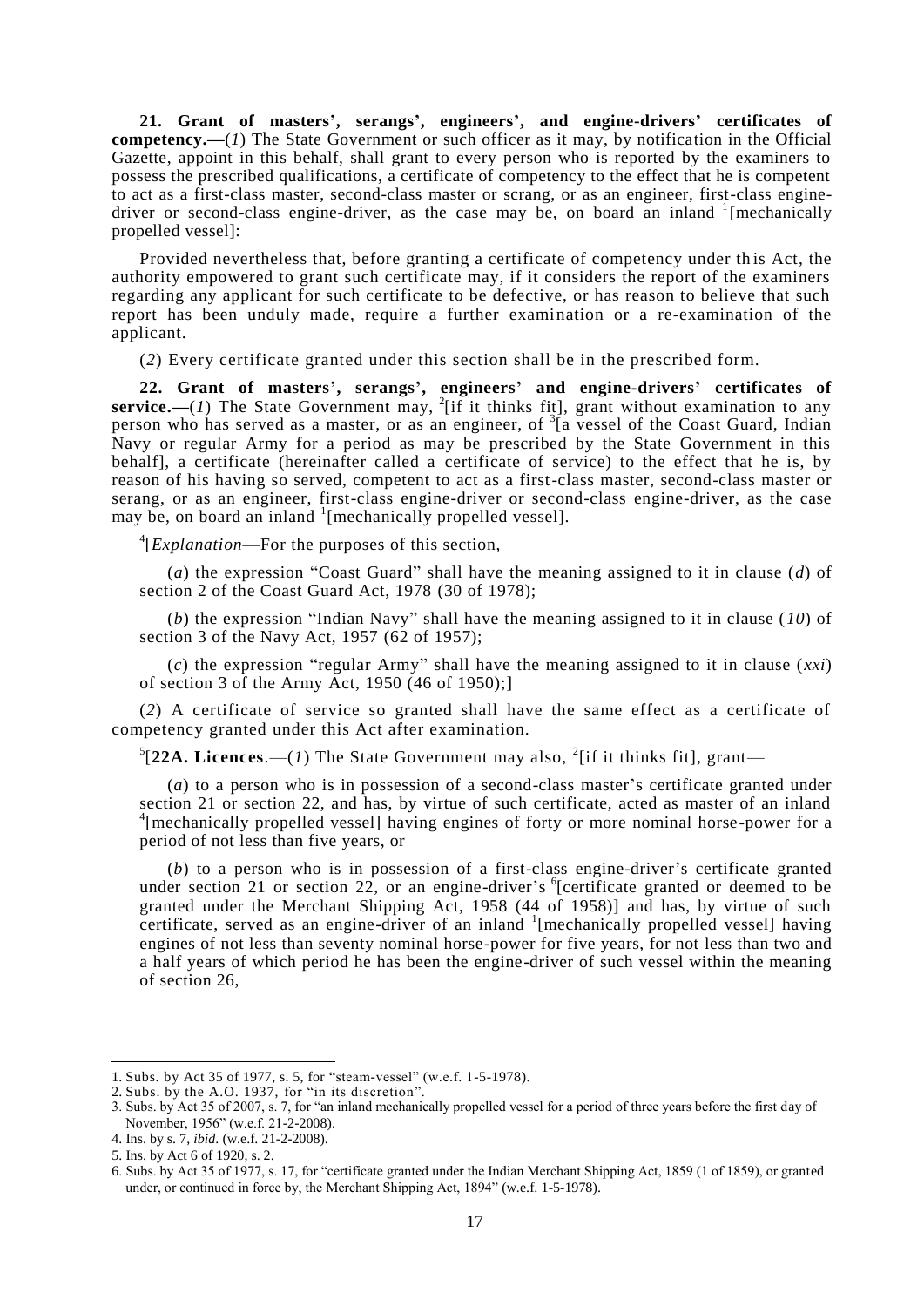a licence authorising such person to act as master or engineer, as the case may be, of any inland <sup>1</sup>[mechanically propelled vessel] having engines of one hundred and seventy nominal horsepower or of such less nominal horse-power  $2$ [as such Government] may deem fit.

(*2*) Any such licence shall. remain in force only for such time as the person holding the same is in possession of and entitled to a master"s or an engine-driver"s certificate, as the case may be, of the nature referred to in sub-section (*1*):

Provided that the State Government may, <sup>3</sup>[if it thinks fit], suspend, cancel or vary the conditions of any such licence.]

23. Certificates to be made in duplicate.—Every certificate of competency or service <sup>4</sup>[and <sup>4</sup>[and every licence] granted under this Act shall be made in duplicate, and one copy shall be delivered to the person entitled to the certificate, <sup>4</sup>[or licence] and the other shall be kept and recorded in the prescribed manner.

**24. Copy of certificate or licence to he granted in certain cases.—**Whenever a master or serang, or an engineer or engine-driver, proves, to the satisfaction of the authority which granted his certificate, <sup>5</sup>[or licence] that he has, without fault on his part, lost or been deprived of it, a copy of the certificate  $5$  [or licence] to which, according to the record kept under section 23, he appears to be entitled shall be granted to him, and shall have the same effect as the original.

**24. Certificates to be held by master and engineer of vessel of one hundred or more horsepower.**—An inland <sup>1</sup>[mechanically propelled vessel] having engines of <sup>6</sup>[one hundred] or more nominal nominal horse-power shall not proceed on any voyage unless she has—

(*a*) as her master a person possessing a first-class master"s certificate granted under this Act, or a master's <sup>7</sup>[certificate granted or deemed to be granted under the Merchant Shipping Act, 1958  $(44 \text{ of } 1958)$ ]  $^{8}$ [or a master's licence granted under section 22A and applicable to such vessel and voyage], and

(*b*) as her engineer a person possessing an engineer"s certificate granted under this Act, or granted or deemed to be granted under the Merchant Shipping Act, 1958 (44 of 1958)]  $^9$  [or an an engine-driver"s licence granted under section 22A and applicable to such vessel and voyage].

**26. Certificates to be held by master and engineer of vessel of between forty and one**  hundred horse-power.—An inland <sup>1</sup>[mechanically propelled vessel] having engines of <sup>10</sup>[forty] or more nominal horse-power, but of less than <sup>6</sup>[one hundred] nominal horse-power, shall not proceed on any voyage unless she has—

(*a*) as her master a person possessing a second-class master"s certificate granted under this Act, or any certificate referred to in clause (*a*) of section 25, and

(*b*) as her engineer a person possessing a first-class engine-driver"s certificate granted under this Act, or an engine-driver's  $\frac{7}{1}$  certificate granted or deemed to be granted under the Merchant Shipping Act, 1958 (44 of 1958)] or any certificate referred to in clause (*b*) of section 25:

Provided that a  $\frac{1}{2}$  [mechanically propelled vessel] shall be deemed to have complied with this section if she has as her master and engineer a person possessing both a certificate referred to in clause (*a*), and a certificate referred to in clause (*b*), of this section.

<sup>1.</sup> Subs. by Act 35 of 1977, s. 5, for "steam-vessel" (w.e.f. 1-5-1978).

<sup>2.</sup> Subs. by Act 11 of 1923, s. 2 and First Schedule, for "as to such Government".

<sup>3.</sup> Subs. by the A. 0. 1937, for "in its discretion".

<sup>4.</sup> Ins. by Act 6 of 1920. s. 2. 5. Ins. by s. 4, *ibid*.

<sup>6.</sup> Subs. by s. 4, *ibid*., for "eighty".

<sup>7.</sup> Subs. by Act 35 of 1977, s. 19, for certain words (w.e.f. 1-5-1978).

<sup>8.</sup> Ins. by Act 6 of 1920, s. 5.

<sup>9.</sup> Added by s. 5, *ibid.*

<sup>10.</sup> Subs. by Act 6 of 1920, s. 7, for "thirty".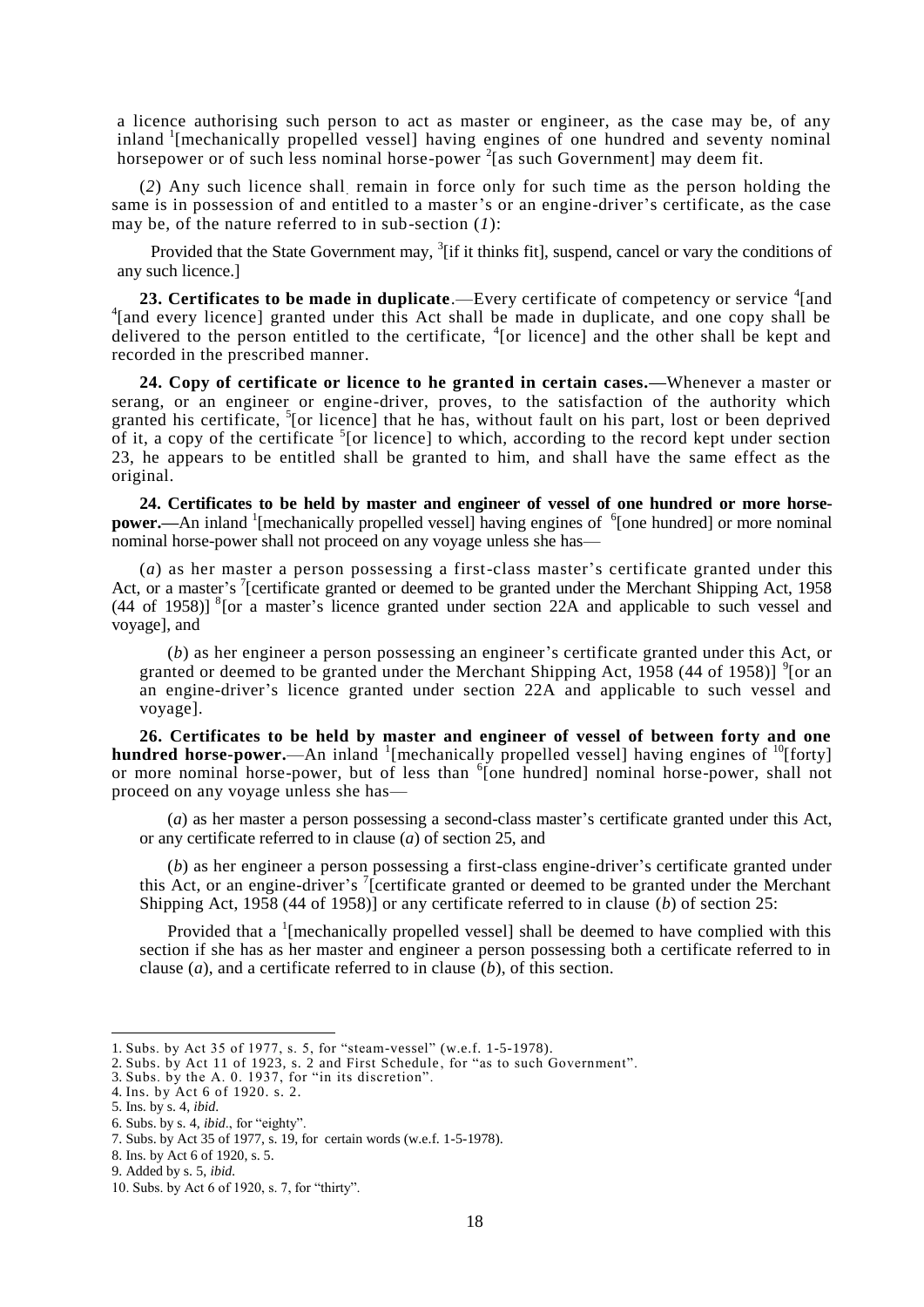**27. Certificates to .be held by master and engineer of vessel of less than forty horse power.**—An inland <sup>1</sup>[mechanically propelled vessel] having engines of less than <sup>2</sup>[forty] nominal horse-power shall not proceed on any voyage unless she has—

(*a*) as her master a person possessing a scrang's certificate granted under this Act, or any certificate referred to in clause *(a)* of section 26, and

(*b*) as her engineer a person possessing a second-class engine-driver's certificate granted under this Act, or any certificate referred to in clause (*b*) of section 26:

Provided that a <sup>1</sup>[mechanically propelled vessel] shall be deemed to have complied with this section if she has as her master and engineer a person possessing both a certificate referred to in clause (*a*), and a certificate referred to in clause (*b*), of this section.

**28. Power for State Government to require Master or engineer to hold certificate granted under Act in addition to other certificate.**—Notwithstanding anything in this Chapter, the State Government may, by general or special order, direct that a person possessing—

(*a*) a master's <sup>3</sup>[certificate granted or deemed to be granted under the Merchant Shipping Act, 1958 (44 of 1958)], or

(b) an engineer's or engine-driver's  $\frac{3}{2}$  [certificate granted or deemed to be granted under the Merchant Shipping Act, 1958 (44 of 1958), shall not act as master or engineer, as the case may be, of an inland <sup>1</sup>[mechanically propelled vessel] unless he also possesses—

 $(i)$  in case  $(a)$ , such a master's or serang's certificate granted under this Act as qualified him under this Chapter to act as master of the <sup>1</sup>[mechanically propelled vessel], or

 $(iii)$  in case  $(b)$ , such an engineer's or engine-driver's certificate granted under this Act as qualifies him under this Chapter to act as engineer of the  $1$ [mechanically propelled vessel]:

Provided that, for the purposes of this section, the State Government may <sup>4</sup> [if it thinks fit], grant to any person, without examination, a master's or scrang's or an engineer's or engine-driver"s certificate of competency under this Act, and such certificate shall have the same effect as a certificate of competency granted under this Act after examination.

**29. Power for State Government to make rules as to grant of certificates of competency**.—(*1*) The State Government may make rules to regulate the granting of certificates of competency under this Chapter.

(*2*) In particular and without prejudice to the generality of the foregoing power, such rules may prescribe—

(*a*) the times and places of holding and the mode of conducting examination of persons desirous of obtaining certificates of competency;

(*b*) the qualifications to be required of persons desirous of obtaining such certificates;

(*c*) the examination fees to be paid by such persons; and

(*d*) the forms in which such certificates are to be framed, and the authority by whom, and the manner in which, copies are to, be kept and recorded under section 23.

**30. Power for State Government to make rules as to grant of certificates of service.—**The State Government may also make rules to regulate the granting of certificates of service under section 22, and may by such rules prescribe in particular—

<sup>1.</sup> Subs. by Act 35 of 1977, s. 5, for "steam-vessel" (w.e.f. 1-5-1978).

<sup>2.</sup> Subs. by Act 6 of 1920, s. 7, for "thirty".

<sup>3.</sup> Subs. by Act 35 of 1977, s. 20, for certain words (w.e.f. 1 -5-1978).

<sup>4.</sup> Subs. by the A.O. 1937, for "in its discretion" .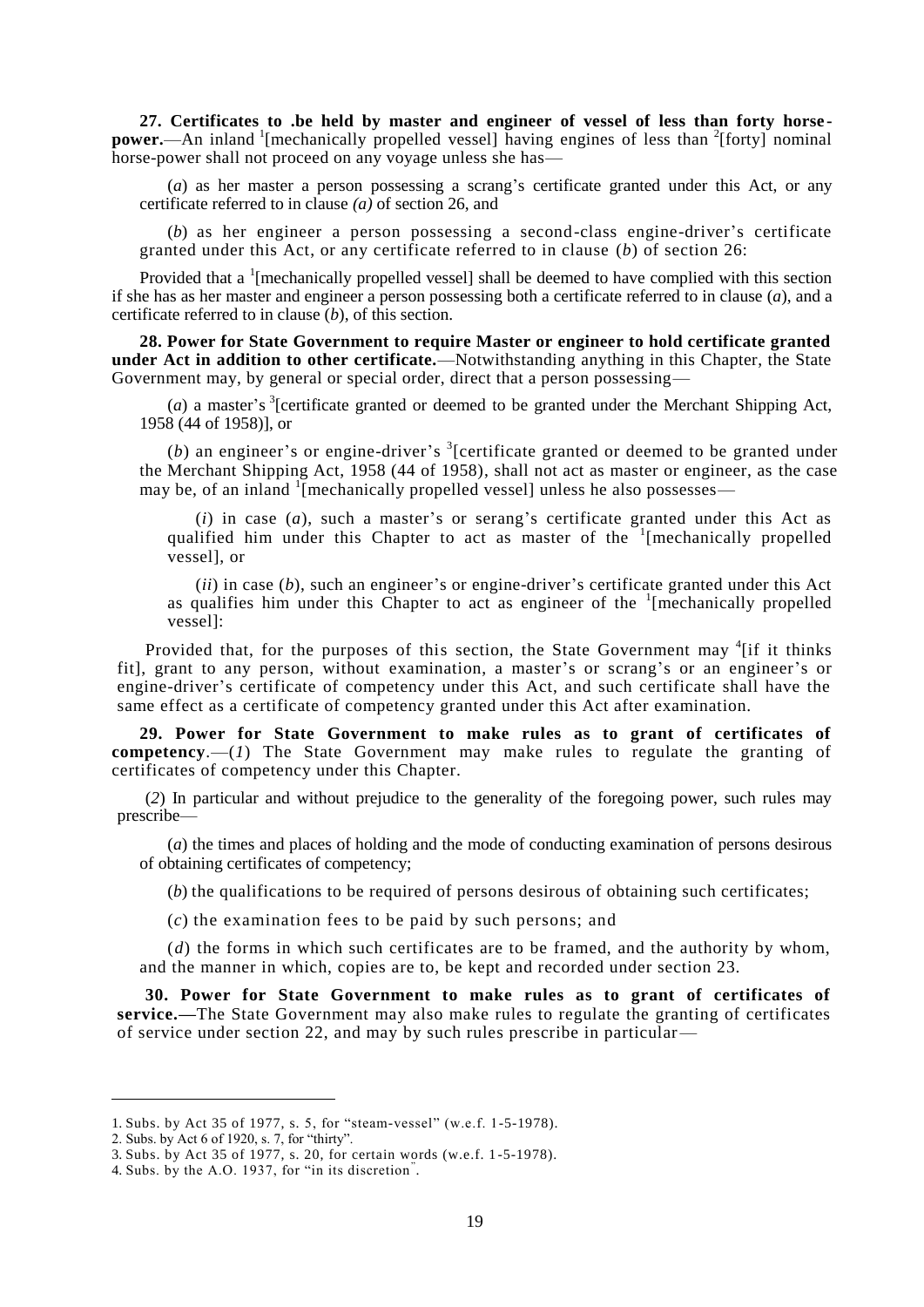$\Gamma$ [(*a*) the period of service in the Coast Guard, Indian Navy or regular Army which is required for a person to be granted a certificate without examination under section 22,]

 $2[(aa)]$  the fees to be paid for such certificates, and

(*b*) the forms in which such certificates are to be framed, and the authority by whom, and the manner in which, copies are to be kept and recorded under section 23.

3 [**30A. Power for State Government to make rules as to grant' of licences**.—The State Government may also make rules to regulate the granting of licences under section 22A, and may by such rules prescribe in particular—

(*a*) the fees (if any) to be paid for such licences, and

(*b*) the forms in which such licences are to be framed and the authority by whom and the manner in which copies are to be kept and recorded under section 23.]

<sup>4</sup>[31. Effect of certificates of competency or service and licences.— A certificate of competency or service and licence granted under this Chapter shall have effect throughout India.]

### CHAPTER IV

#### INVESTIGATIONS INTO CASUALTIES

**32. Report of casualties to be made to nearest police -station**.—Whenever—

( $a$ ) any inland <sup>5</sup> [mechanically propelled vessel] has been wrecked, abandoned or materially damaged, or

(b) by reason of any casualty happening to, or on. board of, any inland  $5$ [mechanically propelled vessel], loss of life has ensued,. or

 $(c)$  any inland <sup>5</sup>[mechanically propelled vessel] alas caused loss or material damage to, any other vessel,

the master of the  $5$ [mechanically propelled vessel] shall forthwith give notice of the wreck, abandonment, damage, casualty, or loss to the officer in charge of the nearest police -station.

**33. Power for State Government to appoint Court of investigation.—(1) <sup>6</sup>[Whenever** the State Government is satisfied that it is necessary or expedient to have a formal investigation into the facts of any case reported under section  $32$  or otherwise brought to its notice, the State Government may]—

(*a*) appoint a special Court and direct the Court to make the investigation at such place as the State Government may fix in this behalf, or

(*b*) direct any principal Court of ordinary criminal jurisdiction or the Court of any District Magistrate to make the investigation.

(*2*) A special Court appointed under clause (*a*) of sub-section (*1*) shall consist of not less than two nor more than four persons, of whom one shall be a Magistrate, one shall be a person conversant with maritime affairs or with the navigation of inland  $\frac{7}{1}$  [mechanically propelled vessels], and the other or others (if any) shall be conversant with either maritime or mercantile affairs, or with the navigation of inland  $\frac{7}{2}$  [mechanically propelled vessels].

**34. Power of Court of investigation to inquire into charges of incompetency or Misconduct.—**(*1*) Any Court making an investigation under section 33 may inquire into any charge of incompetency or misconduct arising in the course of the investigation against any master, engineer or engine -driver, or any person holding a certificate granted

<sup>1.</sup> Ins. by Act 35 of 2007, s. 8 (w.e.f. 21-2-2008).

<sup>2.</sup> Clause (*a*) relettered as clause (*aa*) by s. 8, *ibid.* (w.e.f. 21-2-2008).

<sup>3</sup>. Ins. by Act 6 of 1920, s. 8.

<sup>4.</sup> Subs. by Act 35 of 2007, s. 8, for section 31 (w.e.f. 21-2-2008).

<sup>5</sup>. Subs. by Act 35 of 1977, s. 5, for "steam-vessel" (w.e.f. 1-5-1978).

<sup>6.</sup> Subs. by s. 21, *ibid.,* for certain words (w.e.f. 1-5-1978).

<sup>7.</sup> Subs. by Act 35 of 1977, s. 5, for "steam-vessels" (w.e.f. 1-5-1978).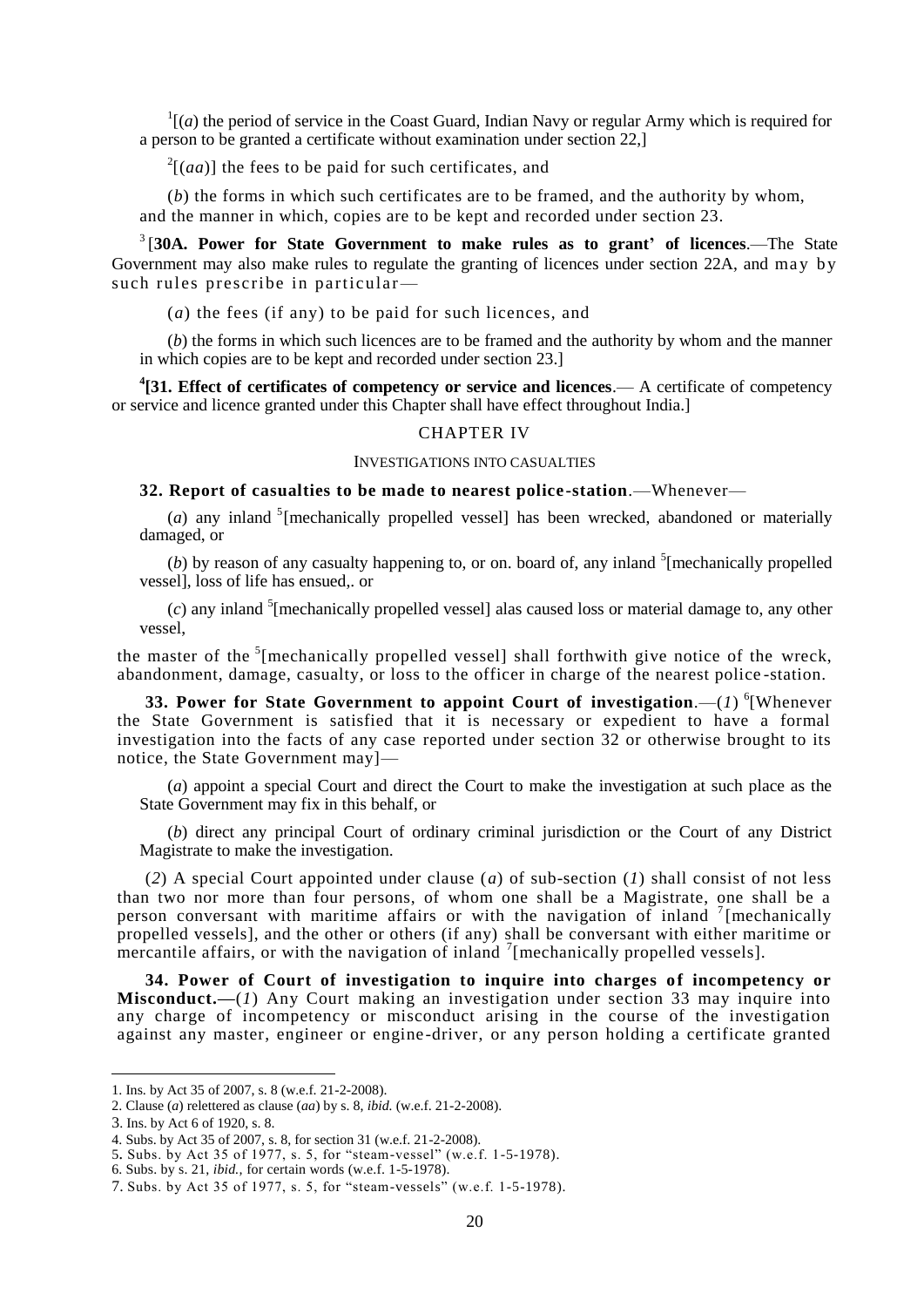under Chapter III, as well as into any charge of a wrongful act or default on his part causing any wreck, abandonment, damage, casualty, or loss referred to in section 32.

(2) In every case in which any such charge arises against any master, engineer or enginedriver, or any person holding a certificate granted under Chapter III in the course of an investigation, the Court shall, before the commencement of the inquiry into the charge, cause to be furnished to him a copy of the report or of any statement of the case upon which the investigation has been directed.

**35. Power for State Government to direct investigation otherwise than under section 33**.—(*1*) If the State Government has reason to believe that there are grounds for charging any master, engineer or engine-driver, or any person holding a certificate granted under Chapter III, with incompetency or misconduct, otherwise than in the course of an investigation under section 33,

it may send a statement of the case to the principal Court of ordinary criminal jurisdiction, or the Court of the District Magistrate, at or nearest to the place at which it may be convenient for the parties and witnesses to attend, and may direct the Court to make an investigation into the charge.

(*2*) Before commencing an investigation under sub-section (*1*), the Court shall cause the person charged to be furnished with a copy of the statement of the case sent by the State Government.

**36. Person charged to he heard**.—For the purpose of an investigation under this Chapter into any charge against a master, engineer or engine-driver, or any person holding a certificate granted under Chapter III, the Court may summon him to appear, and shall give him full opportunity of making a defence, either in person or otherwise.

**37. Assessors**.—(*1*) When, in the opinion of the Court making an investigation under this Chapter, the investigation involves, or appears likely to involve, any question as to the cancelling or suspension of the certificate of a master, engineer or engine-driver, or any person holding a certificate granted under Chapter III, the Court shall appoint as its assessors, for the purposes of the investigation, two persons having experience in the merchant service or in the navigation of inland <sup>1</sup>[mechanically propelled vessels].

(*2*) In every other investigation the Court may, if it thinks fit, appoint as its assessor, for the purposes of the investigation, any person conversant with maritime affairs or the navigation of inland <sup>1</sup>[mechanically propelled vessels] and willing to act as assessor.

(*3*) Every person appointed as an assessor under this section shall attend during the investigation and deliver his opinion in writing, to be recorded on the proceedings.

**38. Powers of Court as to evidence and regulation of proceedings.—** For the purpose of any investigation under this Chapter, the Court making the investigation shall, so far as relates to compelling the attendance and examination of witnesses, and production of documents and the regulation of the proceedings, have—

(*a*) if the Court is a special Court—the same powers as are exercisable by the principal Court of ordinary criminal jurisdiction for the place at which the investigation is made; or

(*b*) if the Court is a principal Court of ordinary criminal jurisdiction or the Court of the District Magistrate—the same powers as arc exercisable respectively by either Court in the exercise of its criminal jurisdiction.

**39. Power of Court to effect arrest of witnesses by entry and detention of vessels.**—(*1*) If any Court making an investigation under this Chapter issues a warrant of arrest to compel the attendance of any person whose evidence is in its opinion necessary, it may, for the purpose of effecting the arrest, but subject to any general or special instructions issued by the State Government in this behalf, authorise any officer to enter any vessel.

<sup>1.</sup> Subs. by Act 35 of 1977, s. 5, for "steam-vessel" (w.e.f. 1-5-1978).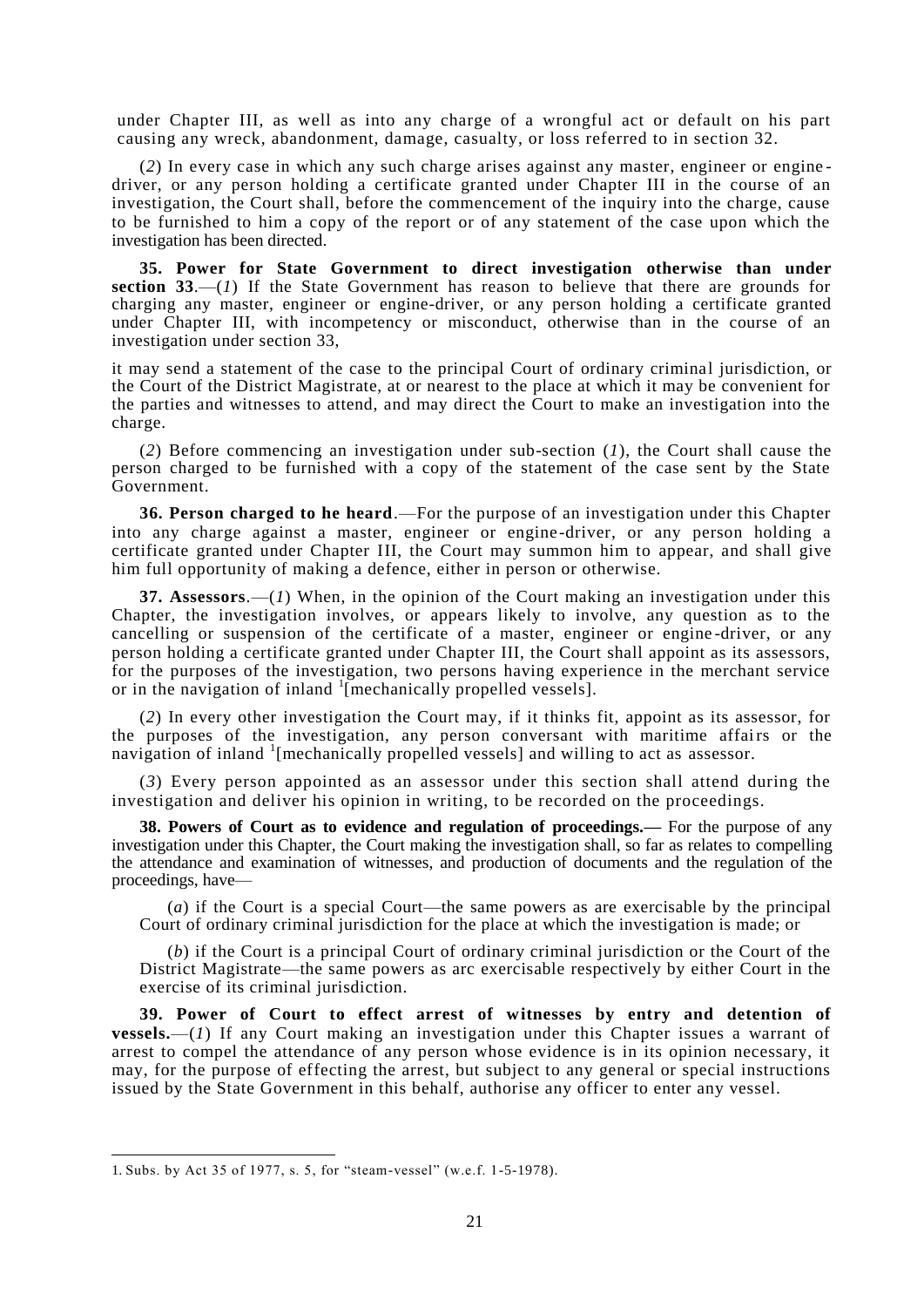(*2*) An officer so authorized to enter any \_vessel may, for the purpose of enforcing the entry, call to his aid any officers of Police or Customs, or any other persons, and may seize and detain the vessel for such time as is reasonably necessary to effect the arrest; and every such officer or other person shall be deemed to be a public servant within the meaning of the Indian Penal Code (45 of 1860).

(*3*) No person shall be detained under this section for more than forty -tight hours.

**40. Power of Court to commit for trial and to bind over witnesses**.—Whenever, in the course of an investigation under this Chapter, it appears to the Court making the investigation that any person has committed, within  $I$ <sup>1</sup>[the territories to which this Act extends], an offence punishable under any law in force in <sup>1</sup>[such territories] the Court making the investigation may (subject to such rules consistent with this Act as the High Court may, from time to time, make in this behalf)—

(*a*) cause such person to be arrested;

(*b*) commit him or hold him to bail to take his trial before the proper Court;

(*c*) bind over any other person to. give evidence at such trial; and

(*d*) exercise, for the purposes of this section, all the powers of a Magistrate of the first class or of a Presidency Magistrate.

**41. Depositions of absent witnesses**.—(*1*) Whenever, in the course of a trial referred to in section 40, the evidence of any witness is required in relation to the subject-matter, any deposition previously made by him in relation, to the same subject-matter before any Court making an investigation under this Chapter shall, if authenticated by the signature of the Magistrate or presiding Judge of such Court, be admissible in evidence on proof—

(*a*) that the witness cannot be found within the jurisdiction of the Court before which the trial is held; and

(*b*) that the deposition was made in the presence of the person accused, and that he had an opportunity of cross-examining the witness.

(*2*) A certificate signed by such Magistrate or presiding Judge that the deposition was made in the presence of the accused, and that he had an opportunity of cross-examining the witness shall, unless the contrary be proved, be sufficient evidence that it was so made and that the accused had such opportunity.

**42. Report by Court to State Government**.—The Court shall, in the case of every investigation under this Chapter, transmit to the State Government a full report of the conclusions at which it has arrived, together with the evidence recorded and the written opinion of any assessor.

**43. Court to exercise its powers independently of the assessors.**—Notwithstanding the appointment under section 37 of an assessor or assessors by a Court making an investigation under this Chapter, the exercise of all powers conferred on such Court by this Act shall rest with the Court alone.

**44. Power for. State Government to direct investigations into causes of explosions on mechanically propelled vessels**.—(*1*) Whenever any explosion occurs on board any inland <sup>2</sup>[mechanically propelled vessel], the State Government may direct that an investigation into the cause of the explosion be made by such person or persons as it may appoint in this behalf.

(*2*) The person or persons so appointed may, for the purpose of the investigation, enter into and upon the <sup>2</sup>[mechanically propelled vessel], with all necessary workmen and labourers, and remove any portion of the  $2$ [mechanically propelled vessel] or of the machinery thereof, and shall report to the State Government what, in his or their opinion, was the cause of the explosion.

<sup>1.</sup> Subs. by the A.O. 1950, for "the Provinces".

<sup>2.</sup> Subs. by Act 35 of 1977, s. 5, for "steam-vessel" (w.e.f. 1-5-1978).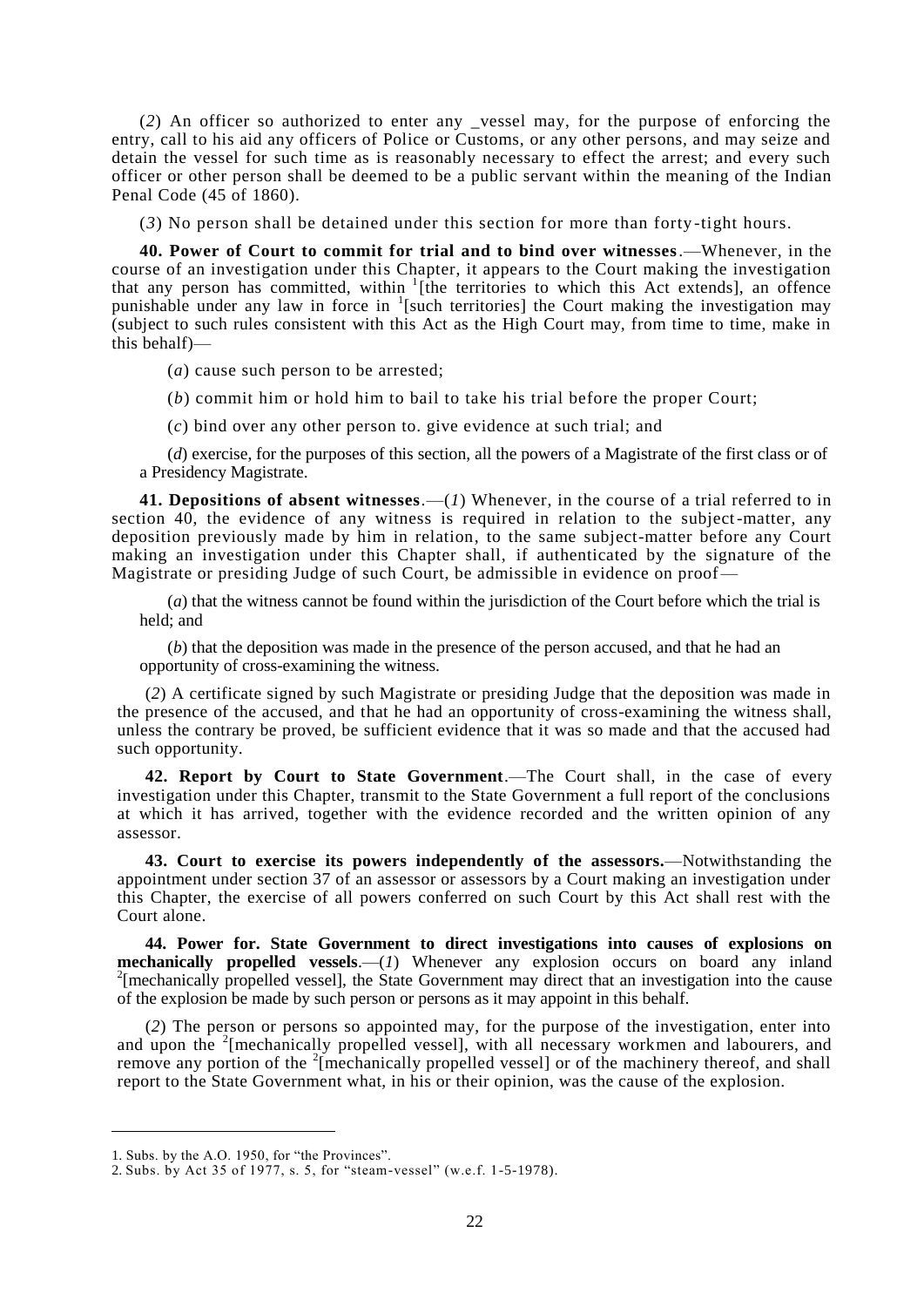(*3*) Every person making an investigation under this section shall be deemed to be a public servant within the meaning of the Indian Penal Code (45 of 1860).

# <sup>1</sup>[CHAPTER IVA

#### REMOVAL OF OBSTRUCTIONS AND SIMILAR HAZARDS IN NAVIGATION

**44A. Raising of or removal of wreck impeding navigation, etc.**  $-(1)$  If any mechanically propelled vessel or other vessel is wrecked, stranded or sunk in any inland water is or is likely to become obstruction, impediment or danger to the safe and convenient navigation or use of inland water or the landing place or embarkment or part thereof, any officer empowered by the State Government by notification in the Official Gazette in this behalf (hereafter in this Chapter referred to as competent officer) shall cause the vessel to be raised, removed, blown up or otherwise destroyed as the circumstances may warrant.

(*2*) If any property recovered by a competent officer acting under sub-section (*1*) is unclaimed or the person claiming it fails to pay reasonable expenses incurred by the competent officer under that sub-section and a further sum of twenty-five per cent. of the amount of such expenses, the competent officer may sell the property by public auction, if the property is of a perishable nature, forthwith, and if it is not of a perishable nature, at any time not less than two months after the recovery thereof.

(*3*) The expenses and further sum aforesaid shall be payable to the competent officer out of the sale proceeds of the property, and the balance shall be paid to the person entitled to the property recovered, or, if no such person appears and claims the balance, shall be held in deposit for payment, without interest, to the person thereafter establishing his right thereto:

Provided that the person makes his claim within three years from the date of the sale.

(*4*) Where the sale proceeds of the property arc not sufficient to meet the expenses and further sum aforesaid, the owner of the vessel at the time the vessel was wrecked, stranded or sunk shall be liable to pay the deficiency to the competent officer on demand, and if t he deficiency be not paid within one month of such demand, the competent officer may recover the deficiency from such owner as if it were an arrear of land revenue.

**44B. Removal of obstruction in inland water.**—(*1*) The competent officer may remove, or cause to be removed, any timber, raft or other thing, floating or being in any part of the inland water, which, in his opinion, obstructs or impedes the free navigation thereof or the lawful use of any landing place or embarkment or part thereof.

(*2*) The owner of any such timber, raft or other thing shall be liable to pay the reasonable expenses of the removal thereof, and if such owner or any other person has without lawful excuse caused any such obstruction or impediment, or causes any public nuisance affecti ng or likely to affect such free navigation or lawful use, he shall also be punishable with fine, which may extend to one hundred rupees.

(*3*) The competent officer or any magistrate having jurisdiction over the offence may cause any such nuisance to be abated.

**44C. Recovery of expenses of removal.**—If the owner of any such timber, raft or other thing, or the person who has caused any such obstruction, impediment or public nuisance, neglects to pay the reasonable expenses incurred in the removal thereof, within one week after demand or within fourteen days after such removal has been notified in the Official Gazette or in such other manner as the State Government may, by general or special order direct, the competent officer may cause such timber, raft or other thing or the materials of any public nuisance so removed, or so much thereof as may be necessary, to be sold by public auction and may retain all the expenses of such removal and sale out of the proceeds of the sale, and shall pay the surplus of such proceeds or deliver so much of the thing or materials as may remain unsold, to the person entitled to receive the same and if no such person appears, shall cause the

<sup>1.</sup> Ins. by Act 35 of 1977, s. 22 (w.e.f. 1-5-1978).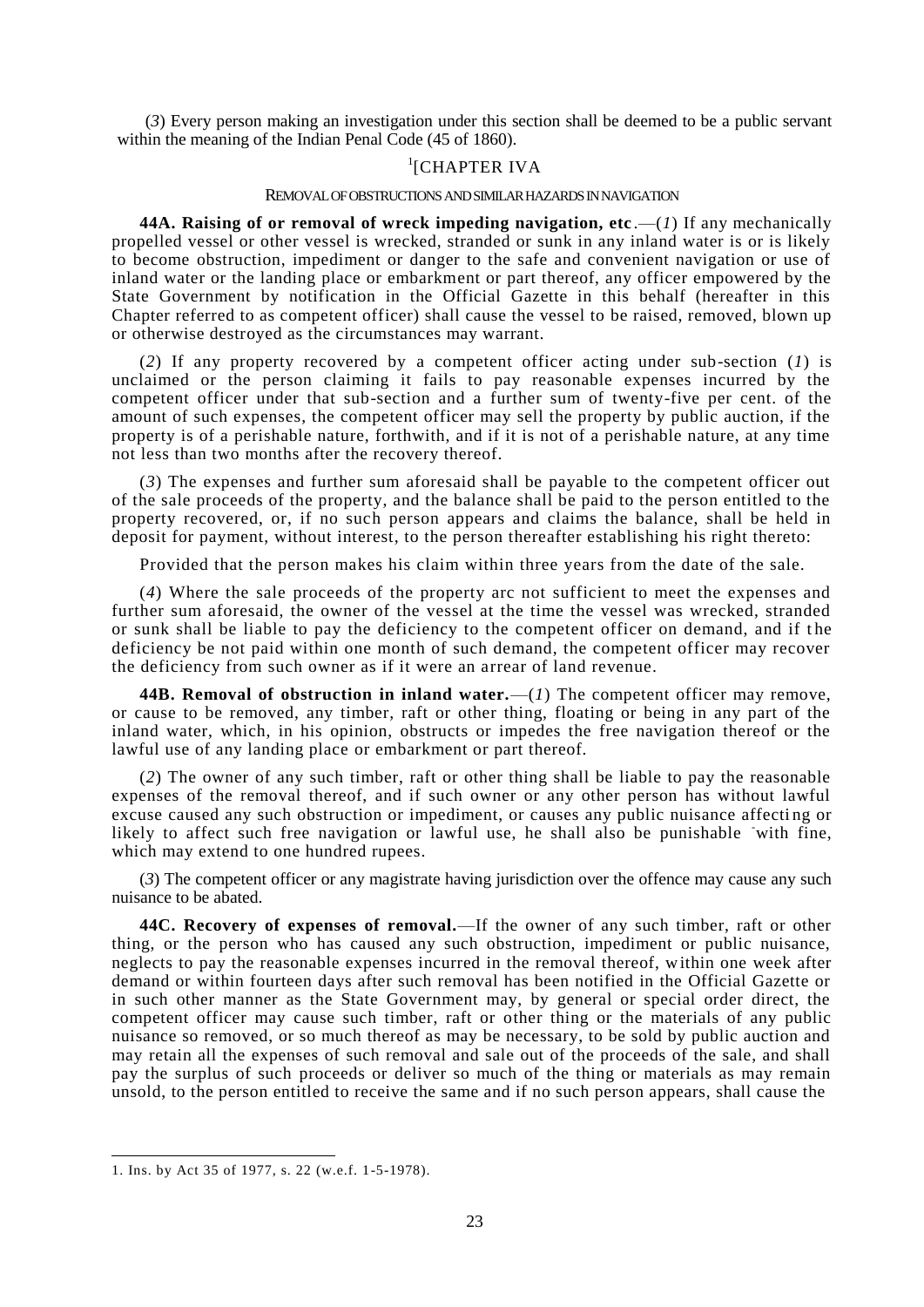same to be kept and" deposited in such manner as the State Government directs, and may, if necessary, from time : to time, realise the expenses- of keeping the same, "together with the expenses .of sale, or further sale of so much of the thing or materials as may' remain unsold.

**44D. Removal of lawful obstruction**.—(*1*) If any obstruction or impediment to the navigation of any inland water has been lawfully made or has become lawful by reason of the long continuance of such obstruction or impediment or otherwise, the competent officer shall report the same for the information of the State Government and shall, with the sanction of the State Government, cause the same to be removed or altered, making reasonable compensation to the person suffering damage by such removal or alteration.

(*2*) Any dispute arising out of or concerning such compensation shall be determined according to the law relating to like disputes in the case of land required for public purposes.

**44E. Fouling of Government moorings**.—(*1*) If any mechanically propelled vessel hooks or gets fouled in any of the buoys or moorings laid down by or by the authority of the State Government in any part of inland water, the master of such vessel shall not, nor shall any other person, except in the case of emergency, lift the buoy or mooring for the purpose of unhooking or getting clear from the same without the assistance of the competent officer.

(*2*) The competent officer immediately on receiving information of such accident, shall assist and superintend the clearing of such vessel and the master of the vessel shall, on demand, pay such reasonable expenses as may be incurred in clearing the same.

(*3*) Any master or other person offending against the provisions of this section shall, for every such offence, be punishable with fine which may extend to one hundred rupees.]

### CHAPTER V

#### SUSPENSION AND CANCELLATION OF CERTIFICATES GRANTED UNDER THE ACT

**45. Power for State Government to suspend or cancel certificates in certain cases.—** <sup>1</sup> <sup>1</sup>[Any certificate granted or any endorsement made under Chapter III may be suspended or cancelled by the Government of the State in which the certificate was granted or; as the case may be, in respect of which the endorsement was made, in the following cases, namely

(*a*) if, on any investigation made under this Act, the Court reports that the wreck or abandonment of, or loss or damage to, any vessel, or loss of life, has been caused by the wrongful act' or default of the holder of such certificate, or that the holder of such certificate is incompetent, or has been guilty of any gross act of drunkenness, tyranny or other misconduct, or

(*b*) if the holder of such certificate is proved to have been convicted of any non-bailable offence, or

 $2[(bb)$  if the holder of such certificate is proved to have deserted his vessel or has absented himself, without leave and without sufficient reason, from his vessel or from his duty; or]

(*c*) if, in the case of a person holding a certificate of competency or service as second class master or scrang, or as engine-driver, such person is or has become, in the opinion of the State Government, unfit to act as a second-class master or serang or as an engine-driver, as the case may be:

Provided that a certificate <sup>3</sup>[or endorsement] shall not be suspended or cancelled under clause (*a*), unless the State Government is satisfied that the holder of the certificate has, before the commencement of the investigation, been furnished with a copy of the report or statement of the case as required by section 34 or section 35, as the case may be.

<sup>1.</sup> Subs. by the A.O. 1937, for certain words.

<sup>2.</sup>Ins. by Act 35 of 1977, s. 23 (w.e.f. 1-5-1978).

<sup>3.</sup> Ins. by the A.O. 1937.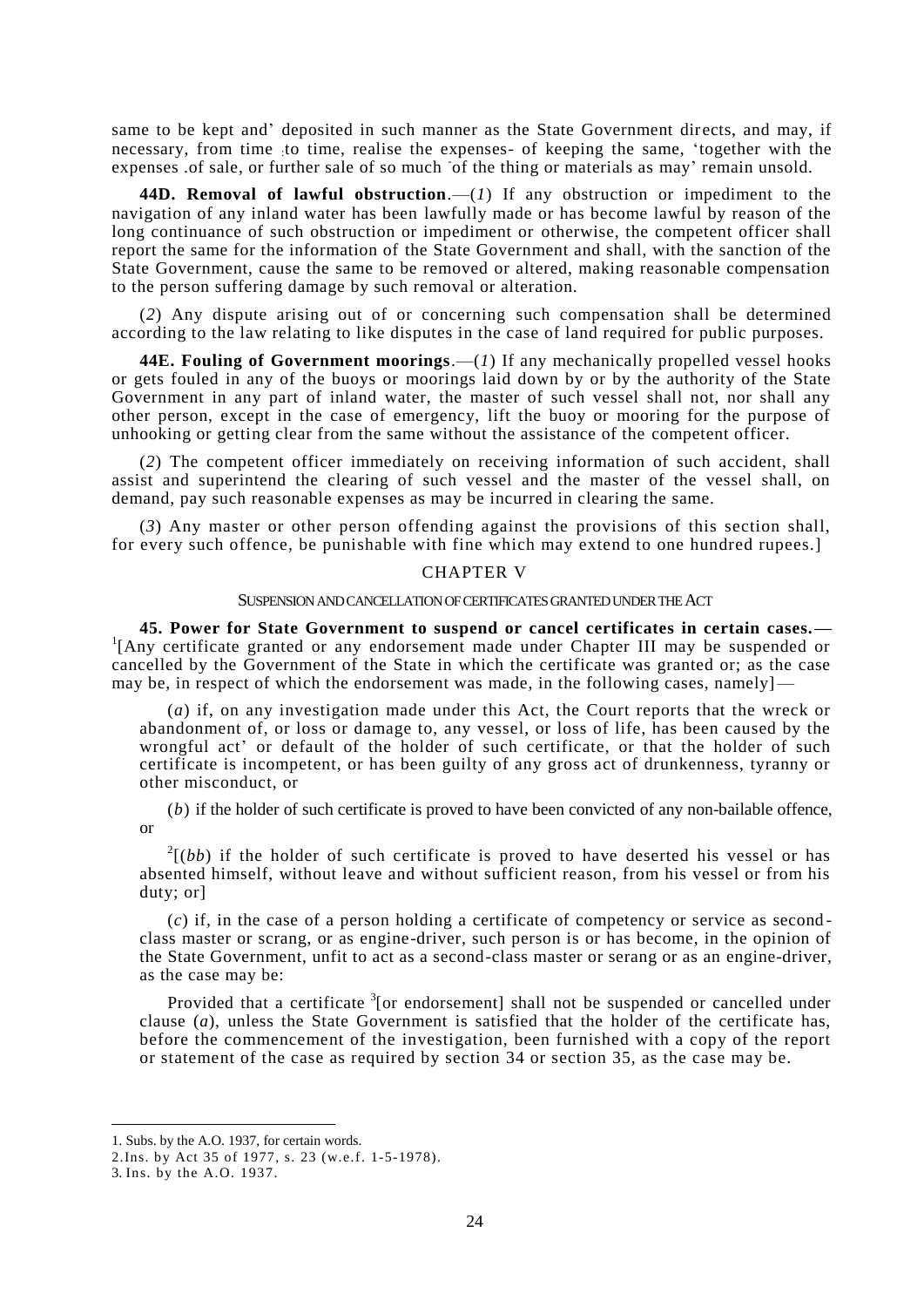**46. Obligation to deliver up suspended or cancelled certificate.—**Every person whose certificate is suspended or cancelled under this Chapter shall deliver it up to such person as the State Government which suspended or cancelled it may direct.

**47. Report to other State Government.**—<sup>1</sup> [If a State Government suspends or cancels an endorsement under this Chapter, it] shall report the proceedings, and the fact of suspension or cancellation to the State Government by which, or under authority from which, <sup>1</sup>[the certificate] was granted.

**48. Power for State Government to revoke suspension or cancellation, and to grant new certificate.**—(*1*) Any State Government may, at any time, revoke any order of suspension or cancellation which it may have made under this Chapter, or grant, without examination, to any person whose certificate it has so cancelled, a new certificate.

(*2*) A certificate so granted shall have the same effect as a certificate of competency granted tinder this Act after examination.

#### CHAPTER VI

#### PROTECTION OF, AND CARRIAGE OF PASSENGERS IN, INLAND 2 [MECHANICALLY PROPELLED VESSELS]

**49. Power for State Government to declare dangerous goods**.—The State Government may, by notification in the Official Gazette declare what shall, for the purposes of this Act, be deemed to be dangerous goods.

**50. Carriage of dangerous goods**.—(*1*) No person shall—

(*a*) take with him on board an inland  $\frac{3}{2}$  [mechanically propelled vessel] any dangerous goods without giving notice of their nature to the owner or master of the  $\frac{3}{2}$  [mechanically propelled vessel], or

(b) deliver or tender for carriage on such  $\frac{3}{2}$  [mechanically propelled vessel] any dangerous goods without giving such notice, and without distinctly marking their nature on the outside of the package containing the goods.

 $(2)$  if the owner or master of an inland <sup>3</sup>[mechanically propelled vessel] suspects, or has reason to believe, that any luggage or parcel taken, delivered, or tendered for carriage on the <sup>3</sup>[mechanically propelled vessel] contains dangerous goods, he may—

 $(i)$  refuse to carry it upon the <sup>3</sup>[mechanically propelled vessel]; or

(*ii*) require it to be opened to ascertain the nature of its contents; or

(*iii*) if it has been received for carriage, stop its transit until he is satisfied as to the nature of its contents.

**51. Power of owner or master of mechanically propelled vessel to throw overboard**  dangerous goods.—Where any dangerous goods have been taken or delivered on board any inland <sup>3</sup>[mechanically propelled vessel] in contravention of section 50, the owner or master of the <sup>3</sup> [Mechanically propelled vessel] may, if he thinks fit, cause the goods to be thrown overboard together with any package or receptacle in which they ar e contained, and neither the owner nor the master shall, in respect of his having so caused the goods to be thrown overboard, be subject to any liability, civil or criminal, in any Court.

**52. Power for State Government to make rules for protection of inland mechanically propelled vessels from accidents**.—(*1*) The State Government may make rules for the protection of inland <sup>2</sup>[mechanically propelled vessels] against explosion, fire, collision and other accidents.

(*2*) In particular and without prejudice to the generality of the foregoing power, such rules may—

<sup>1.</sup> Subs. by A.O. 1937, for certain words.

<sup>2.</sup> Subs. by Act 35 of 1977, s. 5, for "steam-vessels" (w.e.f. 1-5-1978).

<sup>3.</sup> Subs. by s. 5, *ibid*., for "steam-vessel" (w.e.f. 1-5-1978).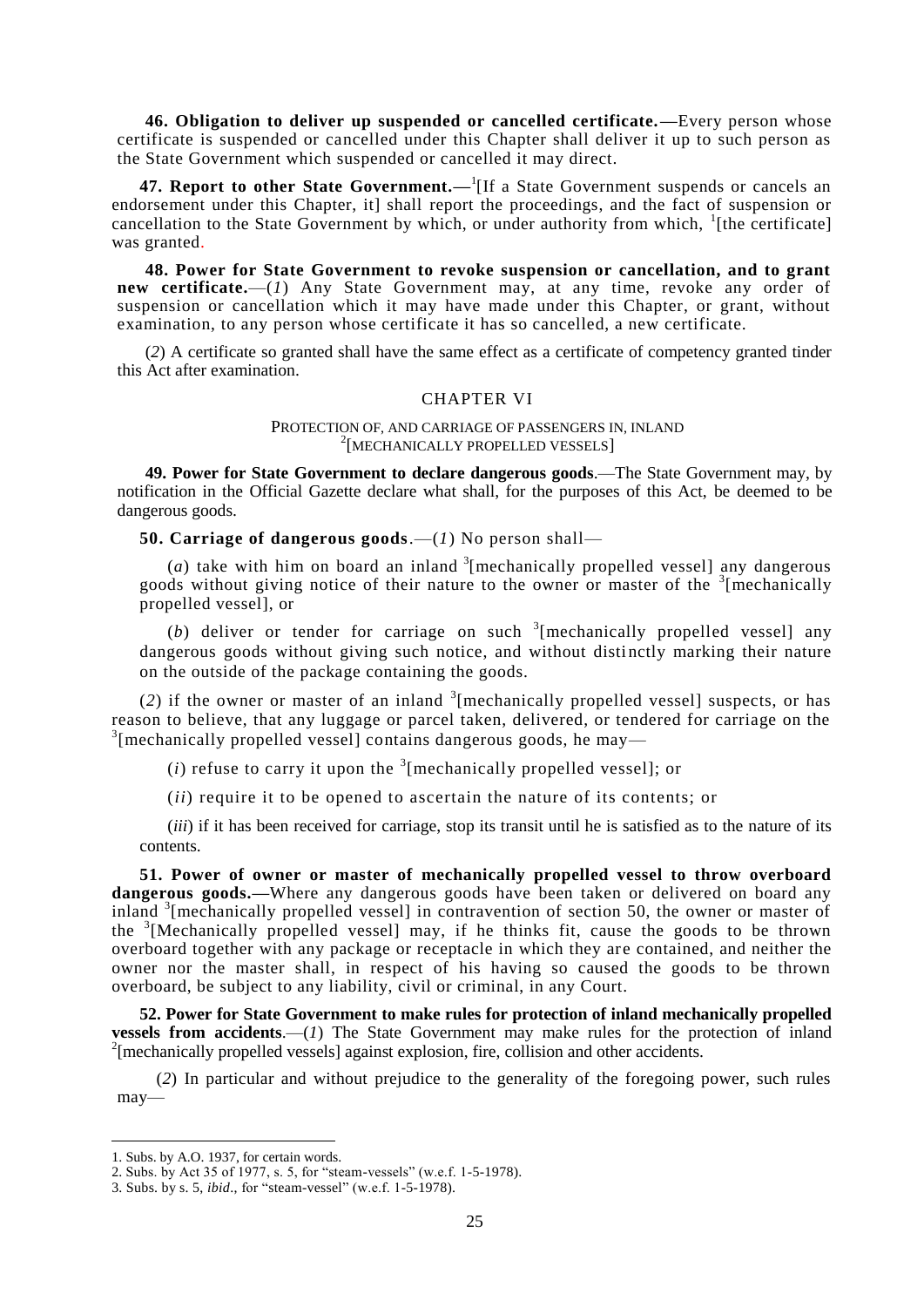(*a*) prescribe the conditions on and subject to which dangerous goods may be carried on board inland <sup>1</sup>[mechanically propelled vessels];

(*b*) prescribe precautions to be taken to prevent explosions or fires on board inland <sup>1</sup>[mechanically propelled vessels];

 $(c)$  prescribe the apparatus which is to be kept on board inland <sup>1</sup>[mechanically propelled vessels], for the purpose of extinguishing fires;

(*d*) regulate the making of sound signals;

 $(e)$  regulate the carriage and exhibition of lights by inland  $\frac{1}{2}$  [mechanically propelled vessels];

(*f*) regulate the carriage and exhibition of lights by other vessels on specified inland waters on which <sup>1</sup>[mechanically propelled vessels] ply;

(*g*) prescribe the steering rules to be observed;

(*h*) regulate the towing of vessels astern or alongside;

 $(i)$  prescribe the speed at which inland <sup>1</sup>[mechanically propelled vessels] may be navigated in specified areas;

 $(j)$  regulate the navigation of inland  $1$ [mechanically propelled vessels] to prevent danger to other vessels, or to the bank, channels, navigation marks or any property, movable or immovable, in or abuting on navigable channels.

 $2^{2}$ [(k) prescribe the requirements that the hull, equipment and machinery of inland mechanically propelled vessel shall comply with;

(*l*) prescribe the requirement of life saving appliances; and

(*m*) prescribe the apparatus required for communication and navigation.]

(*3*) Any rule made under this section may contain a provision that any person committing a breach of it shall be punishable with imprisonment for a term which may extend to six months, or with fine which may extend to five hundred rupees, or with both.

**53. Power for State Government to make rules as to carriage of passengers in inland mechanically propelled vessels.**—(*1*) The State Government may make rules to regulate the carriage of passengers in inland  $1$  [mechanically propelled vessels].

(*2*) In particular and without prejudice to the generality of the foregoing power, such rules may—

(*a*) prescribe the cases in which passengers may be refused admission to, or may be required to leave, inland <sup>1</sup>[mechanically propelled vessels];

(*b*) provide for the payment of fares, and the exhibition of tickets or receipts (if any) showing the payment of their fares, by passengers in inland  $\frac{1}{2}$  [mechanically propelled vessels]; and

 $(c)$  regulate generally the conduct of passengers in inland <sup>1</sup>[mechanically propelled vessels].

(*3*) Any rule matte under this section may contain a provision that any person committing a breach of it shall be punishable with fine which may extend to twenty rupees.

(4) The master or any other officer of an inland  $\frac{3}{2}$  [mechanically propelled vessel], and any person called by him to his assistance, may arrest any person who has committed a breach of any rule made under this section, if the name and address of such person arc unknown to the master or such other officer.

(5) The procedure prescribed by  $\textsuperscript{4}$  [section 43 of the Code of Criminal Procedure, 1973 (2 of 1974)], in the case of arrest by private persons shall apply to every arrest made under this section.

**54. Power for State Government to make rules for protection of passengers**.—(*1*) The State Government may also make rules for the protection of passengers in inland <sup>1</sup>[mechanically propelled vessels], and may by such rules require—

<sup>1.</sup> Subs. by Act 35 of 1977, s. 5, for "steam-vessels" (w.e.f. 1-5-1978).

<sup>2.</sup> Ins. by Act 35 of 2007, s. 10 (w.e.f. 21-2-2008).

<sup>3.</sup> Subs. by Act 35 of 1977, s. 5, for "steam-vessel" (w.e.f. 1-5-1978).

<sup>4.</sup> Subs. by s. 24, *ibid*., for "section 59 of the Code of Criminal Procedure, 1898" (w.e.f. 1-5-1978).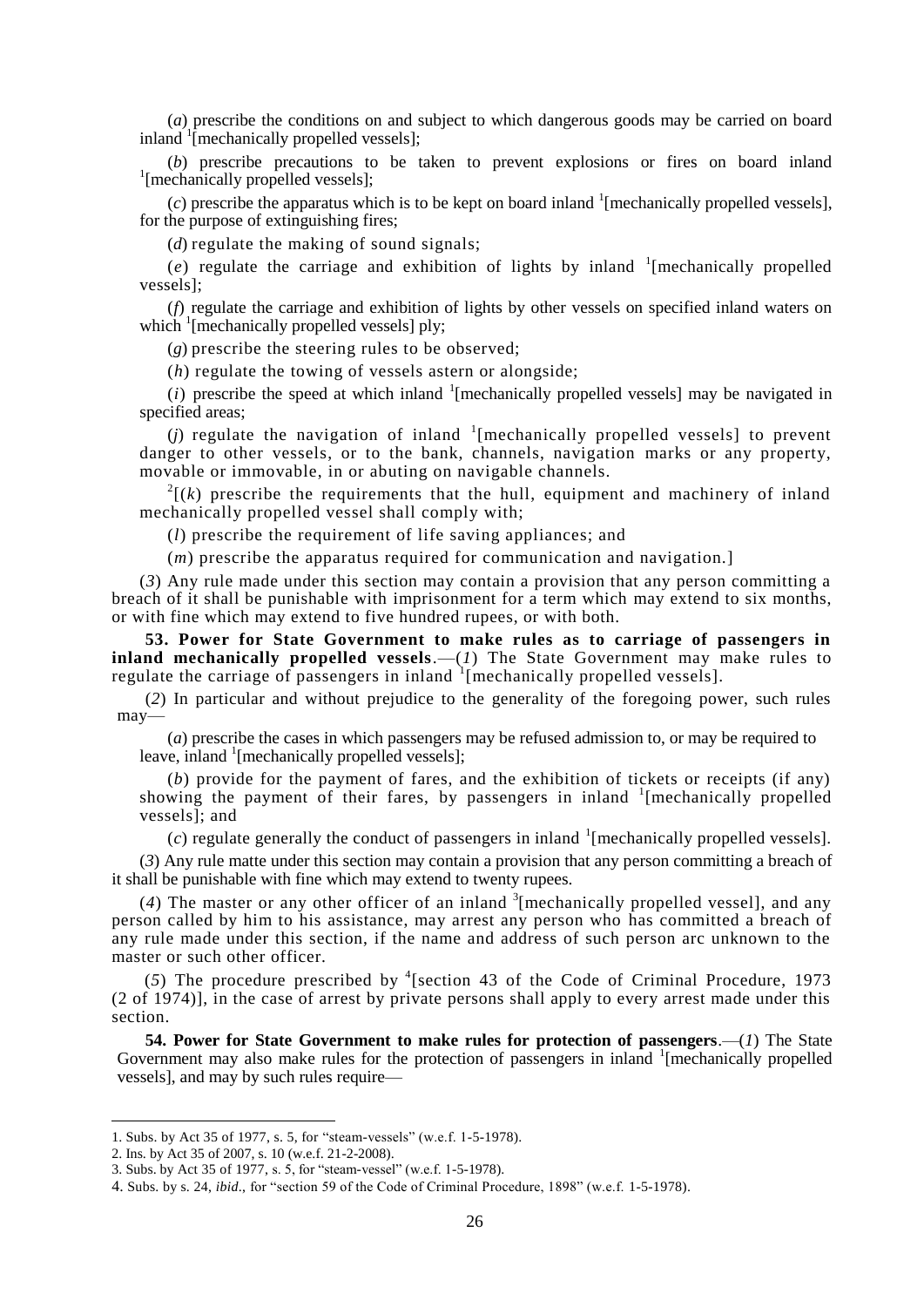(*a*) the prices of passenger tickets to be printed or otherwise denoted on such tickets; and

(*b*) the supply, free of charge, of a sufficient quantity of fresh water for the use of such passengers.

(*2*) Any rule made under this section may contain a provision that any person committing a breach of it shall be punishable with fine which may extend to fifty rupees.

**1 [54A. Power of State Government to fix maximum and minimum rates for passenger fares and freight for goods**.—(*1*) The State Government may, by notification in the Official Gazette, after such inquiry as it may consider necessary, in respect of any s ystem of inland waterways, or of any stretch of inland waterway, or of the run between any two stations on an inland waterway,—

(*a*) fix the maximum or minimum rate <sup>2</sup> [per kilometre] which may be charged for passenger fares for passengers of any class travelling on inland <sup>3</sup>[mechanically propelled vessels];

(*b*) fix the maximum rate <sup>2</sup>[per kilometre] which may be charged for freight on goods of any description carried in inland <sup>3</sup>[mechanically propelled vessels];

 $(c)$  fix the minimum rate <sup>2</sup>[per kilometre] which may be charged for freight on goods of any description carried in inland <sup>3</sup> [mechanically propelled vessels]; and

(*d*) declare what shall be deemed to be the distance between any two stations on an inland waterway for the purpose of calculating passengers' fares or freight on goods where maximum or minimum rates have been fixed under this section.

(*2*) The State Government shall not fix any minimum rate under clause (*a*) or clause (*c*) of sub-section (*1*) in respect of any class of passengers or description of goods carried on any system of waterways, or stretch of waterway, or on the run between any two stations on an inland waterway, unless it is satisfied that the rates charged on any inland <sup>4</sup>[mechanically propelled vessel] or group of such vessels in respect of such passengers or goods have been reduced to such an extent as to disclose an intention to force any other inland <sup>4</sup> [mechanically propelled vessel] or group of such vessels to cease from carrying such passengers or goods.

 $<sup>5</sup>$ [(3) In case of any dispute relating to the fixation of the maximum or the minimum rate per</sup> kilometre which may be charged in respect of any class of passengers or of freight on goods of any description carried in inland mechanically propelled vessel between any stations lying in two States, any one of the States may report the matter to the Central Government who shall decide the same.]

**54B. Power to make rules providing for the appointment of Advisory Committees.—**The State Government may make rules providing for the appointment, constitution, procedure and functions of Committees to advise the owners, agents and charterers of inland  $3$ [mechanically propelled vessels] on questions affecting the interests. of passengers and shippers of goods.

# 2 [CHAPTER VIA

#### INSURANCE OR MECUANICALLY PROPELLED VESSELS AGAINST THIRD PARTY RISKS

**6 [54C. Application of section 134, Chapters X, XI and XII of the Motor Vehicles Act, 1988 in relation to the mechanically propelled vessels.**—The provisions of section 134, Chapters X, XI and XII of the Motor Vehicles Act, 1988 shall, as far as may be apply, in relation to the mechanically propelled vessels as they apply in relation to motor vehicles, subject to the following modifications, namely:—

<sup>1.</sup> Ins. by Act 13 of 1930, s. 2.

<sup>2.</sup> Subs. by Act 35 of 1977, s. 25, for "per mile" (w.e.f. 1-5-1978).

<sup>3.</sup> Subs. by s. 5, *ibid..* for "steam-vessels" (w.e.f.1-5-1978).

<sup>4.</sup> Subs. by s. 5, *ibid.,* for "steam-vessel" (w.e.f. 1-5-1978).

<sup>5.</sup> Ins. by s. 26, *ibid.* (w.e.f. 1-5-1978).

<sup>6.</sup> Subs. by Act 35 of 2007, s. 11, for section 54C (w.e.f. 21-2-2008).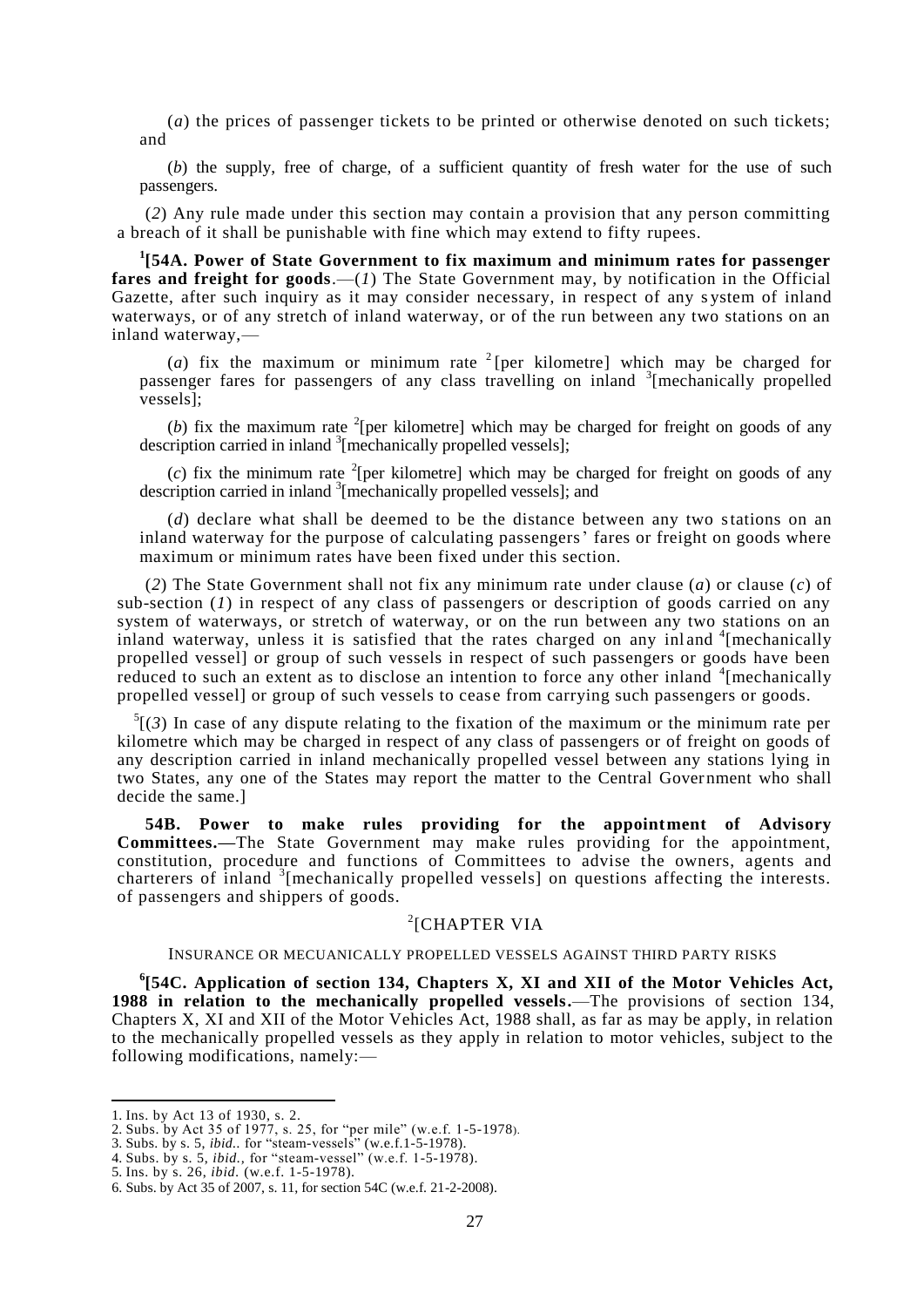(*a*) in section 134 and throughout in Chapters X, XI and XII,—

(*i*) references to "motor" or "motor vehicle" or "vehicle" shall be construed as references to "mechanically propelled vessel";

(*ii*) references to "public place" shall be construed as references to "inland water";

(*iii*) references to "public service vehicle" shall be construed as references to "public service vessel":

(*iv*) references to "goods vehicle" shall be construed as references to "goods service vessel";

(*v*) references to "State Transport" shall be construed as references to "State Water Transport";

(*vi*) references to "driver" or "driver of a vehicle" shall be construed as references to "master of a vessel":

(*vii*) references to "driving licence" shall be construed as references to "a certificate granted under Chapter HI of the Inland Vessels Act, 1917(1 of 1917)";

(*viii*) references to "permit" shall be construed as references to "a certificate of registration granted under section 19F of the Inland Vessels Act, 1917(1 of 1917) ",

and such other consequential amendments as the rules of grammar may require, shall also be made;

(*b*) in section 145,—

 $(i)$  after clause  $(a)$ , the following clause shall be inserted, namely: —

"(*aa*) "goods service vessel" means any mechanically propelled vessel used or adapted to be used for carriage of cargo for hire or reward;';

(*ii*) after clause (*d*), the following clause :,hall be inserted, namely:—

"(*da*) "public service vessel" means any mechanically propelled vessel used or adapted to be used for the carriage of passengers for hire or reward;";

(*iii*) for clause (*e*), the following clause shall be substituted, namely:—

"(*e*) "property" includes goods carried in the inland vessel, bridges, landing facilities, navigation marks and infrastructure;';

 $(iv)$  after clause (*f*), the following clause shall be inserted, namely:—

"(*fa*) "route" means a line of travel which specifies the waterway which may be traversed by a mechanically propelled vessel between one terminal and another;";

(*c*) in section 149, in sub-section (*2*), in clause (*a*)—

 $(i)$  in sub-clause  $(i)$ ,—

(*A*) in item (*c*), for the words "transport vehicle", the words "public service vessel or goods service vessel" shall be substituted;

(*B*) item (*d*) shall be omitted;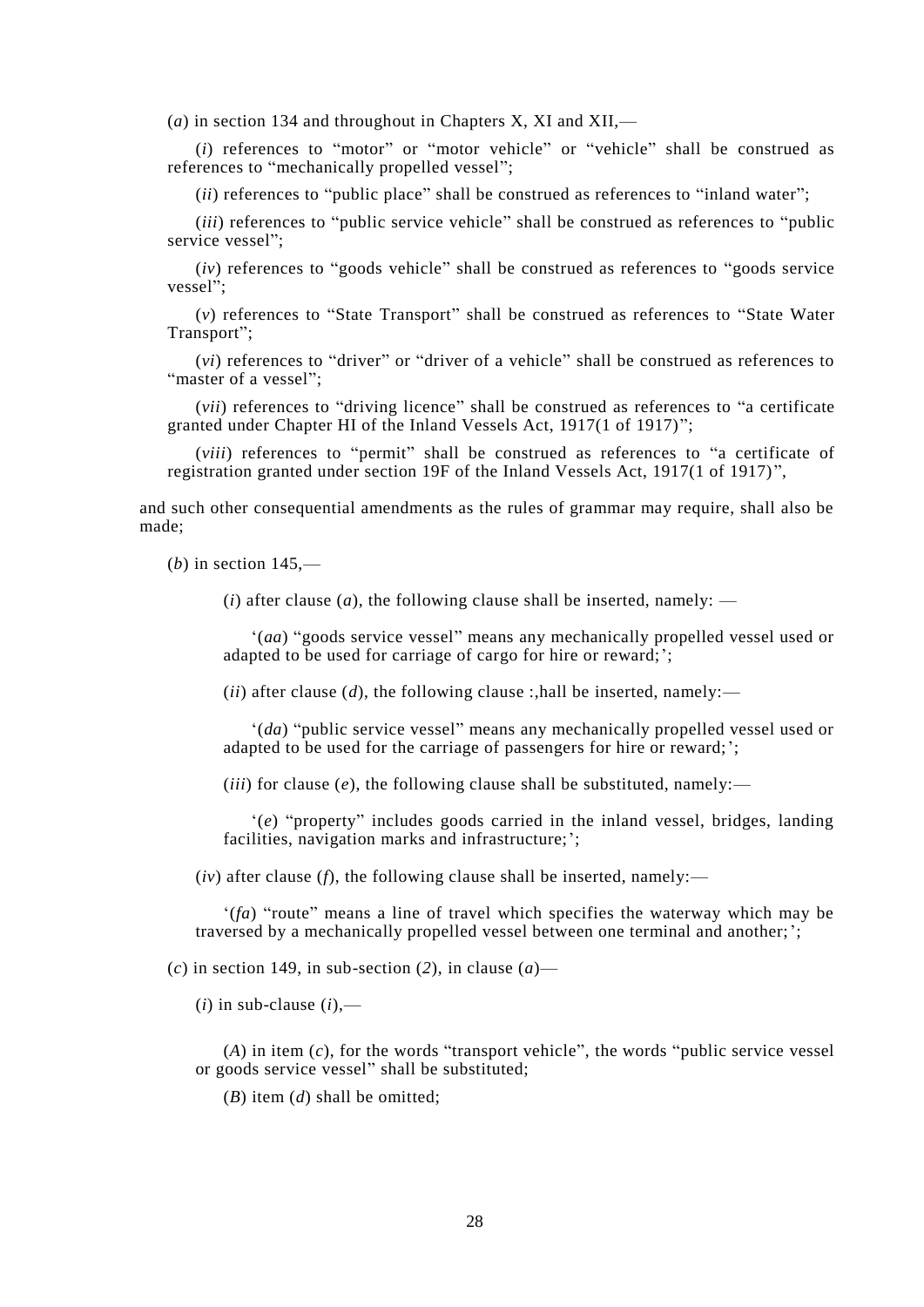(*ii*) in sub-clause (*ii*), for the words "not duly licensed", the words and figures "not holding a certificate granted under Chapter III of the Inland Vessels Act, 1917(1 of 1917)" shall be substituted;

(*d*) in section 158, —

(*i*) for the words "transport vehicle", wherever they occur, the words "public service vessel or goods service vessel" shall be substituted, and such other consequential amendments as the rules of grammar may require shall also be made;

(*ii*) in sub-section (*1*), for clause (*d*), the following clause shall be substituted, namely:—

"(*d*) the certificate of survey granted under section 9 of the Inland Vessels Act, 1917 (1 of 1917),";

(*e*) in section 161, in sub-section (*3*),—

(*i*) in clause (*a*), for the words "twenty-five thousand rupees", the words "fifty thousand rupees" shall be substituted;

(*ii*) in clause (*b*), for the words "twelve thousand and five hundred rupees", the words "twenty-five thousand rupees" shall be substituted;

(*f*) in section 165, in sub-section (*1*), for the words "Motor Accidents Claims Tribunals", the words "Inland Vessel Accidents Claims Tribunals" shall be substituted.".]

# <sup>1</sup>[CHAPTER VIAB

PREVENTION AND CONTROL OF POLLUTION AND PROTECTION OF INLAND WATER

**54D. Definitions.**—In this Chapter, unless the context otherwise requires,—

(*a*) "hazardous chemical" or "obnoxious substance" means any chemical or substance, as the case may be, which has been designated as such by rules made under this Chapter;

(*b*) "oil" means any persistent oil such as crude oil, heavy diesel oil, lubricating oil and white oil, whether carried on board a tanker as cargo or fuel;

(*c*) "oily mixture" means a mixture with any oil content.]

**54E. Prohibition as to discharge of oil, oil mixture, etc., in the inland water.**—No oil or oily mixture, hazardous chemical or obnoxious substance from a mechanically propelled vessel shall be discharged in inland water:

Provided that nothing in this section shall apply to the discharge of such oil or oily mixture, hazardous chemical or obnoxious substance from a mechanically propelled vessel for the purpose of securing the safety of a mechanically propelled vessel, preventing damage to a mechanically propelled vessel, cargo or saving of life at inland water.]

**54F. Reception facilities at inland port, etc.**—(*1*) The owner or operator of an inland port, at cargo or passenger terminal, as the case may be, shall provide reception facilities to discharge oil, oily mixture, hazardous chemical or obnoxious substance at such inland port, cargo or passenger terminal.

(*2*) The owner or operator of an inland port, at cargo or passenger terminal, as the case may be, providing reception facilities at any inland port, a cargo or passenger terminal may make charges for the use of the facilities at such rates and may impose such conditions in respect of use thereof as may be approved by notification in the Official Gazette, by the State Government in respect of the inland port, cargo or passenger terminal.

(*3*) For the purposes of minimizing the pollution already caused, or for preventing the pollution threatened to be caused, the State Government may direct, by order in writing, the owner or operator of an inland port, at cargo or passenger terminal to provide or arrange for the provision of such pollution containment equipments and pollutant removing materials at such inland port, cargo and passenger terminal as may be specified in the order.]

<sup>1.</sup> Ins. by Act 35 of 2007, s. 12 (w.e.f. 21-2-2008).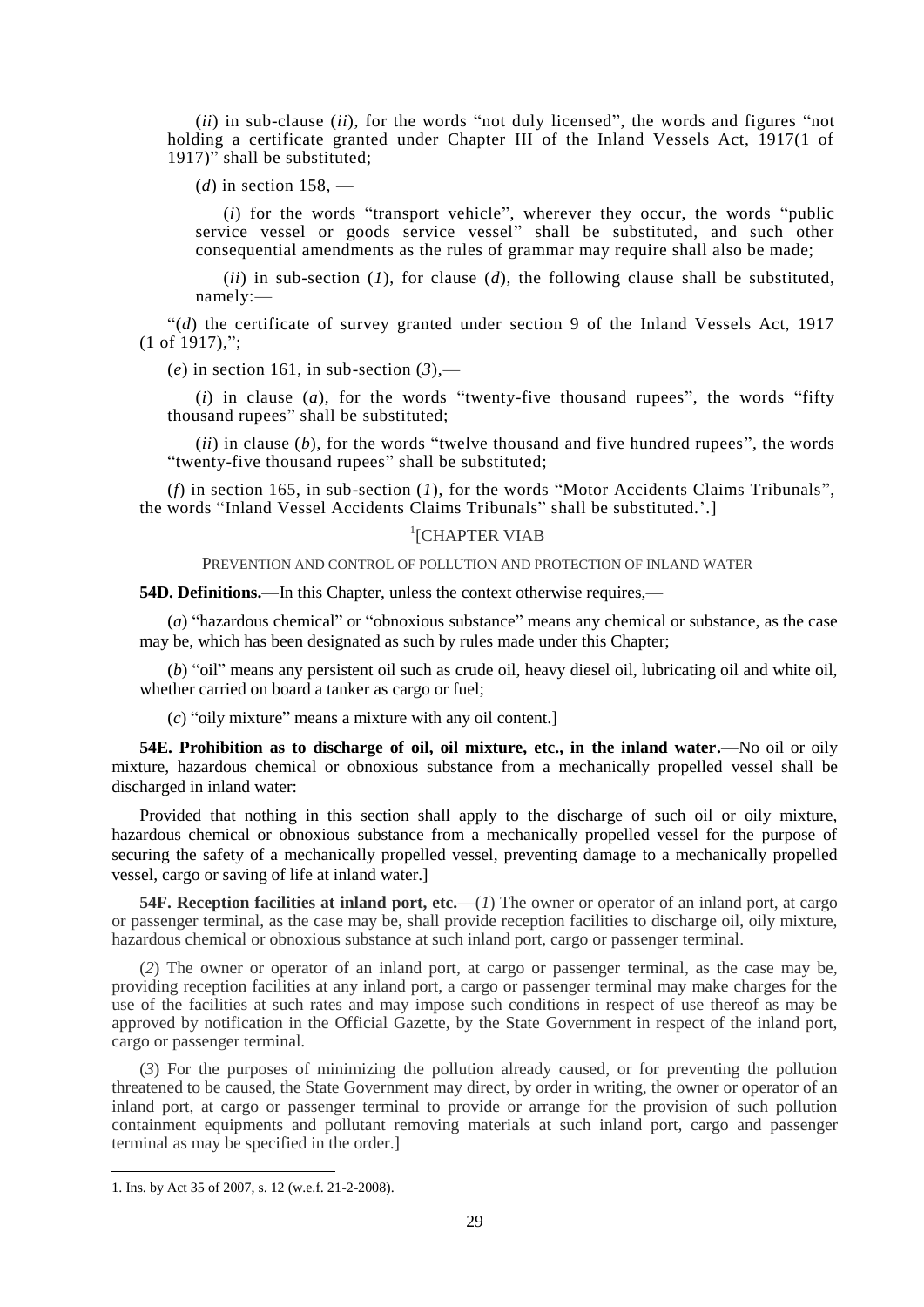**54G. Power of entry inspection, etc.**—(*1*) Any surveyor or any person authorised under this Act in this behalf may, at any reasonable time, enter and inspect any inland port, at cargo or passenger terminal for the purposes of—

(*a*) ensuring that the provisions of this Chapter are complied with;

(*b*) verifying whether such inland port, at cargo or passenger terminal is provided with the pollution containment equipment and pollutant removing materials in conformity with the order of the State Government or the rules made under this Chapter; and

(*c*) satisfying himself about the adequacy of the measures taken to prevent pollution.

(*2*) If the surveyor finds that the inland port, at cargo or passenger terminal is not provided with the aforesaid equipment and materials, he shall give notice to the owner or operator of such inland port, cargo or passenger terminal, as the case may be, a notice in writing pointing out the deficiency and also what in his opinion is requisite to remedy the said deficiency.

(*3*) No owner or operator of such inland port, at cargo or passenger terminal, as the case may be, served with the notice under sub-section (*2*), shall proceed with any work at such inland port, cargo or passenger terminal, as the case may be, until he obtains a certificate signed by the surveyor to the effect that the inland port, cargo or passenger terminal, as the case may be, is properly provided with the aforesaid equipment and materials in conformity with the rules made under this Chapter.

**54H. Powers of Central Government to make rules for prevention and control of pollution.**—(*1*) The Central Government may make rules for the purposes of this Chapter.

(*2*) In particular, and without prejudice to the generality of the foregoing power, such rules may—

(*a*) prescribe the designated hazardous chemical and obnoxious substance under clause (*a*) of section 54D;

(*b*) prescribe fitment of oily mixture treatment equipment on shore and on board in certain cases;

(*c*) prescribe details of reception facilities at inland port, cargo or passenger terminal;

(*d*) prescribe the forms and record books for inland port, cargo or passenger terminal and the manner in which such books shall be maintained, the nature of entries to be made therein, the time and circumstances in which such entries shall be made, the custody and disposal thereof and all other matters relating thereto;

(*e*) any other matter which is to be, or may be, prescribed.]

### CHAPTER VII

#### PENALTIES AND LEGAL PROCEEDINGS

**55. Penalty for making voyage without certificate of survey.—** $(I)$  **If any inland <sup>1</sup> [mechanically** propelled vessel] proceeds on a voyage in contravention of sections  $3<sup>2</sup>$  [or section 19A], the owner and the master of the <sup>1</sup>[mechanically propelled vessel] shall each be punishable with fine, Which may extend to one thousand rupees.

(2) If the master or any other officer on board an inland  $\frac{1}{2}$  [mechanically propelled vessel] which proceeds on a voyage in contravention of section  $3<sup>2</sup>$  [or section 19A] is a licensed pilot, he shall be liable to have his licence as a pilot suspended or cancelled, for any period-, by the State Government.

**56. Penalty for neglect to affix certificate of survey in inland mechanically propelled. vessel**.—If the certificate of survey is not kept affixed in an inland <sup>1</sup>[mechanically propelled vessel] as required by section. 10, <sup>3</sup>[or if the registration mark is not displayed as required by section 19H], the owner and the

<sup>1.</sup> Subs. by Act 35 of 1977, s. 5, for "steam-vesse1" (1-5-1978).

<sup>2.</sup> Ins. by Act 26 of 1951, s. 4.

<sup>3.</sup> Ins. by s. 5, *ibid.*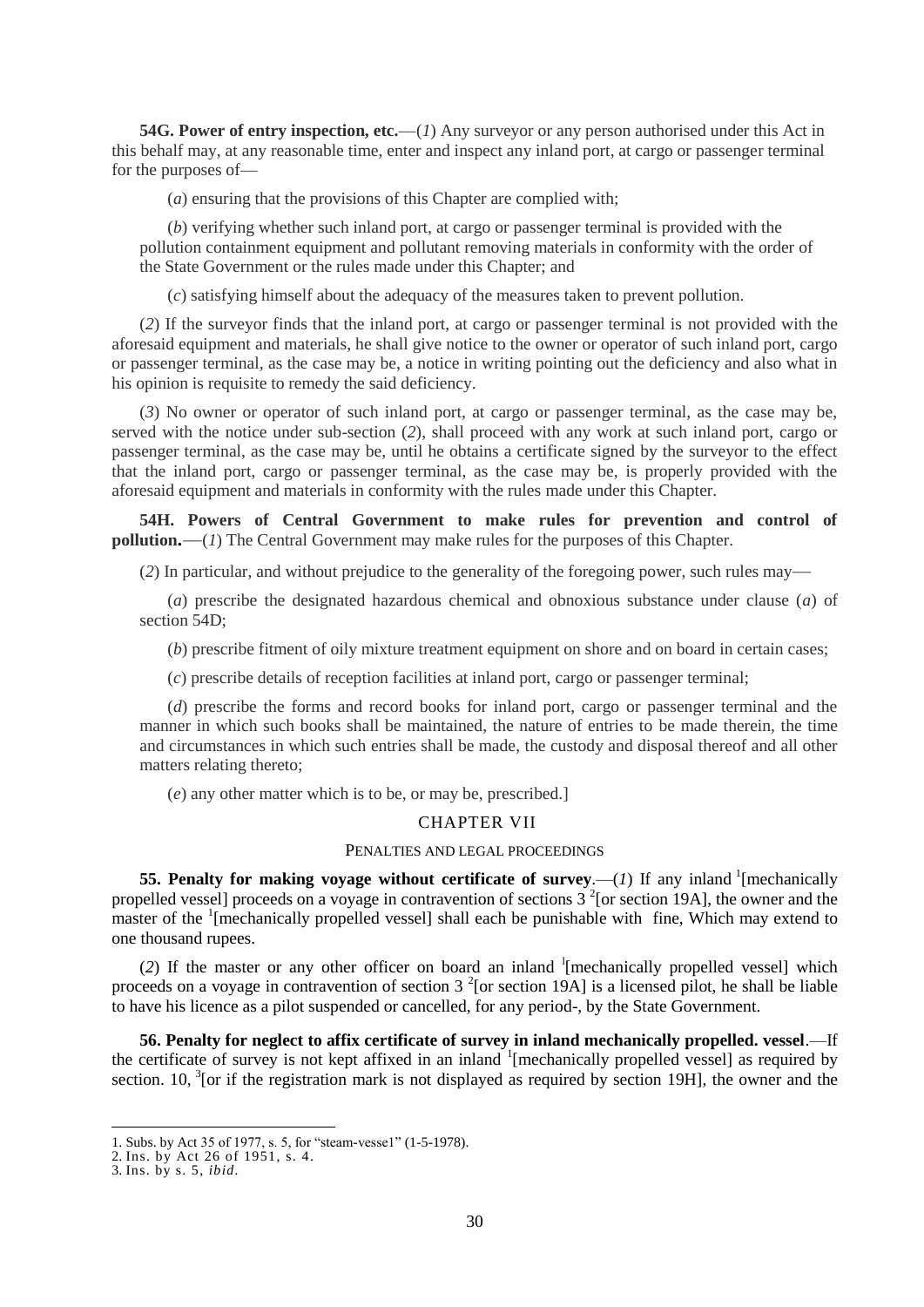master of the <sup>1</sup>[mechanically propelled vessel] shall each be punishable with fine which may extend to one hundred rupees.

2 [**57. Penalty for neglect or refusal to deliver up or surrender certificates of survey or registration**.—If the owner or master of an inland 1[mechanically propelled vessel] without reasonable cause neglects or refuses—

(*a*) to deliver up a certificate of survey when required under section 14 so to do; or

(*b*) to ,deliver up a certificate of registration when required under section 19N so to do; or

(*c*) to surrender a certificate of registration as required by section 190;

he shall be punishable with fine, which may extend to one hundred rupees.]

**58. Penalty for carrying excessive number of passengers on hoard**.—If an inland 1[mechanically propelled vessel] has on board or in any part thereof a number of passengers which is greater than the number set forth in the certificate of survey as the number of passengers which the vessel or the part thereof is, in the judgement of the surveyor, fit to carry, the owner and the master shall each be punishable with fine which may extend to 3[one hundred rupees] for every passenger over and above that number.

4 [**58A. Penalty for carrying excessive quantity of cargo on board**.—If an inland mechanically propelled vessel has on board or in any part thereof cargo which is in excess of the cargo set forth in the certificate of survey as the quantity of cargo which the vessel or the part thereof is, in the judgment of the surveyor, fit to carry, the owner and the master shall, each, in addition to the penalty to which he may be liable under the provisions of section 58, be punishable with fine which may extend—

(*a*) in the case of first offence, to five hundred rupees;

(*b*) in the case of any second or subsequent offence, to one thousand rupees**.]**

### **59. Penalty for serving, or engaging a person to serve, as master or engineer, without certificate.—**If any person—

(*a*) proceeds on any voyage in an inland  $\frac{1}{2}$  [mechanically propelled vessel] as the master or engineer of such vessel without being at the time entitled to, and possessed of, a master's or serang's or an engineer's or engine-driver's certificate <sup>5</sup>[or a master's or engine-driver"s licence] as the case may be, as required under this Act, or

 $(b)$  employs as the master or engineer of an inland  $\frac{1}{2}$  [mechanically propelled vessel] any person without ascertaining that he is at the time entitled to, and possessed of, such certificate  $2$ [or licence],

he shall be punishable with fine which may extend to five hundred rupees.

**60. Penalty for master failing to give notice of wreck or casualty.—**If any master wilfully fails to give notice, as required by section 32, of any wreck, abandonment, damage, casualty, or loss, he shall be punishable with fine which may extend to five hundred rupees, and, in default of payment of such fine, with simple imprisonment for a term which may extend to three months.

**61. Penalty for failing to deliver up suspended or cancelled certificate.—**If any person, whose certificate is suspended or cancelled under this Act, fails to deliver up the certificate as

<sup>1.</sup> Subs. by Act 35 of 1977, s. 5, for "steam-vesse1" (1-5-1978).

<sup>2.</sup> Subs. by s. 6, *ibid.,* for section 57.

<sup>3.</sup> Subs. by Act 35 of 1977, s. 27, for "ten rupees" (w.e.f. 1 -5-1978).

<sup>4.</sup> Ins. by s. 28, *ibid.* (w.e.f. 1-5-1978).

<sup>5.</sup> Ins. by Act 6 of 1920, s. 10.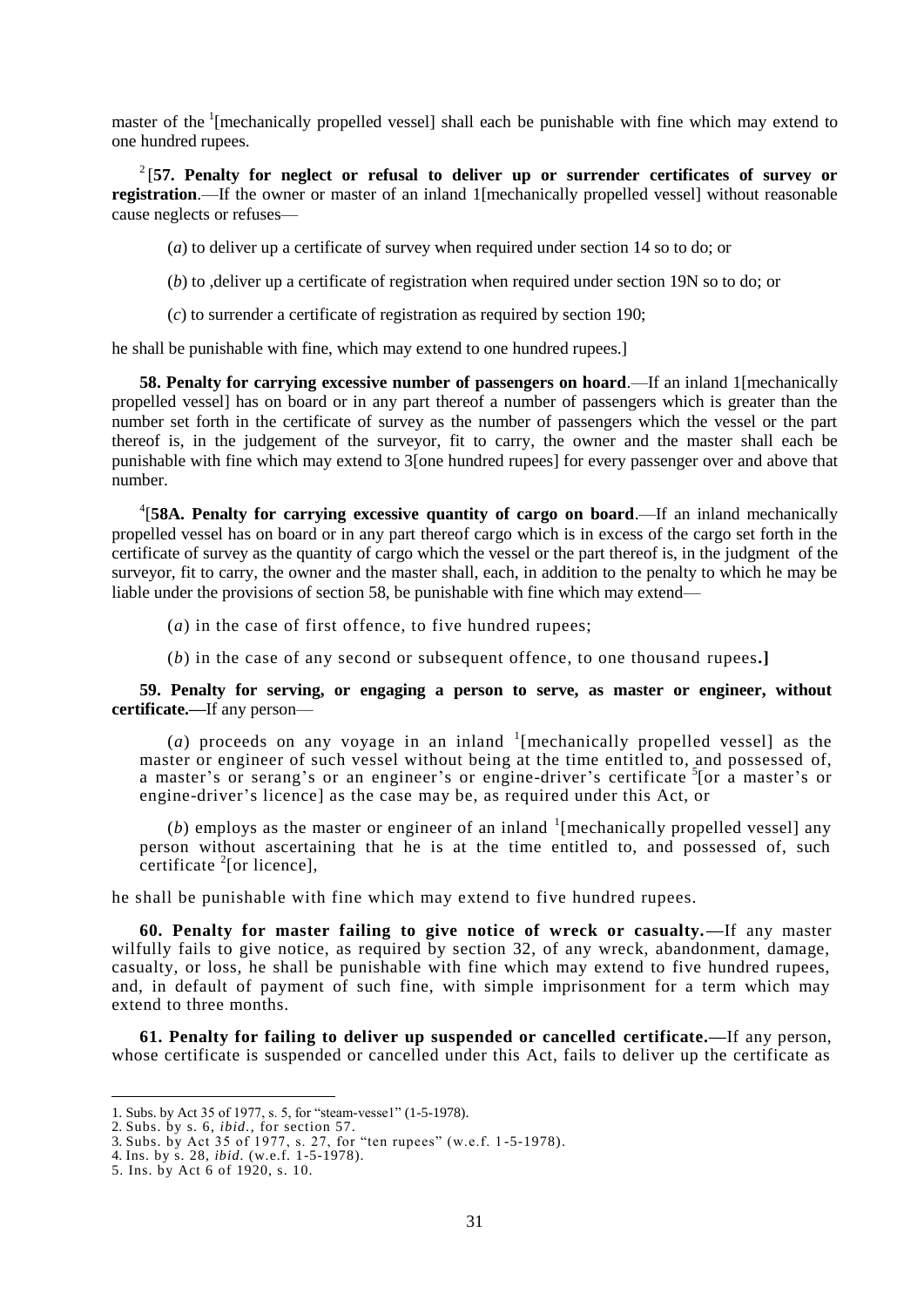required by section 46, he shall be punishable with fine, which may extend to five hundred rupees.

**62. Penalty for taking or delivering or tendering for carriage dangerous goods on board inland mechanically propelled vessel without notice.—**If any person, in contravention of section 50, takes with him on board any inland  $\frac{1}{2}$  [mechanically propelled vessel] any dangerous goods, or delivers or tenders any such goods for carriage on any inland <sup>1</sup>[mechanically propelled vessel], he shall be punishable with fine which may extend to two hundred rupees, and the goods shall be forfeited to Government.

**2 [62A. Punishment for offences relating to accident.—**If the master or the driver or other person in charge of the inland mechanically propelled vessel fails to report an accident in which his vessel is involved as required under Chapter VIA, he shall be punishable with imprisonment for a term which may extend to three months, or with fine which may extend to five hundred rupees, or with both, or, if having been previously convicted of an offence under this section, he is again convicted of an offence under this section, with imprisonment for a term which may extend to six months, or with fine which may extend to one thousand rupees, or with both.

**62B. Penalty for using uninsured mechanically propelled vessel**.—If any person uses a mechanically propelled vessel or causes or allows a mechanically propelled vessel to be used without a policy of insurance complying with the requirements of Chapter VIA, he shall be punishable with fine which may extend to one thousand rupees.

**62C. Penalty for neglect or refusal to give information as to insurance or to produce certificate of insurance.—**If any person without reasonable cause neglects or refuses to give information as to insurance or to produce the certificate of insurance under the provisions contained in Chapter VIA, he shall be punishable with fine which may extend to one hundred rupees.]

**3 [62D. Punishment for offences relating to pollution.—**Whoever contravenes any provision of Chapter VIAB or of any rule made thereunder, shall be punishable with imprisonment which may extend to one year, or with fine which may extend to fifty thousand rupees, or with both.]

**62E. Offences by companies.—**(*1*) Where an offence under Chapter VIAB has been committed by a company, every person who, at the time the offence was committed, was in charge of, and was responsible to, the company for the conduct of the business of the company, as well as the company shall be deemed to be guilty of the contravention and shall be liable to be proceeded against and punished accordingly:

Provided that nothing in this sub-section shall render any such person liable to any punishment provided in this Act, if he proves that the offence was committed without his knowledge or that he exercised all due diligence to prevent the commission of such offence.

(*2*) Notwithstanding anything contained in sub-section (*1*), where an offence under Chapter VIAB has been committed by a company, and it is proved that the offence was committed with the consent or connivance of, or is attributable to any neglect on the part of, any director, manager, secretary or other officer of the company, such director, manager, secretary or other officer shall also be deemed to be guilty of that offence and shall be liable to be proceeded against and punished accordingly.

*Explanation*—For the purposes of this section,

(*a*) "company" means any body corporate and includes a firm or other association of individuals; and

(*b*) "director", in relation to a firm, means a partner in the firm.]

<sup>1.</sup> Subs. by Act 35 of 1977, s. 5, for "steam-vesse1" (1-5-1978).

<sup>2.</sup> Ins. by s. 29, *ibid.* (w.e.f. 1-5-1978).

<sup>3.</sup> Ins. by Act 35 of 2007, s. 13 (w.e.f. 21-2-2008).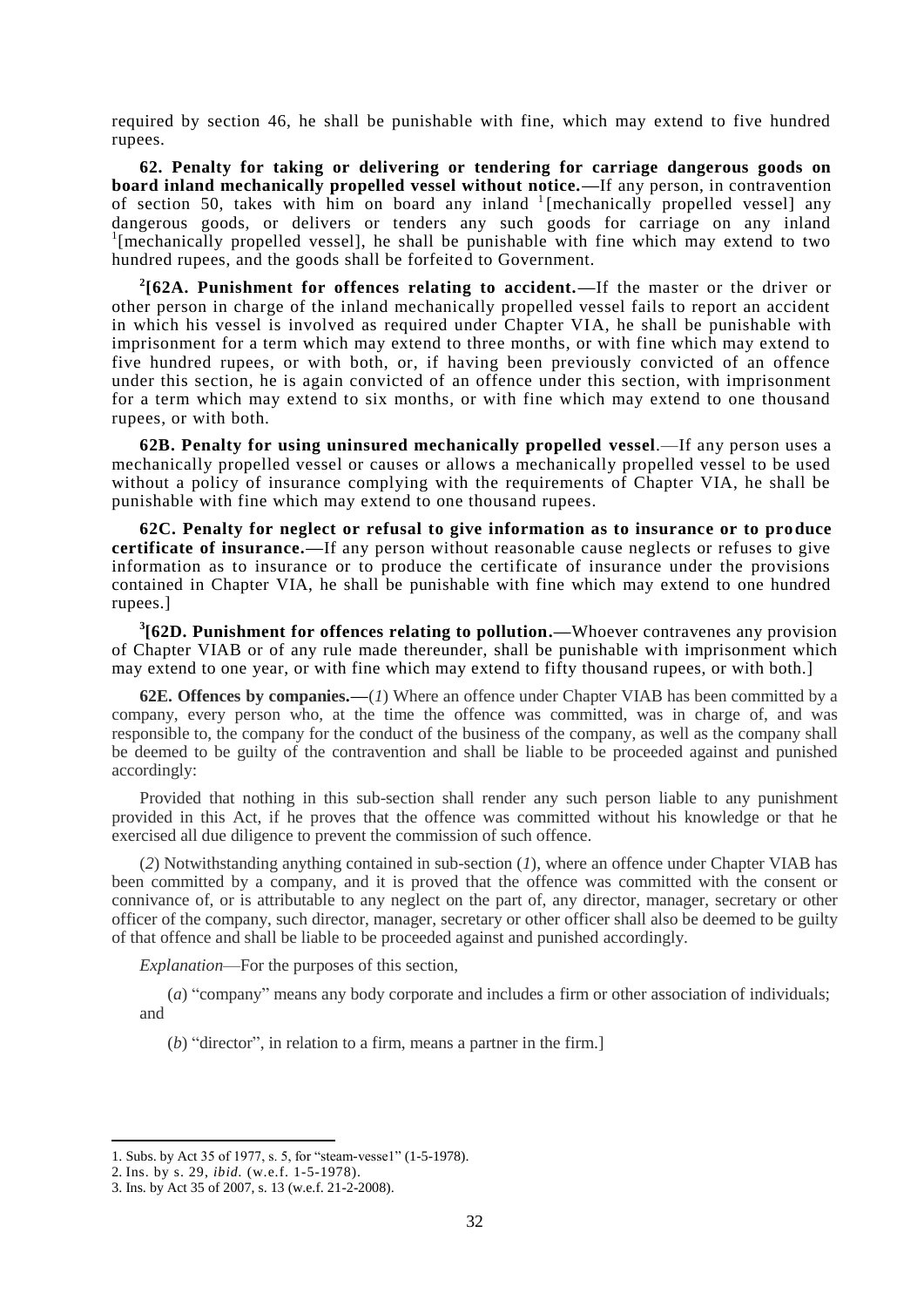**63**. **Penalty for misconduct or neglect endangering inland mechanically propelled vessel or life or limb.—** If any person employed or engaged in any capacity on board an inland <sup>1</sup>[mechanically propelled vessel], 'by wilful breach or by neglect of duty, or by reason of drunkenness—

(*a*) does any act tending immediately to wreck, destroy or materially damage the vessel, or to endanger the life or limb of any person on board, or belonging to the vessel, or

(*b*) refuses or omits to do any lawful act proper and requisite to be done by him for preserving the vessel from immediate wreck, destruction or material damage, or for preserving any such person from immediate danger to life or limb,

he shall be punishable with fine which may extend to one thousand rupees, or with imprisonment for a term which may extend to two years, or with both.

<sup>1</sup>[63A. Desertion and absence without leave.—If any person employed or engaged in any capacity on board a mechanically propelled vessel commits any of the following offences, he shall be liable to be punished summarily as follows:—

(*a*) if he deserts from his mechanically "propelled vessel, he shall be guilty of the offence of desertion and be liable to forfeit all or any of the property he leaves on board of the vessel and of wages he has then earned and also to imprisonment which may extend to three months;

(*b*) if he neglects or refuses, without reasonable cause, to join him mechanically propelled vessel or to proceed on any voyage in his vessel or is absent without leave at any time within twenty-four hours of the vessel sailing from a port or ghat either at the commencement or during the progress of a voyage or is absent at any time without leave and without sufficient reason from his vessel or from his duty. he shall, if offence does not amount to desertion or is not treated as such by the master, be guilty of the offence of absence without leave and be liable to forfeit out of his wages a sum not exceeding two days" pay and in addition for every twenty-four hours of absence either a sum not exceeding six days" pay or any expenses properly incurred in hiring a substitute and also to imprisonment which may extend to two months.

**63B. General offences against discipline.—**If any person employed or engaged in any capacity on board a mechanically propelled vessel commits any of the following offences, he shall be guilty of an offence against discipline and he shall be liable to be punished summarily as  $follows:$ 

(*a*) if he quits the mechanically propelled vessel without leave after her arrival at the port or ghat or port or ghat of delivery, he shall be liable to forfeit out of his wages a sum not exceeding one month's pay;

(*b*) if he is guilty of wilful disobedience to any lawful command or neglect of duty, he shall be liable to forfeit out of his wages a sum not exceeding two days' pay;

(*c*) if he is guilty of continued wilful disobedience to lawful command or continued wilful neglect of duty, he shall be liable to imprisonment which may extend to one month and also to forfeit over every twenty-four hours continuance of disobedience or neglect either a sum not exceeding six days" pay or any expenses properly incurred in hiring a substitute;

(*d*) if he assaults the master or any other officer of the vessel, he shall be liable to imprisonment for a term which may extend to three months or with fine which may extend to five hundred rupees, or with both;

(*e*) if he combines with any of the officers to disobey to lawful commands or to neglect duty or to impede the navigation of the vessel or retard the progress of the voyage, he shall be liable to imprisonment for a term which may extend to three months or with fine which may extend to five hundred rupees, or with both;

(*f*) if he wilfully damages his mechanically propelled vessel or commits criminal misappropriation or breach of trust in respect of or wilful damages to any of her stores or

<sup>3.</sup> Ins. by s. 30, *ibid.* (w.e.f. 1-5-1978).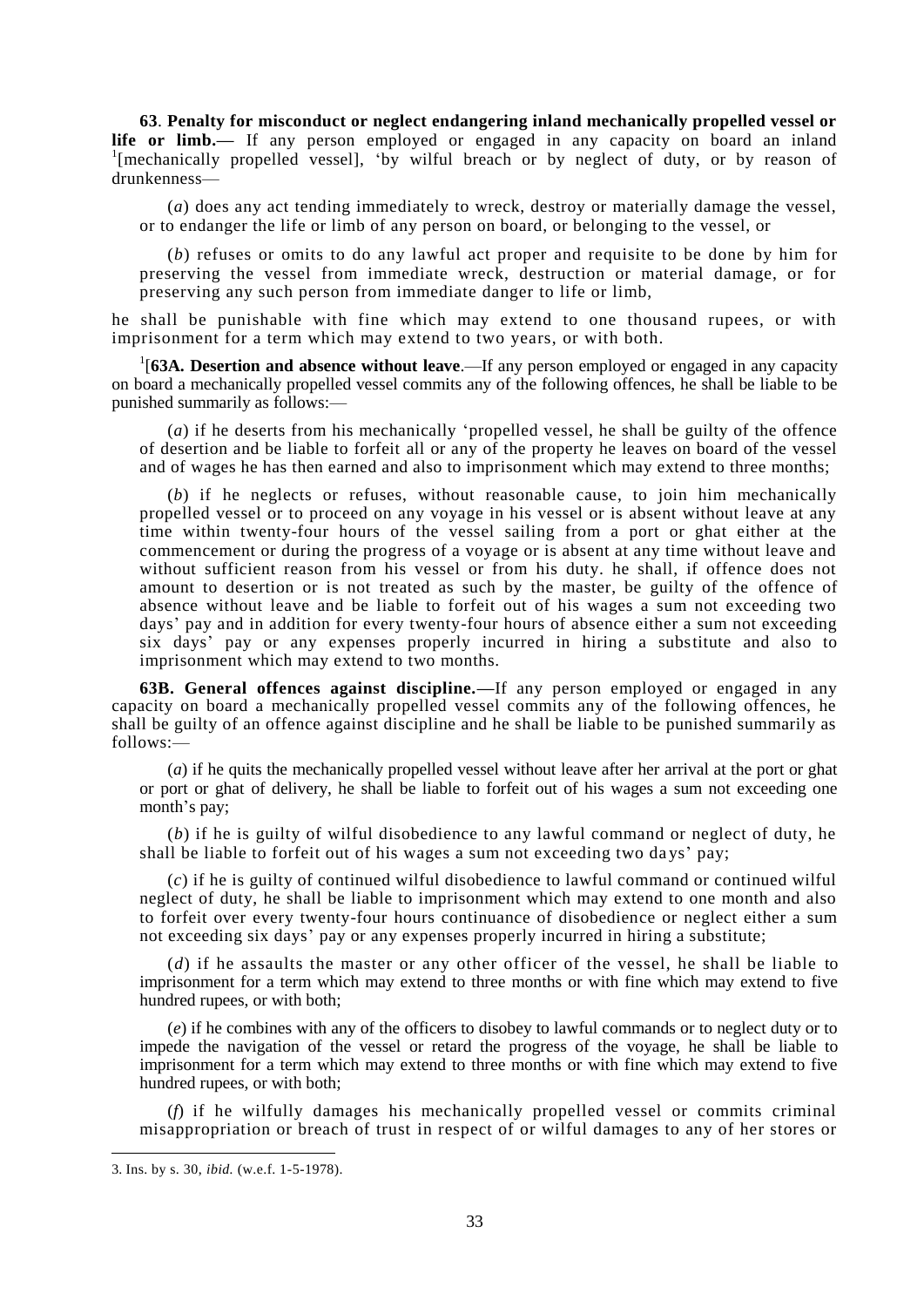cargo, he shall be liable to forfeit out of his wages a sum equal to the loss sustained and also imprisonment which may extend to three months.

**63C. Entry of offence in official log-book**.—If any offence within the meaning of this Act of desertion or absence without leave or against discipline is committed or if any act of misconduct is committed for which the offender"s agreement imposes fine and it is intended to enforce the fine,-

(*a*) an entry of the offence or acts shall be made in the official log-book and signed by the master and one of the persons employed or engaged in any capacity on board of the mechanically propelled vessel;

(*b*) the offender shall be furnished with a copy of the entry and have the same read over distinctly and audibly to him and may thereupon make such reply thereto as he thinks fit;

(*c*) a statement of a copy of the entry having been so furnished and entry having been so read over and the reply, if any. made by the offender shall likewise be entered and signed in the manner aforesaid;

(*d*) in any subsequent legal proceedings the entries by this section required shall, if practicable, be produced or proved, and, in default of such production or proof, the court hearing the case may in its discretion refuse to receive evidence of the offence or act of misconduct.]

<sup>1</sup>[<sup>2</sup>[63D.] General provision for punishment of offences not otherwise provided for.—If any person contravenes any of the provisions of this Act for which no other penalty is provided in this Act, he shall be punishable with fine which may extend to two hundred rupees.]

**64. Levy of fine by distress of inland mechanically propelled vessel**.—Where the owner or master of an inland <sup>3</sup>[mechanically propelled vessel] is convicted of an offence under this Act or any rule made thereunder committed on board, or in relation to, that <sup>1</sup>[mechanically propelled vessel], and is sentenced to pay a fine, the Magistrate who passes the sentence may direct the amount of the fine to be levied by distress and sale of the <sup>1</sup>[mechanically propelled vessel] and the tackle, apparel and furniture thereof, or so much thereof as is necessary.

**65. Jurisdiction of Magistrates.—**Except in the case of an offence against any rule made under section 53, no Magistrate shall try an offence under this Act, or any rule made thereunder, unless he is a Presidency Magistrate, or a Magistrate whose powers are not less than those of a Magistrate of the first class.

**66. Place of trial**.—If any person commits an offence against this Act or any rule made thereunder, he shall be triable for the offence in any place in which he may be found or which the State Government, by notification in the Official Gazette, appoints in this behalf, or in any other place in which he might be tried under any other enactment for the time being in force.

#### CHAPTER VIII

#### SUPPLEMENTAL

**67. Power for State Government to make general rules**.—(*1*) The State Government may, make rules to carry out the purposes of this Act not otherwise specially provided for.

(*2*) Any rule made under this section may contain a provision that any person committing a breach of it shall be punishable with imprisonment for a term which may extend to six months, or with fine which may extend to five hundred rupees, or with both.

**68. Power for State Government to modify application of Act to certain inland mechanically propelled vessels.**—The State Government may, <sup>4\*\*\*</sup> by notification in the Official Gazette, declare that all or any of the provisions of <sup>5</sup>[Chapters II, IIA and III] shall not

<sup>1.</sup> Ins. by Act 26 of 1951, s. 7.

<sup>2.</sup> Section 63A renumbered as section 63D thereof by Act 35 of 1977, s. 30 (w.e.f. 1-5-1978).

<sup>3.</sup> Subs. by Act 35 of 1977, s. 5, for "steam-vesse1" (1-5-1978).

<sup>4.</sup> The words "with the previous sanction of the G.G. in C." rep. by the A.O. 1937.

<sup>5.</sup> Subs. by Act 26 of 1951, s. 8, for "Chapters II and III".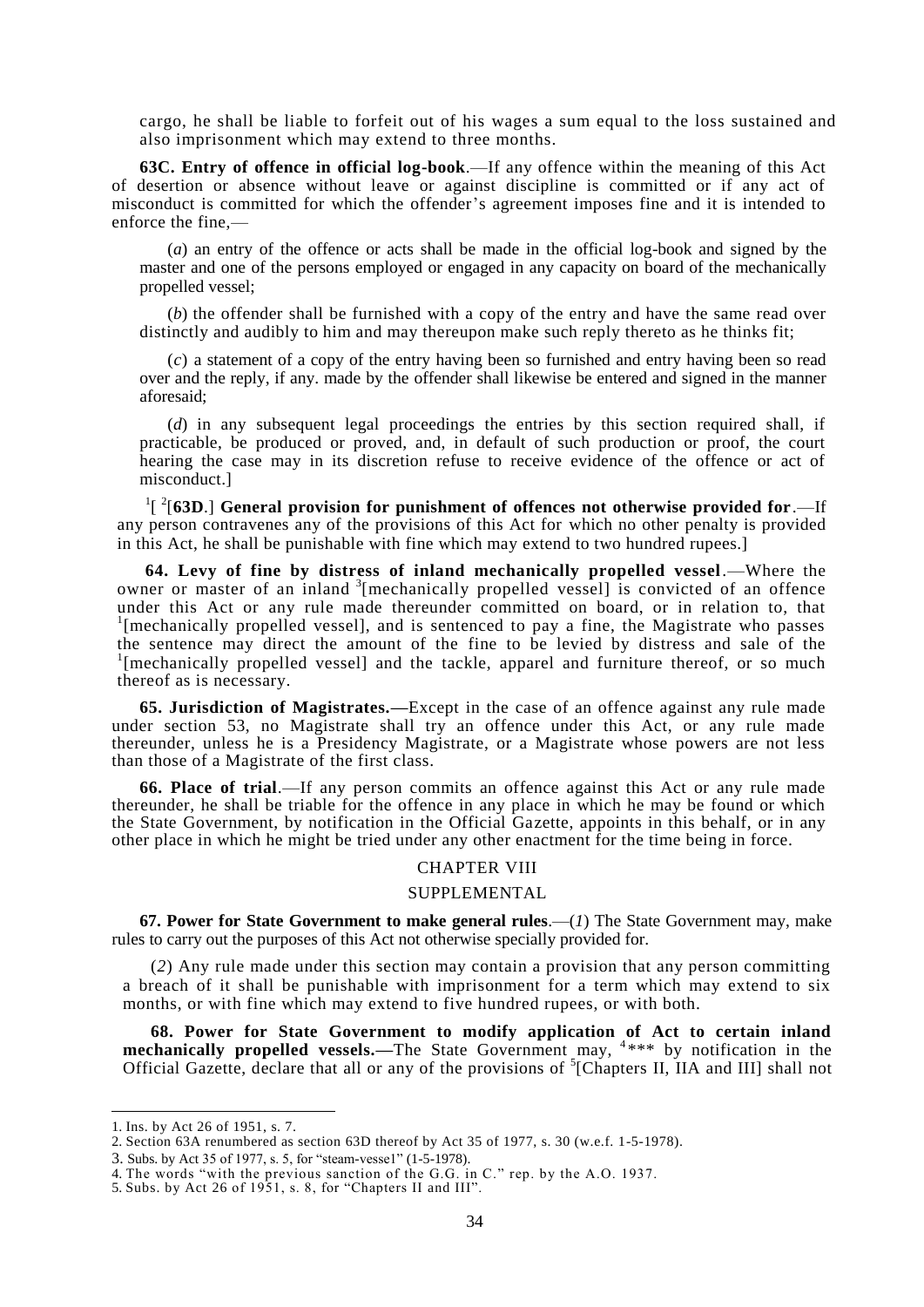apply in the case of any specified class of  $\frac{1}{2}$  [mechanically propelled vessels], or shall apply to them with such modifications as may be specified in the notification,

2 [**69**. **Exemption to Government vessels from fees.—**The State Government may, by notification in the Official Gazette, exempt all or any mechanically propelled vessel belonging to or in the service of Government from payment of any fees payable by or under this Act.]

**70. Power for Central Government to define tidal water.—The <sup>3</sup>[Central Government] may, by** notification in the Official Gazette, define how much of any tidal water shall be deemed to be an inland water for the purposes of this Act.

**71. Fees recoverable as fines.—**All fees payable under this Act may be recovered as fines under this Act.

 $*$   $*$   $*$   $*$   $*$   $*$ 

**72. Certificated masters of inland mechanically propelled vessels to be deemed pilots under section 31 of Act 15 of 1908.—**(*1*) Subject to the provisions of section 31, every master of an inland  $5$ [mechanically propelled vessel] who possesses a master's certificate granted under this Act and in force shall, in ports to which section 31 of the Indian Ports Act, 1908, has been extended, be deemed, for the purposes of that section, to be the pilot of the  $5$ [mechanically propelled vessel] of which he is in charge.  $6*$ 

 $\ast$   $\ast$   $\ast$   $\ast$   $\ast$   $\ast$ 

7 **[72A. Endorsement of certificates and licences granted in Bangladesh.—**Any certificate or licence granted by the  ${}^{8}$ [Government  ${}^{9}$ [of Bangladesh]] in accordance with the provisions of any law law for the time being in force in <sup>10</sup>[that country], corresponding to the provisions of Chapter II or Chapter III of this Act may, on payment of the fees prescribed for the grant of a similar certificate or licence under this Act, be endorsed by—

(*a*) the Government of any State in India, or

(*b*) with the general or special sanction of the Government of such State, by any authority competent to grant a similar certificate or licence under this Act,

and upon any such certificate or licence being so endorsed, it shall have effect as if it had been granted under this Act.]

**73**. [*Application of Act to vessels propelled by electricity or other mechanical power.*] *Omitted by the Inland Steam-Vessels (Amendment) Act,* 1977 (35 *of* 1977), *s.* 33 *(w.e.f.* 1-5- 1978).

**74. Publication of rules.**—(*1*) The power to make rules conferred  $\frac{11}{10}$  the Central Government or a State Government] by this Act is subject to the condition of the rules being made after previous publication.

(*2*) All such rules shall, when made, be published in the Official Gazette, an d shall thereupon have effect as if enacted in this Act.

 $12[(3)$  Every rule made by the Central Government under this Act shall be laid, as soon as may be after it is made, before each House of Parliament. while it is in session, for a total period of thirty days which may be comprised in one session or in two or more successive

1

 $4_{\star}$ 

\*

<sup>1.</sup> Subs. by Act 35 of 1977, s. 5, for "steam-vessels" (w.e.f. 1-5-1978).

<sup>2.</sup> Subs. by s. 31, *ibid.,* for section 69 (w.e.f. 1-5-1978).

<sup>3.</sup> Subs. by Act 38 of 1950, s. 2, for "State Government".

<sup>4.</sup>The proviso omitted by Act 38 of 1950, s. 2.Earlier inserted by the A.O. 1937.

<sup>5.</sup> Subs. by Act 35 of 1977, s. 5, for "steam-vessel" (w,e.f. 1-5-1978).

<sup>6.</sup> Sub-section (*2*) omitted by the A.O. 1948.

<sup>7.</sup> Ins. by Act 58 of 1949, s. 2.

<sup>8.</sup> These words shall stand unmodified, *vide* the A.O. 1950.

<sup>9.</sup> Subs. by Act 35 of 1977, s. 32, for "of a province in Pakistan" (w.e.f 1-5-1978).

<sup>10.</sup> Subs. by s. 32, *ibid.,* for "that Dominion" (w.e.f. 21-2-2008).

<sup>11.</sup> Subs. by Act 35 of 1977, s. 34, for "on a State Government" (w.e.f. 1-5-1978).

<sup>12.</sup> Ins. by s. 34, *ibid.* (w.e.f 1-5-1978).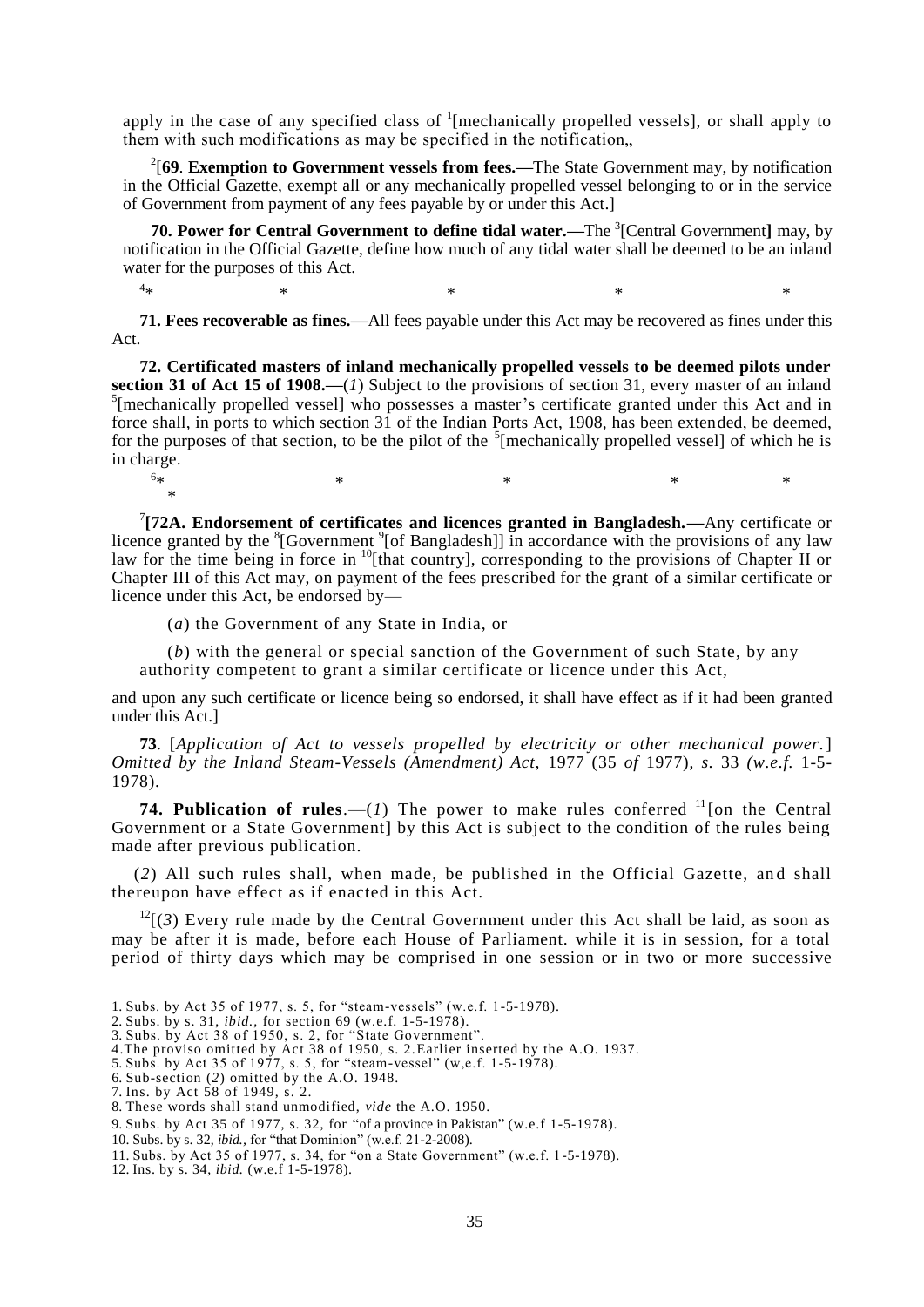sessions, and if, before the expiry of the session immediately following the session or the successive sessions aforesaid, both Houses agree in making any modification in the rule or both Houses agree that4he rule should not be made, the rule shall thereafter have effect only in such modified form or be of no effect, as the case may be; so, however, that any such modification or annulment shall be without prejudice to the validity of anything previously done under that rule.]

 $\frac{1}{4}$  Every rule made by the State Government under this Act shall be laid, as soon as may may be after it is made, before the State Legislature.]

<sup>2</sup>[75. Repeal and saving.—(*1*) If immediately before the day on which this Act comes into force in <sup>3</sup>[the territories which, immediately before the 1st November, 1956, were comprised in a Part B State], there is in force in <sup>4</sup>[those territories] any law which corresponds to this Act, such corresponding law shall, on that day, stand repealed.

(*2*) Notwithstanding such repeal, anything done or any action taken in the exercise of any powers conferred by such corresponding law shall be deemed to have been done or taken in the exercise of the powers conferred by this Act, and any penalty incurred or pr oceeding commenced under such corresponding law shall be deemed to be a penalty incurred or proceeding commenced under this Act, as if this Act were in force on the day on which such thing was done, action taken, penalty incurred, or proceeding commenced.]

<sup>1.</sup> Ins. by Act 4 of 2005, s. 2 and the Schedule (w.e.f. 11-1-2005).

<sup>2.</sup> Ins. by Act 26 of 1951, s. 9. The original s. 75 was rep. by Act 12 of 1927, s. 2 and Sch.

<sup>3</sup>. Subs. by the A.O. (No. 3) 1956, for "a Part B State".

<sup>4.</sup> Subs., *ibid.,* for "that State".